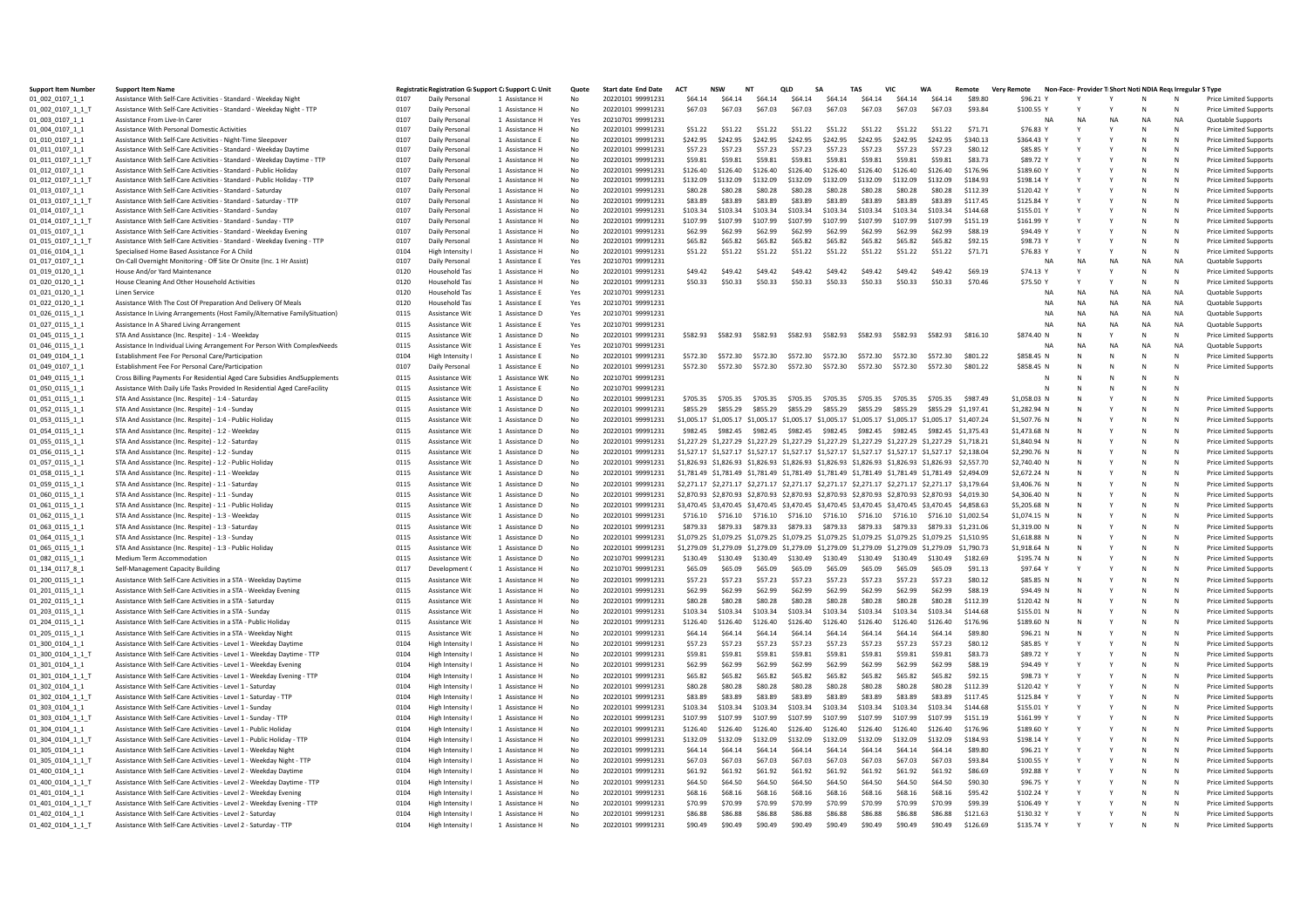| <b>Support Item Number</b>           | <b>Support Item Name</b>                                                                                                                        |              | Registratic Registration G Support C Support C Unit |                                  | Quote    | <b>Start date End Date</b>             | AC <sub>1</sub>      | <b>NSW</b>           | N <sub>1</sub>       | <b>OLD</b>           | SA                   | <b>TAS</b>           | VIC                              | <b>WA</b>            | Remote               | Ver<br>Remote            | Non-Face- Provider T Short Noti NDIA Requirregular S Type |   |              |                   |                                                              |
|--------------------------------------|-------------------------------------------------------------------------------------------------------------------------------------------------|--------------|-----------------------------------------------------|----------------------------------|----------|----------------------------------------|----------------------|----------------------|----------------------|----------------------|----------------------|----------------------|----------------------------------|----------------------|----------------------|--------------------------|-----------------------------------------------------------|---|--------------|-------------------|--------------------------------------------------------------|
| 01 403 0104 1 1                      | Assistance With Self-Care Activities - Level 2 - Sunday                                                                                         | 0104         | High Intensity                                      | 1 Assistance H                   | No       | 20220101 99991231                      | \$111.83             | \$111.83             | \$111.83             | \$111.83             | \$111.83             | \$111.83             | \$111.83                         | \$111.83             | \$156.56             | \$167.75 Y               |                                                           |   | N            | N                 | <b>Price Limited Supports</b>                                |
| 01_403_0104_1_1_T                    | Assistance With Self-Care Activities - Level 2 - Sunday - TTP                                                                                   | 0104         | High Intensity                                      | 1 Assistance H                   | No       | 20220101 99991231                      | \$116.48             | \$116.48             | \$116.48             | \$116.48             | \$116.48             | \$116.48             | \$116.48                         | \$116.48             | \$163.07             | \$174.72 Y               |                                                           |   |              | N                 | <b>Price Limited Support</b>                                 |
| 01 404 0104 1 1                      | Assistance With Self-Care Activities - Level 2 - Public Holiday                                                                                 | 0104         | High Intensity                                      | 1 Assistance H                   | No       | 20220101 99991231                      | \$136.78             | \$136.78             | \$136.78             | \$136.78             | \$136.78             | \$136.78             | \$136.78                         | \$136.78             | \$191.49             | \$205.17 Y               |                                                           |   | N            | N                 | <b>Price Limited Support</b>                                 |
| 01_404_0104_1_1_T                    | Assistance With Self-Care Activities - Level 2 - Public Holiday - TTP                                                                           | 0104         | <b>High Intensity</b>                               | 1 Assistance H                   | No       | 20220101 99991231                      | \$142.47             | \$142.47             | \$142.47             | \$142.47             | \$142.47             | \$142.47             | \$142.47                         | \$142.47             | \$199.46             | \$213.71 Y               |                                                           |   |              | N                 | <b>Price Limited Support</b>                                 |
| 01_405_0104_1_1<br>01_405_0104_1_1_T | Assistance With Self-Care Activities - Level 2 - Weekday Night<br>Assistance With Self-Care Activities - Level 2 - Weekday Night - TTP          | 0104<br>0104 | High Intensity<br>High Intensity                    | 1 Assistance H<br>1 Assistance H | No<br>No | 20220101 99991231<br>20220101 99991231 | \$69.41<br>\$72.30   | \$69.41<br>\$72.30   | \$69.41<br>\$72.30   | \$69.41<br>\$72.30   | \$69.41<br>\$72.30   | \$69.41<br>\$72.30   | \$69.41<br>\$72.30               | \$69.41<br>\$72.30   | \$97.17<br>\$101.22  | S104.12 Y<br>\$108.45 Y  |                                                           |   |              | N<br>$\mathbb{N}$ | <b>Price Limited Support</b><br><b>Price Limited Support</b> |
| 01_500_0104_1_1                      | Assistance With Self-Care Activities - Level 3 - Weekday Daytime                                                                                | 0104         | <b>High Intensity</b>                               | 1 Assistance H                   | No       | 20220101 99991231                      | \$65.23              | \$65.23              | \$65.23              | \$65.23              | \$65.23              | \$65.23              | \$65.23                          | \$65.23              | \$91.32              | \$97.85 Y                |                                                           |   |              | N                 | <b>Price Limited Supports</b>                                |
| 01_500_0104_1_1_T                    | Assistance With Self-Care Activities - Level 3 - Weekday Daytime - TTP                                                                          | 0104         | <b>High Intensity</b>                               | 1 Assistance H                   | No       | 20220101 99991231                      | \$67.81              | \$67.81              | \$67.81              | \$67.81              | \$67.81              | \$67.81              | \$67.81                          | \$67.81              | \$94.93              | \$101.72 Y               |                                                           |   |              | $\mathbb{N}$      | Price Limited Supports                                       |
| 01_501_0104_1_1                      | Assistance With Self-Care Activities - Level 3 - Weekday Evening                                                                                | 0104         | <b>High Intensity</b>                               | 1 Assistance H                   | No       | 20220101 99991231                      | \$71.80              | \$71.80              | \$71.80              | \$71.80              | \$71.80              | \$71.80              | \$71.80                          | \$71.80              | \$100.52             | \$107.70 Y               |                                                           |   |              | N                 | <b>Price Limited Support</b>                                 |
| 01_501_0104_1_1_T                    | Assistance With Self-Care Activities - Level 3 - Weekday Evening - TTP                                                                          | 0104         | <b>High Intensity</b>                               | 1 Assistance H                   | No       | 20220101 99991231                      | \$74.63              | \$74.63              | \$74.63              | \$74.63              | \$74.63              | \$74.63              | \$74.63                          | \$74.63              | \$104.48             | \$111.95 Y               |                                                           |   |              | N                 | Price Limited Supports                                       |
| 01_502_0104_1_1                      | Assistance With Self-Care Activities - Level 3 - Saturday                                                                                       | 0104         | High Intensity                                      | 1 Assistance H                   | No       | 20220101 99991231                      | \$91.52              | \$91.52              | \$91.52              | \$91.52              | \$91.52              | \$91.52              | \$91.52                          | \$91.52              | \$128.13             | \$137.28 Y               |                                                           |   |              | N                 | <b>Price Limited Support</b>                                 |
| 01 502 0104 1 1 T                    | Assistance With Self-Care Activities - Level 3 - Saturday - TTP                                                                                 | 0104         | High Intensity                                      | 1 Assistance H                   | No       | 20220101 99991231                      | \$95.13              | \$95.13              | \$95.13              | \$95.13              | \$95.13              | \$95.13              | \$95.13                          | \$95.13              | \$133.18             | \$142.70 Y               |                                                           |   |              | N                 | Price Limited Supports                                       |
| 01_503_0104_1_1                      | Assistance With Self-Care Activities - Level 3 - Sunday                                                                                         | 0104         | <b>High Intensity</b>                               | 1 Assistance H                   | No       | 20220101 99991231                      | \$117.80             | \$117.80             | \$117.80             | \$117.80             | \$117.80             | \$117.80             | \$117.80                         | \$117.80             | \$164.92             | \$176,70 Y               |                                                           |   |              | N                 | Price Limited Supports                                       |
| 01_503_0104_1_1_T                    | Assistance With Self-Care Activities - Level 3 - Sunday - TTP                                                                                   | 0104         | <b>High Intensity</b>                               | 1 Assistance H                   | No       | 20220101 99991231                      | \$122.45             | \$122.45             | \$122.45             | \$122.45             | \$122.45             | \$122.45             | \$122.45                         | \$122.45             | \$171.43             | \$183.68 Y               |                                                           |   |              | N                 | <b>Price Limited Support</b>                                 |
| 01 504 0104 1 1                      | Assistance With Self-Care Activities - Level 3 - Public Holiday                                                                                 | 0104         | <b>High Intensity</b>                               | 1 Assistance H                   | No       | 20220101 99991231                      | \$144.09             | \$144.09             | \$144.09             | \$144.09             | \$144.09             | \$144.09             | \$144.09                         | \$144.09             | \$201.73             | \$216.14 Y               |                                                           |   |              | N                 | <b>Price Limited Support</b>                                 |
| 01_504_0104_1_1_T                    | Assistance With Self-Care Activities - Level 3 - Public Holiday - TTP                                                                           | 0104         | High Intensity                                      | 1 Assistance H                   | No       | 20220101 99991231                      | \$149.78             | \$149.78             | \$149.78             | \$149.78             | \$149.78             | \$149.78             | \$149.78                         | \$149.78             | \$209.69             | \$224.67 Y               |                                                           |   |              | N                 | <b>Price Limited Support</b>                                 |
| 01_505_0104_1_1                      | Assistance With Self-Care Activities - Level 3 - Weekday Night                                                                                  | 0104         | <b>High Intensity</b>                               | 1 Assistance H                   | No       | 20220101 99991231                      | \$73.12              | \$73.12              | \$73.12              | \$73.12              | \$73.12              | \$73.12              | \$73.12                          | \$73.12              | \$102.37             | \$109.68 Y               |                                                           |   |              | N                 | <b>Price Limited Support</b>                                 |
| 01_505_0104_1_1_T                    | Assistance With Self-Care Activities - Level 3 - Weekday Night - TTP                                                                            | 0104         | <b>High Intensity</b>                               | 1 Assistance H                   | No       | 20220101 99991231                      | \$76.01              | \$76.01              | \$76.01              | \$76.01              | \$76.01              | \$76.01              | \$76.01                          | \$76.01              | \$106.41             | \$114.02 Y               |                                                           |   |              | N                 | <b>Price Limited Support</b>                                 |
| 01_600_0114_1_1<br>01_601_0114_1_1   | Delivery Of Health Supports By An Enrolled Nurse - Weekday Daytime<br>Delivery Of Health Supports By An Enrolled Nurse - Weekday Evening        | 0114<br>0114 | Community Nu<br>Community Nu                        | 1 Assistance H<br>1 Assistance H | No<br>No | 20210701 99991231<br>20210701 99991231 | \$86.62<br>\$95.55   | \$86.62<br>\$95.55   | \$86.62<br>\$95.55   | \$86.62<br>\$95.55   | \$86.62<br>\$95.55   | \$86.62<br>\$95.55   | \$86.62<br>\$95.55               | \$86.62<br>\$95.55   | \$121.27<br>\$133.77 | \$129.93 Y<br>\$143.33 Y |                                                           |   |              | N<br>N            | Price Limited Supports<br><b>Price Limited Support</b>       |
| 01_602_0114_1_1                      | Delivery Of Health Supports By An Enrolled Nurse - Saturday                                                                                     | 0114         | Community Nu                                        | 1 Assistance H                   | No       | 20210701 99991231                      | \$123.57             | \$123.57             | \$123.57             | \$123.57             | \$123.57             | \$123.57             | \$123.57                         | \$123.57             | \$173.00             | \$185.36 Y               |                                                           |   |              | N                 | <b>Price Limited Support</b>                                 |
| 01_603_0114_1_1                      | Delivery Of Health Supports By An Enrolled Nurse - Sunday                                                                                       | 0114         | Community Nu                                        | 1 Assistance H                   | No       | 20210701 99991231                      | \$142.05             | \$142.05             | \$142.05             | \$142.05             | \$142.05             | \$142.05             | \$142.05                         | \$142.05             | \$198.87             | \$213.08 Y               |                                                           |   |              | N                 | Price Limited Supports                                       |
| 01_604_0114_1_1                      | Delivery Of Health Supports By An Enrolled Nurse - Public Holiday                                                                               | 0114         | Community Nu                                        | 1 Assistance H                   | No       | 20210701 99991231                      | \$160.52             | \$160.52             | \$160.52             | \$160.52             | \$160.52             | \$160.52             | \$160.52                         | \$160.52             | \$224.73             | \$240.78 Y               |                                                           |   |              | N                 | <b>Price Limited Support</b>                                 |
| 01_605_0114_1_1                      | Delivery Of Health Supports By An Enrolled Nurse - Weekday Night                                                                                | 0114         | Community Nu                                        | 1 Assistance H                   | No       | 20210701 99991231                      | \$97.33              | \$97.33              | \$97.33              | \$97.33              | \$97.33              | \$97.33              | \$97.33                          | \$97.33              | \$136.26             | \$146.00 Y               |                                                           |   |              | N                 | <b>Price Limited Supports</b>                                |
| 01_606_0114_1_1                      | Delivery Of Health Supports By A Registered Nurse - Weekday Daytime                                                                             | 0114         | Community Nu                                        | 1 Assistance H                   | No       | 20210701 99991231                      | \$107.25             | \$107.25             | \$107.25             | \$107.25             | \$107.25             | \$107.25             | \$107.25                         | \$107.25             | \$150.15             | \$160,88 Y               |                                                           |   |              | N                 | <b>Price Limited Support</b>                                 |
| 01_607_0114_1_1                      | Delivery Of Health Supports By A Registered Nurse - Weekday Evening                                                                             | 0114         | Community Nu                                        | 1 Assistance H                   | No       | 20210701 99991231                      | \$118.31             | \$118.31             | \$118.31             | \$118.31             | \$118.31             | \$118.31             | \$118.31                         | \$118.31             | \$165.63             | \$177.47 Y               |                                                           |   |              | N                 | <b>Price Limited Support</b>                                 |
| 01_608_0114_1_1                      | Delivery Of Health Supports By A Registered Nurse - Saturday                                                                                    | 0114         | Community Nu                                        | 1 Assistance H                   | No       | 20210701 99991231                      | \$153.05             | \$153.05             | \$153.05             | \$153.05             | \$153.05             | \$153.05             | \$153.05                         | \$153.05             | \$214.27             | \$229.58 Y               |                                                           |   |              | $\mathbb{N}$      | Price Limited Supports                                       |
| 01_609_0114_1_1                      | Delivery Of Health Supports By A Registered Nurse - Sunday                                                                                      | 0114         | Community Nu                                        | 1 Assistance H                   | No       | 20210701 99991231                      | \$175.95             | \$175.95             | \$175.95             | \$175.95             | \$175.95             | \$175.95             | \$175.95                         | \$175.95             | \$246.33             | \$263.93 Y               |                                                           |   |              | N                 | Price Limited Supports                                       |
| 01_610_0114_1_1                      | Delivery Of Health Supports By A Registered Nurse - Public Holiday                                                                              | 0114         | Community Nu                                        | 1 Assistance H                   | No       | 20210701 99991231                      | \$198.85             | \$198.85             | \$198.85             | \$198.85             | \$198.85             | \$198.85             | \$198.85                         | \$198.85             | \$278.39             | \$298.28 Y               |                                                           |   |              | N                 | Price Limited Supports                                       |
| 01_611_0114_1_1                      | Delivery Of Health Supports By A Registered Nurse - Weekday Night                                                                               | 0114         | Community Nu                                        | 1 Assistance H                   | No       | 20210701 99991231                      | \$120.51             | \$120.51             | \$120.51             | \$120.51             | \$120.51             | \$120.51             | \$120.51                         | \$120.51             | \$168.71             | \$180,77 Y               |                                                           |   |              | N                 | <b>Price Limited Support</b>                                 |
| 01_612_0114_1_1                      | Delivery Of Health Supports By A Clinical Nurse - Weekday Daytime                                                                               | 0114         | Community Nu                                        | 1 Assistance H                   | No       | 20210701 99991231                      | \$124.05             | \$124.05             | \$124.05             | \$124.05             | \$124.05             | \$124.05             | \$124.05                         | \$124.05             | \$173.67             | \$186.08 Y               |                                                           |   |              | N                 | <b>Price Limited Support</b>                                 |
| 01_613_0114_1_1                      | Delivery Of Health Supports By A Clinical Nurse - Weekday Evening                                                                               | 0114         | Community Nu                                        | 1 Assistance H                   | No       | 20210701 99991231                      | \$136.84             | \$136.84             | \$136.84             | \$136.84             | \$136.84             | \$136.84             | \$136.84                         | \$136.84             | \$191.58             | \$205.26 Y               |                                                           |   |              | N                 | <b>Price Limited Support</b>                                 |
| 01_614_0114_1_1                      | Delivery Of Health Supports By A Clinical Nurse - Saturday                                                                                      | 0114         | Community Nu                                        | 1 Assistance H                   | No<br>No | 20210701 99991231                      | \$177.03<br>\$203.53 | \$177.03             | \$177.03             | \$177.03<br>\$203.53 | \$177.03             | \$177.03<br>\$203.53 | \$177.03<br>\$203.53             | \$177.03             | \$247.84<br>\$284.94 | \$265.55 Y               |                                                           |   |              | N<br>N            | <b>Price Limited Supports</b>                                |
| 01_615_0114_1_1                      | Delivery Of Health Supports By A Clinical Nurse - Sunday<br>Delivery Of Health Supports By A Clinical Nurse - Public Holiday                    | 0114<br>0114 | Community Nu<br>Community Nu                        | 1 Assistance H<br>1 Assistance H | No       | 20210701 99991231<br>20210701 99991231 | \$230.02             | \$203.53<br>\$230.02 | \$203.53<br>\$230.02 | \$230.02             | \$203.53<br>\$230.02 | \$230.02             | \$230.02                         | \$203.53<br>\$230.02 | \$322.03             | \$305.30 Y<br>\$345.03 Y |                                                           |   |              | N                 | <b>Price Limited Support</b><br><b>Price Limited Support</b> |
| 01_616_0114_1_1<br>01_617_0114_1_1   | Delivery Of Health Supports By A Clinical Nurse - Weekday Night                                                                                 | 0114         | Community Nu                                        | 1 Assistance H                   | No       | 20210701 99991231                      | \$139.40             | \$139.40             | \$139.40             | \$139.40             | \$139.40             | \$139.40             | \$139.40                         | \$139.40             | \$195.16             | \$209.10 Y               |                                                           |   |              | N                 | Price Limited Supports                                       |
| 01_618_0114_1_1                      | Delivery Of Health Supports By A Clinical Nurse Consultant - WeekdayDaytime                                                                     | 0114         | Community Nu                                        | 1 Assistance H                   | No       | 20210701 99991231                      | \$146.72             | \$146.72             | \$146.72             | \$146.72             | \$146.72             | \$146.72             | \$146.72                         | \$146.72             | \$205.41             | \$220.08 Y               |                                                           |   |              | N                 | Price Limited Supports                                       |
| 01_619_0114_1_1                      | Delivery Of Health Supports By A Clinical Nurse Consultant - WeekdayEvening                                                                     | 0114         | Community Nu                                        | 1 Assistance H                   | No       | 20210701 99991231                      | \$161.86             | \$161.86             | \$161.86             | \$161.86             | \$161.86             | \$161.86             | \$161.86                         | \$161.86             | \$226.60             | \$242.79 Y               |                                                           |   |              | N                 | <b>Price Limited Support</b>                                 |
| 01_620_0114_1_1                      | Delivery Of Health Supports By A Clinical Nurse Consultant - Saturday                                                                           | 0114         | Community Nu                                        | 1 Assistance H                   | No       | 20210701 99991231                      | \$209.47             | \$209.47             | \$209.47             | \$209.47             | \$209.47             | \$209.47             | \$209.47                         | \$209.47             | \$293.26             | \$314.21 Y               |                                                           |   |              | N                 | <b>Price Limited Support</b>                                 |
| 01 621 0114 1 1                      | Delivery Of Health Supports By A Clinical Nurse Consultant - Sunday                                                                             | 0114         | Community Nu                                        | 1 Assistance H                   | No       | 20210701 99991231                      | \$240.84             | \$240.84             | \$240.84             | \$240.84             | \$240.84             | \$240.84             | \$240.84                         | \$240.84             | \$337.18             | \$361.26 Y               |                                                           |   |              | N                 | <b>Price Limited Support</b>                                 |
| 01_622_0114_1_1                      | Delivery Of Health Supports By A Clinical Nurse Consultant - PublicHoliday                                                                      | 0114         | Community Nu                                        | 1 Assistance H                   | No       | 20210701 99991231                      | \$272.21             | \$272.21             | \$272.21             | \$272.21             | \$272.21             | \$272.21             | \$272.21                         | \$272.21             | \$381.09             | \$408.32 Y               |                                                           |   |              | N                 | Price Limited Supports                                       |
| 01_623_0114_1_1                      | Delivery Of Health Supports By A Clinical Nurse Consultant - WeekdayNight                                                                       | 0114         | Community Nu                                        | 1 Assistance H                   | No       | 20210701 99991231                      | \$164.88             | \$164.88             | \$164.88             | \$164.88             | \$164.88             | \$164.88             | \$164.88                         | \$164.88             | \$230.83             | \$247.32 Y               |                                                           |   |              | N                 | <b>Price Limited Support</b>                                 |
| 01_624_0114_1_1                      | Delivery Of Health Supports By A Nurse Practitioner - Weekday Daytime                                                                           | 0114         | Community Nu                                        | 1 Assistance H                   | No       | 20210701 99991231                      | \$153.39             | \$153.39             | \$153.39             | \$153.39             | \$153.39             | \$153.39             | \$153.39                         | \$153.39             | \$214.75             | \$230.09 Y               |                                                           |   |              | $\mathbb{N}$      | <b>Price Limited Support</b>                                 |
| 01_625_0114_1_1                      | Delivery Of Health Supports By A Nurse Practitioner - Weekday Evening                                                                           | 0114         | Community Nu                                        | 1 Assistance H                   | No       | 20210701 99991231                      | \$169.21             | \$169.21             | \$169.21             | \$169.21             | \$169.21             | \$169.21             | \$169.21                         | \$169.21             | \$236.89             | \$253.82 Y               |                                                           |   |              | N                 | <b>Price Limited Support</b>                                 |
| 01_626_0114_1_1                      | Delivery Of Health Supports By A Nurse Practitioner - Saturday                                                                                  | 0114         | Community Nu                                        | 1 Assistance H                   | No       | 20210701 99991231                      | \$219.00             | \$219.00             | \$219.00             | \$219.00             | \$219.00             | \$219.00             | \$219.00                         | \$219.00             | \$306.60             | \$328.50 Y               |                                                           |   |              | N                 | <b>Price Limited Support</b>                                 |
| 01_627_0114_1_1                      | Delivery Of Health Supports By A Nurse Practitioner - Sunday                                                                                    | 0114         | Community Nu                                        | 1 Assistance H                   | No       | 20210701 99991231                      | \$251.81             | \$251.81             | \$251.81             | \$251.81             | \$251.81             | \$251.81             | \$251.81                         | \$251.81             | \$352.53             | \$377.72 Y               |                                                           |   |              | N                 | Price Limited Supports                                       |
| 01_628_0114_1_1                      | Delivery Of Health Supports By A Nurse Practitioner - Public Holiday                                                                            | 0114         | Community Nu                                        | 1 Assistance H                   | No       | 20210701 99991231                      | \$284.61             | \$284.61             | \$284.61             | \$284.61             | \$284.61             | \$284.61             | \$284.61                         | \$284.61             | \$398.45             | \$426.92 Y               |                                                           |   |              |                   | <b>Price Limited Supports</b>                                |
| 01_629_0114_1_1<br>01_700_0118_1_3   | Delivery Of Health Supports By A Nurse Practitioner - Weekday Night<br>Capacity Building Supports For Early Childhood Interventions -Psychology | 0114<br>0118 | Community Nu<br>Early Intervent                     | 1 Assistance H<br>1 Assistance H | No<br>No | 20210701 99991231<br>20210701 99991231 | \$172.37<br>\$214.41 | \$172.37<br>\$214.41 | \$172.37<br>\$234.83 | \$172.37<br>\$214.41 | \$172.37<br>\$234.83 | \$172.37<br>\$234.83 | \$172.37<br>\$214.41             | \$172.37<br>\$234.83 | \$241.32<br>\$328.76 | \$258.56 Y<br>\$352.25 Y |                                                           |   |              | N<br>N            | Price Limited Supports<br><b>Price Limited Support</b>       |
| 01_701_0128_1_3                      | Assessment Recommendation Therapy And/or Training (Incl. AT) -Psychology                                                                        | 0128         | Therapeutic Su                                      | 1 Assistance H                   | No       | 20210701 99991231                      | \$214.41             | \$214.41             | \$234.83             | <b>S21441</b>        | 5234.83              | \$234.83             | \$214.41                         | \$234.83             | \$328.76             | \$352.25 Y               |                                                           |   |              | N                 | Price Limited Supports                                       |
| 01_720_0118_1_3                      | Capacity Building Supports For Early Childhood Interventions -Physiotherapy                                                                     | 0118         | Early Intervent                                     | 1 Assistance H                   | No       | 20210701 99991231                      | \$193.99             | \$193.99             | \$224.62             | \$193.99             | \$224.62             | \$224.62             | \$193.99                         | \$224.62             | \$314.47             | \$336.93 Y               |                                                           |   |              | N                 | Price Limited Supports                                       |
| 01_721_0128_1_3                      | Assessment Recommendation Therapy And/or Training (Incl. AT) -Physiotherapy                                                                     | 0128         | Therapeutic Su                                      | 1 Assistance H                   | No       | 20210701 99991231                      | \$193.99             | \$193.99             | \$224.62             | \$193.99             | \$224.62             | \$224.62             | \$193.99                         | \$224.62             | \$314.47             | \$336.93 Y               |                                                           |   |              | N                 | <b>Price Limited Support</b>                                 |
| 01_740_0118_1_3                      | Capacity Building Supports For Early Childhood Interventions - OtherTherapy                                                                     | 0118         | Early Intervent                                     | 1 Assistance H                   | No       | 20210701 99991231                      | \$193.99             | \$193.99             | \$193.99             | \$193.99             | \$193.99             | \$193.99             | \$193.99                         | \$193.99             | \$271.59             | \$290.99 Y               |                                                           |   |              | N                 | <b>Price Limited Support</b>                                 |
| 01_741_0128_1_3                      | Assessment Recommendation Therapy And/or Training (Incl. AT) - OtherTherap                                                                      | 0128         | Therapeutic Su                                      | 1 Assistance H                   | No       | 20210701 99991231                      | \$193.99             | \$193.99             | \$193.99             | \$193.99             | \$193.99             | \$193.99             | \$193.99                         | \$193.99             | \$271.59             | \$290.99 Y               |                                                           |   |              | N                 | <b>Price Limited Support</b>                                 |
| 01_760_0128_3_3                      | Dietitian Consultation And Diet Plan Development                                                                                                | 0128         | Therapeutic Su                                      | 1 Assistance H                   | No       | 20210701 99991231                      | \$193.99             | \$193.99             | \$193.99             | \$193.99             | \$193.99             | \$193.99             | \$193.99                         | \$193.99             | \$271.59             | \$290.99 Y               |                                                           |   |              | N                 | Price Limited Supports                                       |
| 01_795_0104_1_1                      | <b>COVID-19 Cleaning Services</b>                                                                                                               | 0104         | <b>High Intensity</b>                               | 1 Assistance E                   | No       | 20210701 99991231                      | \$300.00             | \$300.00             | \$300.00             | \$300.00             | \$300.00             | \$300.00             | \$300,00                         | \$300.00             | \$420.00             | \$450.00 N               |                                                           |   |              | N                 | <b>Price Limited Support</b>                                 |
| 01_795_0107_1_1                      | COVID-19 Cleaning Services                                                                                                                      | 0107         | Daily Personal                                      | 1 Assistance E                   | No       | 20210701 99991231                      | \$300.00             | \$300.00             | \$300.00             | \$300.00             | \$300.00             | \$300.00             | \$300.00                         | \$300.00             | \$420.00             | \$450.00 N               |                                                           |   |              | N                 | <b>Price Limited Support</b>                                 |
| 01_795_0115_1_1                      | COVID-19 SIL Cleaning Services                                                                                                                  | 0115         | Assistance Wit                                      | 1 Assistance E                   | No       | 20210701 99991231                      | \$300.00             | \$300.00             | \$300.00             | \$300.00             | \$300.00             | \$300.00             | \$300.00                         | \$300.00             | \$420.00             | \$450.00 N               |                                                           |   |              | N                 | <b>Price Limited Support</b>                                 |
| 01 796 0115 1 1                      | COVID-19 SIL Additional Supports                                                                                                                | 0115         | <b>Assistance Wit</b>                               | 1 Assistance D                   | No       | 20210701 99991231                      | \$1,200.00           | .200.00              | \$1,200.00           | \$1,200.00           | \$1,200.00           |                      | \$1,200.00 \$1,200.00 \$1,200.00 |                      | \$1,680.00           | \$1,800.00 N             | N                                                         | N | <b>N</b>     | N                 | <b>Price Limited Supports</b>                                |
| 01_799_0104_1_1                      | Provider travel - non-labour costs                                                                                                              | 0104         | High Intensity                                      | 1 Assistance E                   | No       | 20210701 99991231                      | \$1.00               | \$1.00               | \$1.00               | \$1.00               | \$1.00               | \$1.00               | \$1.00                           | \$1.00               | \$1.00               | \$1.00 N                 | N                                                         |   |              | N                 | Unit Price = \$1                                             |
| 01_799_0106_1_1                      | Provider travel - non-labour costs                                                                                                              | 0106         | Assistance In C                                     | 1 Assistance E                   | No<br>No | 20210701 99991231<br>20210701 99991231 | \$1.00               | \$1.00               | \$1.00<br>\$1.00     | \$1.00<br>\$1.00     | \$1.00<br>\$1.00     | \$1.00<br>\$1.00     | \$1.00                           | \$1.00               | \$1.00<br>\$1.00     | \$1.00 N                 | N<br>N                                                    |   |              | N<br>N            | Unit Price = \$1                                             |
| 01_799_0107_1_1<br>01_799_0114_1_1   | Provider travel - non-labour costs<br>Provider travel - non-labour costs                                                                        | 0107<br>0114 | Daily Personal<br>Community Nu                      | 1 Assistance E<br>1 Assistance E | No       | 20210701 99991231                      | \$1.00<br>\$1.00     | \$1.00<br>\$1.00     | \$1.00               | \$1.00               | \$1.00               | \$1.00               | \$1.00<br>\$1.00                 | \$1.00<br>\$1.00     | \$1.00               | \$1.00 N<br>$$1.00$ N    | N                                                         |   |              | N                 | Unit Price = \$1<br>Unit Price = \$1                         |
| 01_799_0115_1_1                      | Provider travel - non-labour costs                                                                                                              | 0115         | Assistance Wit                                      | 1 Assistance E                   | No       | 20210701 99991231                      | \$1.00               | \$1.00               | \$1.00               | \$1.00               | \$1.00               | \$1.00               | \$1.00                           | \$1.00               | \$1.00               | \$1.00 N                 | N                                                         |   | $\mathbf{M}$ | N                 | Unit Price = \$1                                             |
| 01_799_0117_8_1                      | Provider travel - non-labour costs                                                                                                              | 0117         | Development (                                       | 1 Assistance E                   | No       | 20210701 99991231                      | \$1.00               | \$1.00               | \$1.00               | \$1.00               | \$1.00               | \$1.00               | \$1.00                           | \$1.00               | \$1.00               | \$1.00 N                 | N                                                         |   |              | N                 | Unit Price = \$1                                             |
| 01_799_0118_1_1                      | Provider travel - non-labour costs                                                                                                              | 0118         | Early Intervent                                     | 1 Assistance E                   | No       | 20210701 99991231                      | \$1.00               | \$1.00               | \$1.00               | \$1.00               | \$1.00               | \$1.00               | \$1.00                           | \$1.00               | \$1.00               | $$1.00$ N                | N                                                         |   |              | N                 | Unit Price = \$1                                             |
| 01_799_0120_1_1                      | Provider travel - non-labour costs                                                                                                              | 0120         | Household Tas                                       | 1 Assistance E                   | No       | 20210701 99991231                      | \$1.00               | \$1.00               | \$1.00               | \$1.00               | \$1.00               | \$1.00               | \$1.00                           | \$1.00               | \$1.00               | \$1.00 N                 |                                                           |   |              | N                 | Unit Price = \$1                                             |
| 01 799 0128 1 1                      | Provider travel - non-labour costs                                                                                                              | 0128         | Therapeutic Su                                      | 1 Assistance F                   | No       | 20210701 99991231                      | \$1.00               | \$1.00               | \$1.00               | \$1.00               | \$1.00               | \$1.00               | \$1.00                           | \$1.00               | \$1.00               | \$1.00 N                 | N                                                         | N | -N           | N                 | Unit Price = \$1                                             |
| 01_799_0132_1_1                      | Provider travel - non-labour costs                                                                                                              | 0132         | Support Coord                                       | 1 Assistance E                   | No       | 20210701 99991231                      | \$1.00               | \$1.00               | \$1.00               | \$1.00               | \$1.00               | \$1.00               | \$1.00                           | \$1.00               | \$1.00               | \$1.00 N                 | N                                                         | Ν | N            | N                 | Unit Price = \$1                                             |
| 01_801_0115_1_1                      | Assistance in Supported independent Living - Standard - Weekday Daytime                                                                         | 0115         | Assistance Wit                                      | 1 Assistance H                   | No       | 20220101 99991231                      | \$57.30              | \$57.30              | \$57.30              | \$57.30              | \$57.30              | \$57.30              | \$57.30                          | \$57.30              | \$80.22              | \$85.95 Y                |                                                           |   |              |                   | <b>Price Limited Supports</b>                                |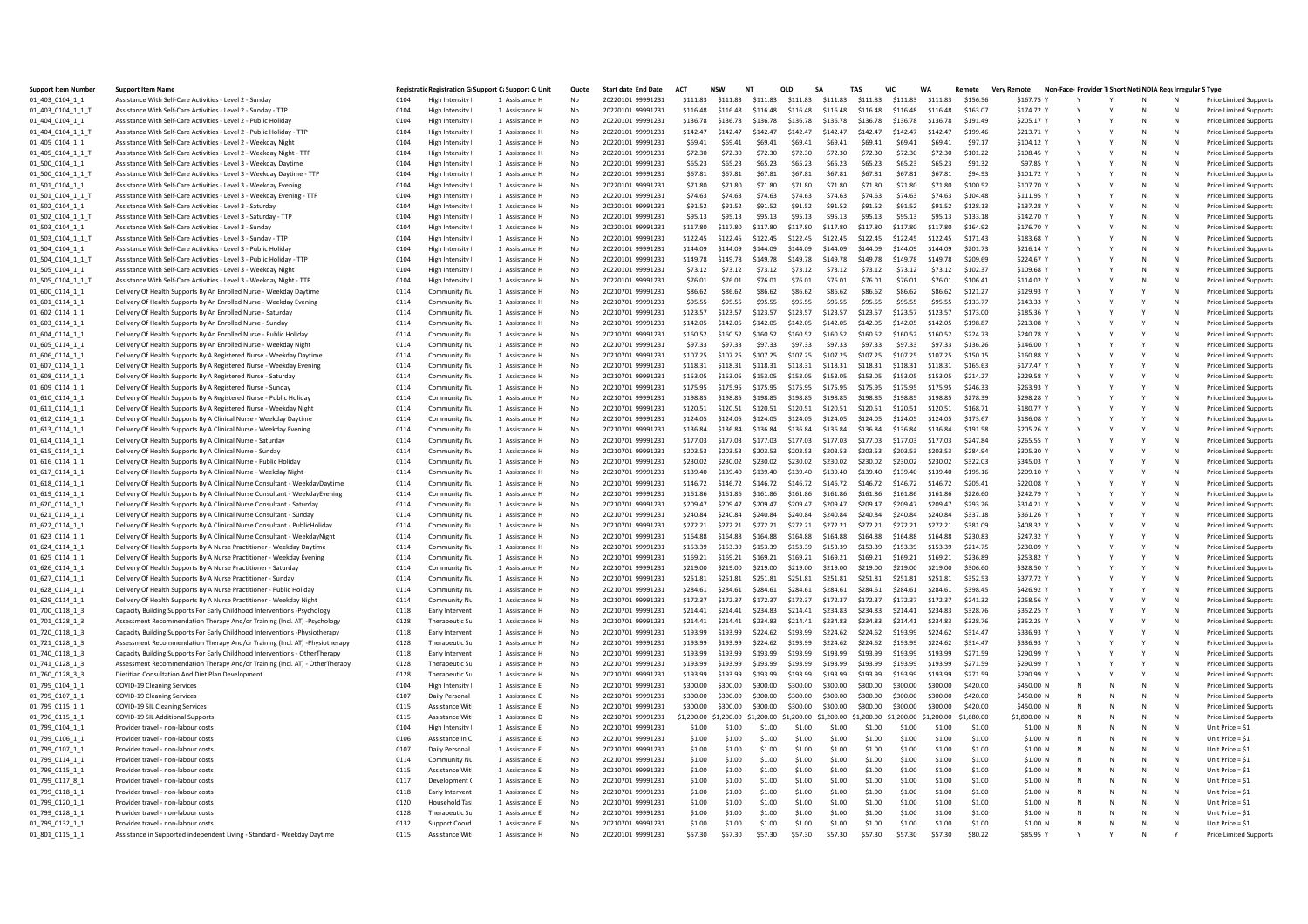| <b>Support Item Number</b>                  | <b>Support Item Name</b>                                                                                                                                     |              | Registratic Registration G Support C Support C Unit |                                  | Quote    | <b>Start date End Date</b>             | A <sub>0</sub>       | <b>NSW</b>           | N <sub>1</sub>       | <b>OLD</b>           | <b>SA</b>            | <b>TAS</b>           | VIC                  | <b>WA</b>            | Remote               | <b>Very Remote</b>       |           |           |               | Non-Face- Provider T Short Noti NDIA Requirregular S Type |                                                       |
|---------------------------------------------|--------------------------------------------------------------------------------------------------------------------------------------------------------------|--------------|-----------------------------------------------------|----------------------------------|----------|----------------------------------------|----------------------|----------------------|----------------------|----------------------|----------------------|----------------------|----------------------|----------------------|----------------------|--------------------------|-----------|-----------|---------------|-----------------------------------------------------------|-------------------------------------------------------|
| 01_802_0115_1_1                             | Assistance in Supported independent Living - Standard - Weekday Evening                                                                                      | 0115         | Assistance Wit                                      | 1 Assistance H                   | No       | 20220101 99991231                      | \$63.07              | \$63.07              | \$63.07              | \$63.07              | \$63.07              | \$63.07              | \$63.07              | \$63.07              | \$88.30              | \$94.61 Y                |           |           | N             |                                                           | <b>Price Limited Support</b>                          |
| 01_803_0115_1_1                             | Assistance in Supported independent Living - Standard - Weekday Night                                                                                        | 0115         | Assistance Wit                                      | 1 Assistance H                   | No       | 20220101 99991231                      | \$64.23              | \$64.23              | \$64.23              | \$64.23              | \$64.23              | \$64.23              | \$64.23              | \$64.23              | \$89.92              | \$96.35                  |           |           |               | Y                                                         | <b>Price Limited Support</b>                          |
| 01_804_0115_1_1                             | Assistance in Supported independent Living - Standard - Saturday                                                                                             | 0115         | Assistance Wit                                      | 1 Assistance H                   | No       | 20220101 99991231                      | \$80.39              | \$80.39              | \$80.39              | \$80.39              | \$80.39              | \$80.39              | \$80.39              | \$80.39              | \$112.55             | \$120.59                 |           |           |               |                                                           | Price Limited Supports                                |
| 01_805_0115_1_1                             | Assistance in Supported independent Living - Standard - Sunday                                                                                               | 0115         | <b>Assistance Wit</b>                               | 1 Assistance H                   | No       | 20220101 99991231                      | \$103.48<br>\$126.56 | \$103.48<br>\$126.56 | \$103.48<br>\$126.56 | \$103.48<br>\$126.56 | \$103.48<br>\$126.56 | \$103.48<br>\$126.56 | \$103.48<br>\$126.56 | \$103.48<br>\$126.56 | \$144.87<br>\$177.18 | \$155.22 V<br>\$189.84 Y |           |           |               |                                                           | Price Limited Support                                 |
| 01_806_0115_1_1                             | Assistance in Supported independent Living - Standard - Public Holiday                                                                                       | 0115         | Assistance Wit<br>Assistance Wit                    | 1 Assistance H<br>1 Assistance H | No<br>No | 20220101 99991231<br>20220101 99991231 | \$62.01              | \$62.01              | \$62.01              | \$62.01              | \$62.01              | \$62.01              | \$62.01              | \$62.01              | \$86.81              |                          |           |           | N<br><b>N</b> |                                                           | <b>Price Limited Support</b>                          |
| 01_811_0115_1_1<br>01_812_0115_1_1          | Assistance in Supported Independent Living - High Intensity - WeekdayDaytime<br>Assistance in Supported Independent Living - High Intensity - WeekdayEvening | 0115<br>0115 | Assistance Wit                                      | 1 Assistance H                   | No       | 20220101 99991231                      | \$68.25              | \$68.25              | \$68.25              | \$68.25              | \$68.25              | \$68.25              | \$68.25              | \$68.25              | \$95.55              | \$93.02 Y<br>\$102.38 Y  |           |           |               |                                                           | Price Limited Support<br><b>Price Limited Support</b> |
| 01 813 0115 1 1                             | Assistance in Supported Independent Living - High Intensity - WeekdayNigh                                                                                    | 0115         | Assistance Wit                                      | 1 Assistance H                   | No       | 20220101 99991231                      | \$69.50              | \$69.50              | \$69.50              | \$69.50              | \$69.50              | \$69.50              | \$69.50              | \$69.50              | \$97.30              | \$104.25 Y               |           |           |               |                                                           | <b>Price Limited Support</b>                          |
| 01_814_0115_1_1                             | Assistance in Supported Independent Living - High Intensity - Saturday                                                                                       | 0115         | Assistance Wit                                      | 1 Assistance H                   | No       | 20220101 99991231                      | \$86.99              | \$86.99              | \$86.99              | \$86.99              | \$86.99              | \$86.99              | \$86.99              | \$86.99              | \$121.79             | \$130.49                 |           |           |               |                                                           | <b>Price Limited Support</b>                          |
| 01_815_0115_1_1                             | Assistance in Supported Independent Living - High Intensity - Sunday                                                                                         | 0115         | Assistance Wit                                      | 1 Assistance H                   | No       | 20220101 99991231                      | \$111.98             | \$111.98             | \$111.98             | \$111.98             | \$111.98             | \$111.98             | \$111.98             | \$111.98             | \$156.77             | \$167.97 Y               |           |           |               |                                                           | <b>Price Limited Support</b>                          |
| 01_816_0115_1_1                             | Assistance in Supported Independent Living - High Intensity -PublicHoliday                                                                                   | 0115         | Assistance Wit                                      | 1 Assistance H                   | No       | 20220101 99991231                      | \$136.96             | \$136.96             | \$136.96             | \$136.96             | \$136.96             | \$136.96             | \$136.96             | \$136.96             | \$191.74             | \$205.44 Y               |           |           |               |                                                           | <b>Price Limited Support</b>                          |
| 01_832_0115_1_1                             | Assistance in Supported independent Living - Night-Time Sleepover                                                                                            | 0115         | Assistance Wit                                      | 1 Assistance E                   | No       | 20220101 99991231                      | \$243.22             | \$243.22             | \$243.22             | \$243.22             | \$243.22             | \$243.22             | \$243.22             | \$243.22             | \$340.51             | \$364.83 Y               |           |           |               |                                                           | Price Limited Supports                                |
| 01_850_0106_1_1                             | Individual Living Options - Exploration and Design                                                                                                           | 0106         | Assistance In C                                     | 1 Assistance H                   | No       | 20210701 99991231                      | \$100.14             | \$100.14             | \$100.14             | \$100.14             | \$100.14             | \$100.14             | \$100.14             | \$100.14             | \$140.19             | \$150.21 Y               |           |           |               | N                                                         | <b>Price Limited Support</b>                          |
| 01 851 0115 1 1                             | Individual Living Options - Support Model                                                                                                                    | 0115         | Assistance Wit                                      | 1 Assistance WK                  | Yes      | 20210701 99991231                      |                      |                      |                      |                      |                      |                      |                      |                      |                      | NA                       | <b>NA</b> | <b>NA</b> | <b>NA</b>     | <b>NA</b>                                                 | Quotable Supports                                     |
| 02_050_0108_1_1                             | Specialised Transport To School/EducationalFacility/Employment/Community                                                                                     | 0108         | Assistance Wit                                      | 2 Transport D                    | Yes      | 20210701 99991231                      |                      |                      |                      |                      |                      |                      |                      |                      |                      | NA                       | <b>NA</b> | <b>NA</b> | <b>NA</b>     | <b>NA</b>                                                 | Quotable Supports                                     |
| 02 051 0108 1 1                             | Transpor                                                                                                                                                     | 0108         | Assistance Wit                                      | 2 Transport YR                   | No       | 20210701 99991231                      | \$1.00               | \$1.00               | \$1.00               | \$1.00               | \$1.00               | \$1.00               | \$1.00               | \$1.00               | \$1.00               | \$1.00 N                 | N         | N         | N             | N                                                         | Unit Price = \$1                                      |
| 03_040000111_0103_1_1                       | Disability-Related Health Consumables - High Cost                                                                                                            | 0103         | <b>Assistive Produ</b>                              | 3 Consumab E                     | Yes      | 20210701 99991231                      |                      |                      |                      |                      |                      |                      |                      |                      |                      | NA                       | <b>NA</b> | <b>NA</b> | <b>NA</b>     | NA                                                        | Quotable Supports                                     |
| 03_040000919_0103_1_1                       | Disability-Related Health Consumables - Low Cost                                                                                                             | 0103         | <b>Assistive Produ</b>                              | 3 Consumab E                     | No       | 20210701 99991231                      | \$1.00               | \$1.00               | \$1.00               | \$1.00               | \$1.00               | \$1.00               | \$1.00               | \$1.00               | \$1.00               | $$1.00$ N                | N         | N         | N             | N                                                         | Unit Price = \$1                                      |
| 03_050903053_0103_1_1                       | <b>Incontinence Alarms</b>                                                                                                                                   | 0103         | <b>Assistive Prodi</b>                              | 3 Consumab E                     | No       | 20210701 99991231                      |                      |                      |                      |                      |                      |                      |                      |                      |                      | N                        |           | N         | N             | N                                                         |                                                       |
|                                             | 03_060000911_0135_1_1    Low Cost AT - Prosthetics And Orthotics                                                                                             | 0135         | <b>Customised Pro</b>                               | 3 Consumab E                     | No       | 20210701 99991231                      | \$1.00               | \$1.00               | \$1.00               | \$1.00               | \$1.00               | \$1.00               | \$1.00               | \$1.00               | \$1.00               | \$1.00 N                 |           | N         | N             | N                                                         | Unit Price = \$1                                      |
| 03_089_0121_1_1                             | Auslan Or Signed English Training                                                                                                                            | 0121         | Interpreting A                                      | 3 Consumab H                     | No<br>No | 20210701 99991231<br>20210701 99991231 |                      |                      |                      |                      |                      |                      |                      |                      |                      | NA                       | <b>NA</b> | <b>NA</b> | <b>NA</b>     | N <sub>A</sub>                                            |                                                       |
| 03 090 0121 1 1<br>03_090000911_0103_1_1    | <b>Interpreting And Translating</b>                                                                                                                          | 0121<br>0103 | Interpreting Ar<br><b>Assistive Produ</b>           | 3 Consumab H<br>3 Consumab E     | No       | 20210701 99991231                      | \$1.00               | \$1.00               | \$1.00               | \$1.00               | \$1.00               | \$1.00               | \$1.00               | \$1.00               | \$1.00               | \$1.00 N                 |           |           |               | N                                                         | Unit Price = \$1                                      |
| 03 091 0121 1 1                             | Low Cost AT - Personal Care And Safety<br>Telephone Or Video Interpreting                                                                                    | 0121         | Interpreting A                                      | 3 Consumab H                     | No       | 20210701 99991231                      |                      |                      |                      |                      |                      |                      |                      |                      |                      |                          |           |           |               | N                                                         |                                                       |
| 03_092403054_0103_1_1                       | Continence Package A - Child - Annual Amount                                                                                                                 | 0103         | <b>Assistive Produ</b>                              | 3 Consumab YR                    | No       | 20210701 99991231                      |                      |                      |                      |                      |                      |                      |                      |                      |                      | N                        | N         |           |               |                                                           |                                                       |
| 03 092403055 0103 1 1                       | Continence Package A - Adult - Annual Amount                                                                                                                 | 0103         | <b>Assistive Produ</b>                              | 3 Consumab YR                    | No       | 20210701 99991231                      |                      |                      |                      |                      |                      |                      |                      |                      |                      | N                        |           |           |               |                                                           |                                                       |
|                                             | 03_092406057_0103_1_1 Continence Package B - Intermittent Mild - Annual Amount                                                                               | 0103         | <b>Assistive Produ</b>                              | 3 Consumab YR                    | No       | 20210701 99991231                      |                      |                      |                      |                      |                      |                      |                      |                      |                      |                          |           |           |               |                                                           |                                                       |
|                                             | 03_092406058_0103_1_1 Continence Package C - Intermittent Moderate - Annual Amount                                                                           | 0103         | <b>Assistive Produ</b>                              | 3 Consumab YR                    | No       | 20210701 99991231                      |                      |                      |                      |                      |                      |                      |                      |                      |                      |                          |           |           |               |                                                           |                                                       |
|                                             | 03_092406059_0103_1_1 Continence Package D - Intermittent Higher Needs - Annual Amount                                                                       | 0103         | <b>Assistive Produ</b>                              | 3 Consumab YR                    | No       | 20210701 99991231                      |                      |                      |                      |                      |                      |                      |                      |                      |                      |                          |           |           |               |                                                           |                                                       |
|                                             | 03_092406061_0103_1_1 Adult Intermittent Catheters Standard 3/Day - Annual Amount                                                                            | 0103         | <b>Assistive Produ</b>                              | 3 Consumab YR                    | No       | 20210701 99991231                      |                      |                      |                      |                      |                      |                      |                      |                      |                      | N                        |           |           |               |                                                           |                                                       |
|                                             | 03_092406062_0103_1_1 Adult Intermittent Catheters Standard 4/Day - Annual Amount                                                                            | 0103         | <b>Assistive Produ</b>                              | 3 Consumab YR                    | No       | 20210701 99991231                      |                      |                      |                      |                      |                      |                      |                      |                      |                      | N                        |           |           |               |                                                           |                                                       |
|                                             | 03 092406063 0103 1 1 Adult Intermittent Catheters Standard 6/Day - Annual Amount                                                                            | 0103         | <b>Assistive Produ</b>                              | 3 Consumab YR                    | No       | 20210701 99991231                      |                      |                      |                      |                      |                      |                      |                      |                      |                      | N                        |           |           |               |                                                           |                                                       |
|                                             | 03_092488056_0103_1_1    Continence Products Urinary - Other For Child                                                                                       | 0103         | <b>Assistive Produ</b>                              | 3 Consumab E                     | No       | 20210701 99991231                      |                      |                      |                      |                      |                      |                      |                      |                      |                      | N                        | N         |           |               | N                                                         |                                                       |
|                                             | 03_092489060_0103_1_1    Continence Products Urinary - Other For Adult                                                                                       | 0103         | <b>Assistive Produ</b>                              | 3 Consumab E                     | No       | 20210701 99991231                      |                      |                      |                      |                      |                      |                      |                      |                      |                      | N                        | N         | N         | N             | N                                                         |                                                       |
|                                             | 03_092718064_0103_1_1 Continence Package E - External                                                                                                        | 0103         | <b>Assistive Produ</b>                              | 3 Consumab YR                    | No       | 20210701 99991231                      |                      |                      |                      |                      |                      |                      |                      |                      |                      | N                        | N         | N         |               | N                                                         |                                                       |
|                                             | 03_093012065_0103_1_1 Child Nappy Single-Use 3/Day - Annual Supply                                                                                           | 0103         | <b>Assistive Produ</b>                              | 3 Consumab YR                    | No       | 20210701 99991231                      |                      |                      |                      |                      |                      |                      |                      |                      |                      |                          | N         |           |               |                                                           |                                                       |
|                                             | 03_093012066_0103_1_1 Child Nappy Single-Use 4/Day - Annual Supply                                                                                           | 0103         | <b>Assistive Produ</b>                              | 3 Consumab YR                    | No       | 20210701 99991231                      |                      |                      |                      |                      |                      |                      |                      |                      |                      | N                        | N         |           |               |                                                           |                                                       |
|                                             | 03_093012067_0103_1_1 Child Nappy Single-Use 6/Day - Annual Supply                                                                                           | 0103         | Assistive Produ                                     | 3 Consumab YR                    | No       | 20210701 99991231                      |                      |                      |                      |                      |                      |                      |                      |                      |                      | $\mathbf{N}$             | N         |           |               | N                                                         |                                                       |
|                                             | 03_093012068_0103_1_1 Child Nappy Single-Use 12/Day - Annual Supply                                                                                          | 0103         | <b>Assistive Produ</b>                              | 3 Consumab YR                    | No       | 20210701 99991231                      |                      |                      |                      |                      |                      |                      |                      |                      |                      | N<br>N                   | N<br>N    |           |               | N<br>N                                                    |                                                       |
| 03 093015069 0103 1 1                       | Washable Incontinence Products For Children<br>03_093018070_0103_1_1 Single-Use Inserts/Pads - Adult 3/Day - Annual Supply                                   | 0103<br>0103 | <b>Assistive Produ</b><br><b>Assistive Produ</b>    | 3 Consumab E<br>3 Consumab YR    | No<br>No | 20210701 99991231<br>20210701 99991231 |                      |                      |                      |                      |                      |                      |                      |                      |                      |                          |           |           |               |                                                           |                                                       |
|                                             | 03 093018071 0103 1 1 Single-Use Inserts/Pads - Adult 4/Day - Annual Supply                                                                                  | 0103         | <b>Assistive Produ</b>                              | 3 Consumab YR                    | No       | 20210701 99991231                      |                      |                      |                      |                      |                      |                      |                      |                      |                      |                          |           |           |               |                                                           |                                                       |
|                                             | 03_093018072_0103_1_1 Single-Use Inserts/Pads - Adult 6/Day - Annual Supply                                                                                  | 0103         | <b>Assistive Produ</b>                              | 3 Consumab YR                    | No       | 20210701 99991231                      |                      |                      |                      |                      |                      |                      |                      |                      |                      | N                        | N         | N         |               |                                                           |                                                       |
| 03_093018073_0103_1_1                       | Single-Use Inserts/Pads - Adult 12/Day - Annual Supply                                                                                                       | 0103         | <b>Assistive Produ</b>                              | 3 Consumab YR                    | No       | 20210701 99991231                      |                      |                      |                      |                      |                      |                      |                      |                      |                      | N                        | N         |           |               |                                                           |                                                       |
|                                             | 03_093021074_0103_1_1 Adult Absorbent Pull Up Or Brief 3/Day - Annual Supply                                                                                 | 0103         | Assistive Produ                                     | 3 Consumab YR                    | No       | 20210701 99991231                      |                      |                      |                      |                      |                      |                      |                      |                      |                      | N                        | N         |           |               |                                                           |                                                       |
|                                             | 03 093021075 0103 1 1 Adult Absorbent Pull Up Or Brief 4/Day - Annual Supply                                                                                 | 0103         | <b>Assistive Produ</b>                              | 3 Consumab YR                    | No       | 20210701 99991231                      |                      |                      |                      |                      |                      |                      |                      |                      |                      | N                        |           |           |               |                                                           |                                                       |
|                                             | 03_093021076_0103_1_1 Adult Absorbent Pull Up Or Brief 6/Day - Annual Supply                                                                                 | 0103         | Assistive Produ                                     | 3 Consumab YR                    | No       | 20210701 99991231                      |                      |                      |                      |                      |                      |                      |                      |                      |                      | N                        |           |           |               |                                                           |                                                       |
|                                             | 03 093021077 0103 1 1 Adult Absorbent Pull Up Or Brief 12/Day - Annual Supply                                                                                | 0103         | <b>Assistive Produ</b>                              | 3 Consumab YR                    | No       | 20210701 99991231                      |                      |                      |                      |                      |                      |                      |                      |                      |                      | N                        |           |           |               |                                                           |                                                       |
|                                             |                                                                                                                                                              | 0103         | <b>Assistive Produ</b>                              | 3 Consumab E                     | No       | 20210701 99991231                      |                      |                      |                      |                      |                      |                      |                      |                      |                      | N                        |           |           |               |                                                           |                                                       |
|                                             | 03_093045133_0103_1_1 Non-Body-Worn Washable Products For Absorbing Urine And Faeces                                                                         | 0103         | <b>Assistive Produ</b>                              | 3 Consumab E                     | No       | 20210701 99991231                      |                      |                      |                      |                      |                      |                      |                      |                      |                      |                          | N         |           |               |                                                           |                                                       |
|                                             | 03_120000911_0105_1_1    Low Cost AT - Personal Mobility                                                                                                     | 0105         | Personal Mobi                                       | 3 Consumab E                     | No       | 20210701 99991231                      | \$1.00               | \$1.00               | \$1.00               | \$1.00               | \$1.00               | \$1.00               | \$1.00               | \$1.00               | \$1.00               | \$1.00 N                 |           |           |               | N                                                         | Unit Price = \$1                                      |
|                                             | 03_150930078_0103_1_1 HEN - pump plus accessory - syringe feed                                                                                               | 0103         | <b>Assistive Produ</b>                              | 3 Consumab YR                    | No       | 20210701 99991231                      |                      |                      |                      |                      |                      |                      |                      |                      |                      |                          |           |           |               | N                                                         |                                                       |
|                                             | 03_150930079_0103_1_1 HEN - pump plus accessory - non-syringe feed                                                                                           | 0103         | <b>Assistive Produ</b>                              | 3 Consumab YR                    | No       | 20210701 99991231                      |                      |                      |                      |                      |                      |                      |                      |                      |                      | N                        | N         |           |               |                                                           |                                                       |
| 03 150930080 0103 1 1 HEN - bolus syringe:  |                                                                                                                                                              | 0103         | <b>Assistive Produ</b>                              | 3 Consumab YR                    | No       | 20210701 99991231                      |                      |                      |                      |                      |                      |                      |                      |                      |                      | N                        | N<br>N    |           |               | N                                                         |                                                       |
|                                             | 03_150930081_0103_1_1 HEN - gastrostomy devices<br>03_150930082_0103_1_1 Additional Extension Sets For Bolus Feeding - 10/Annual                             | 0103<br>0103 | <b>Assistive Produ</b><br><b>Assistive Produ</b>    | 3 Consumab YR<br>3 Consumab YR   | No<br>No | 20210701 99991231<br>20210701 99991231 |                      |                      |                      |                      |                      |                      |                      |                      |                      | N                        | N         |           |               |                                                           |                                                       |
|                                             | 03_150930083_0103_1_1 Additional Extension Sets For Pump Feeding - 10/Annual                                                                                 | 0103         | <b>Assistive Produ</b>                              | 3 Consumab YR                    | No       | 20210701 99991231                      |                      |                      |                      |                      |                      |                      |                      |                      |                      | N                        | N         |           |               | N                                                         |                                                       |
| 03_150930084_0103_1_1 HEN - giving sets     |                                                                                                                                                              | 0103         | <b>Assistive Produ</b>                              | 3 Consumab YR                    | No       | 20210701 99991231                      |                      |                      |                      |                      |                      |                      |                      |                      |                      | N                        | N         |           |               |                                                           |                                                       |
| 03_150930085_0103_1_1 HEN - containers      |                                                                                                                                                              | 0103         | <b>Assistive Produ</b>                              | 3 Consumab YR                    | No       | 20210701 99991231                      |                      |                      |                      |                      |                      |                      |                      |                      |                      | N                        |           |           |               |                                                           |                                                       |
|                                             | 03_150930086_0103_1_1 Additional Bolus Syringes - 100/Annual                                                                                                 | 0103         | <b>Assistive Prodi</b>                              | 3 Consumab YR                    | No       | 20210701 99991231                      |                      |                      |                      |                      |                      |                      |                      |                      |                      | N                        |           |           |               |                                                           |                                                       |
|                                             | 03 150930087 0103 1 1 HEN - water flush syringes                                                                                                             | 0103         | <b>Assistive Produ</b>                              | 3 Consumab YR                    | No       | 20210701 99991231                      |                      |                      |                      |                      |                      |                      |                      |                      |                      | N                        |           |           |               |                                                           |                                                       |
| 03 150930088 0103 1 1 HEN - Other equipment |                                                                                                                                                              | 0103         | <b>Assistive Produ</b>                              | 3 Consumab F                     | No       | 20210701 99991231                      |                      |                      |                      |                      |                      |                      |                      |                      |                      | N                        |           |           |               | N                                                         |                                                       |
|                                             | 03_220300911_0113_1_1    Low Cost AT - Vision Related AT                                                                                                     | 0113         | Vision Equipme                                      | 3 Consumab E                     | No       | 20210701 99991231                      | \$1.00               | \$1.00               | \$1.00               | \$1.00               | \$1.00               | \$1.00               | \$1.00               | \$1.00               | \$1.00               | \$1.00 N                 |           |           | N             | N                                                         | Unit Price = \$1                                      |
|                                             | 03_220600911_0122_1_1    Low Cost AT - Hearing Related AT                                                                                                    | 0122         | <b>Hearing Equipi</b>                               | 3 Consumab E                     | No       | 20210701 99991231                      | \$1.00               | \$1.00               | \$1.00               | \$1.00               | \$1.00               | \$1.00               | \$1.00               | \$1.00               | \$1.00               | \$1.00 N                 |           |           |               | N                                                         | Unit Price = \$1                                      |
|                                             | 03_222100911_0124_1_1 Low Cost AT - Communication Or Cognitive Support                                                                                       | 0124         | Communicatio                                        | 3 Consumab E                     | No       | 20210701 99991231                      | \$1.00               | \$1.00               | \$1.00               | \$1.00               | \$1.00               | \$1.00               | \$1.00               | \$1.00               | \$1.00               | \$1.00 N                 |           |           |               | $\mathbb{N}$                                              | Unit Price = \$1                                      |
| 03_501509092_0103_1_1                       | Repairs and Maintenance - HEN AT                                                                                                                             | 0103         | <b>Assistive Produ</b>                              | 3 Consumab E                     | No       | 20210701 99991231                      | \$1.00               | \$1.00               | \$1.00               | \$1.00               | \$1.00               | \$1.00               | \$1.00               | \$1.00               | \$1.00               | \$1.00 N                 |           |           | N             | $\mathbb{N}$                                              | Unit Price = \$1                                      |
|                                             | 03_710400002_0103_1_1 Disability-Related Health Equipment and Consumables - Set Up/Training                                                                  | 0103         | <b>Assistive Produ</b>                              | 3 Consumab E                     | No       | 20210701 99991231                      |                      |                      |                      |                      |                      |                      |                      |                      |                      | N                        |           |           | <b>N</b>      | N                                                         |                                                       |
|                                             | 03_710930080_0103_1_1 Delivery - Personal care Safety and Disability-related HealthConsumables                                                               | 0103         | <b>Assistive Prod</b>                               | 3 Consumab E                     | No       | 20210701 99991231                      |                      |                      |                      |                      |                      |                      |                      |                      |                      | N                        |           |           |               | N                                                         |                                                       |
|                                             | 03_900100155_0130_1_1 Assistance Dog (Including Guide Dog) Ongoing Costs                                                                                     | 0130         | Assistance Anii                                     | 3 Consumab MON                   | No       | 20210701 99991231                      | \$226.88             | \$226.88             | \$226.88             | \$226.88             | \$226.88             | \$226.88             | \$226.88             | \$226.88             | \$226.88             | \$226.88 N               |           |           |               | N                                                         | <b>Price Limited Supports</b>                         |
| 04_049_0104_1_1                             | Establishment Fee For Personal Care/Participation                                                                                                            | 0104         | <b>High Intensity</b>                               | 4 Assistance E                   | No       | 20220101 99991231                      | \$572.30             | \$572.30             | \$572.30             | \$572.30             | \$572.30             | \$572.30             | \$572.30             | \$572.30             | \$801.22             | \$858.45 N               |           |           |               |                                                           | <b>Price Limited Supports</b>                         |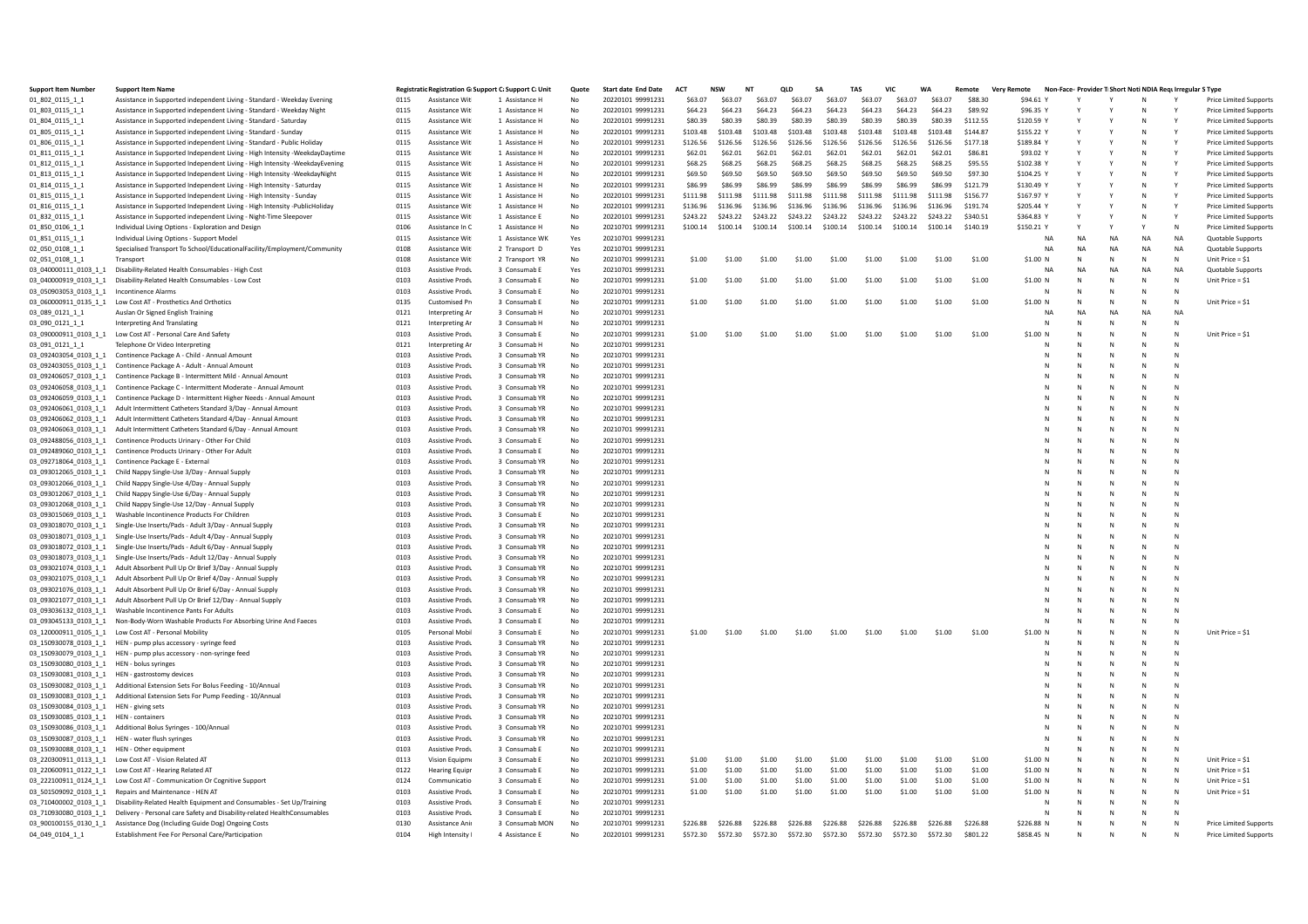| <b>Support Item Number</b>           | <b>Support Item Name</b>                                                                                                                        |              | Registratic Registration G Support C Support C Unit |                                  | Quote     | <b>Start date End Date</b>             | AC                 | <b>NSW</b>         |                    | <b>OLD</b>         |                    | TAS                | VIC                | <b>WA</b>          | Remote<br>Ven       | Remote                  | Non-Face- Provider T Short Noti NDIA Regulares S Type |              |                          |                   |                                                              |
|--------------------------------------|-------------------------------------------------------------------------------------------------------------------------------------------------|--------------|-----------------------------------------------------|----------------------------------|-----------|----------------------------------------|--------------------|--------------------|--------------------|--------------------|--------------------|--------------------|--------------------|--------------------|---------------------|-------------------------|-------------------------------------------------------|--------------|--------------------------|-------------------|--------------------------------------------------------------|
| 04_049_0125_1_1                      | Establishment Fee For Personal Care/Participation                                                                                               | 0125         | Participation In                                    | 4 Assistance E                   | No        | 20220101 99991231                      | \$572.30           | \$572.30           | \$572.30           | \$572.30           | \$572.30           | \$572.30           | \$572.30           | \$572.30           | \$801.22            | S858.45 N               | $\mathsf{N}$                                          | N            | N                        | N                 | <b>Price Limited Supports</b>                                |
| 04_049_0133_5_1                      | Establishment Fee For Personal Care/Participation                                                                                               | 0133         | <b>Specialised Sup</b>                              | 4 Assistance E                   | No        | 20220101 99991231                      | \$572.30           | \$572.30           | \$572.30           | \$572.30           | \$572.30           | \$572.30           | \$572.30           | \$572.30           | \$801.22            | \$858.45 N              | N                                                     | $\mathsf{N}$ | N                        | N                 | <b>Price Limited Support</b>                                 |
| 04_049_0136_1_1                      | Establishment Fee For Personal Care/Participation                                                                                               | 0136         | Group And Cer                                       | 4 Assistance E                   | No        | 20220101 99991231                      | \$572.30           | \$572.30           | \$572.30           | \$572.30           | \$572.30           | \$572.30           | \$572.30           | \$572.30           | \$801.22            | \$858.45 N              |                                                       | N            | N                        | N                 | Price Limited Supports                                       |
| 04 102 0125 6 1                      | Access Community Social And Rec Activities - Standard - Public Holiday                                                                          | 0125         | Participation In                                    | 4 Assistance H                   | No        | 20220101 99991231                      | \$126.40           | \$126.40           | \$126.40           | \$126.40           | \$126.40           | \$126.40           | \$126.40           | \$126.40           | \$176.96            | \$189.60 Y              |                                                       |              | N                        | N                 | Price Limited Support                                        |
| 04_102_0125_6_1_T                    | Access Community Social And Rec Activities - Public Holiday - TTP                                                                               | 0125         | Participation In                                    | 4 Assistance H                   | No        | 20220101 99991231                      | \$132.09           | \$132.09           | \$132.09           | \$132.09           | \$132.09           | \$132.09           | \$132.09           | \$132.09           | \$184.93            | \$198.14 Y              |                                                       |              | N                        | N                 | <b>Price Limited Support</b>                                 |
| 04_102_0136_6_1                      | Group Activities - Standard - Weekday Daytime                                                                                                   | 0136         | Group And Cer                                       | 4 Assistance H                   | No        | 20220101 99991231                      | \$57.30            | \$57.30            | \$57.30            | \$57.30            | \$57.30            | \$57.30            | \$57.30            | \$57.30            | \$80.22             | \$85.95 Y               |                                                       |              | N                        | N                 | Price Limited Supports                                       |
| 04_102_0136_6_1_T                    | Group Activities - Standard - Weekday Daytime - TTP                                                                                             | 0136         | Group And Cer                                       | 4 Assistance H                   | No        | 20220101 99991231                      | \$59.88            | \$59.88            | \$59.88            | \$59.88            | \$59.88            | \$59.88            | \$59.88            | \$59.88            | \$83.83             | \$89.82 Y               |                                                       |              | N                        | N                 | <b>Price Limited Support</b>                                 |
| 04 103 0125 6 1                      | Access Community Social And Rec Activities - Standard - Weekday Evening                                                                         | 0125         | Participation In                                    | 4 Assistance H                   | No        | 20220101 99991231<br>20220101 99991231 | \$62.99            | \$62.99            | \$62.99            | \$62.99            | \$62.99            | \$62.99            | \$62.99            | \$62.99            | \$88.19             | \$94.49 Y               |                                                       |              | $\overline{N}$           | N                 | <b>Price Limited Support</b>                                 |
| 04_103_0125_6_1_T                    | Access Community Social And Rec Activities - Standard - Weekday Evening-TTP                                                                     | 0125         | Participation In                                    | 4 Assistance H                   | No        |                                        | \$65.82            | \$65.82            | \$65.82            | \$65.82            | \$65.82            | \$65.82            | \$65.82            | \$65.82            | \$92.15<br>\$88.30  | S98.73 Y                |                                                       |              | $\sim$<br>$\overline{N}$ | N                 | <b>Price Limited Support</b>                                 |
| 04_103_0136_6_1                      | Group Activities - Standard - Weekday Evening<br>Group Activities - Standard - Weekday Evening - TTF                                            | 0136<br>0136 | Group And Cer<br>Group And Cer                      | 4 Assistance H<br>4 Assistance H | No<br>No  | 20220101 99991231<br>20220101 99991231 | \$63.07<br>\$65.91 | \$63.07<br>\$65.91 | \$63.07<br>\$65.91 | \$63.07<br>\$65.91 | \$63.07<br>\$65.91 | \$63.07<br>\$65.91 | \$63.07<br>\$65.91 | \$63.07<br>\$65.91 | \$92.27             | \$94.61 Y<br>\$98.87 Y  |                                                       |              |                          | N<br>N            | <b>Price Limited Support</b><br><b>Price Limited Support</b> |
| 04_103_0136_6_1_T<br>04_104_0125_6_1 | Access Community Social And Rec Activities - Weekday Daytime                                                                                    | 0125         | Participation In                                    | 4 Assistance H                   | No        | 20220101 99991231                      | \$57.23            | \$57.23            | \$57.23            | \$57.23            | \$57.23            | \$57.23            | \$57.23            | \$57.23            | \$80.12             | \$85.85 Y               |                                                       |              |                          | $\mathbb{N}$      | Price Limited Supports                                       |
| 04 104 0125 6 1 T                    | Access Community Social And Rec Activities - Weekday Daytime - TTP                                                                              | 0125         | Participation In                                    | 4 Assistance H                   | No        | 20220101 99991231                      | \$59.81            | \$59.81            | \$59.81            | \$59.81            | \$59.81            | \$59.81            | \$59.81            | \$59.81            | \$83.73             | \$89.72 Y               |                                                       |              |                          | N                 | Price Limited Supports                                       |
| 04_104_0136_6_1                      | Group Activities - Standard - Saturday                                                                                                          | 0136         | Group And Cer                                       | 4 Assistance H                   | No        | 20220101 99991231                      | \$80.39            | \$80.39            | \$80.39            | \$80.39            | \$80.39            | \$80.39            | \$80.39            | \$80.39            | \$112.55            | \$120.59 Y              |                                                       |              | <b>N</b>                 | N                 | <b>Price Limited Support</b>                                 |
| 04_104_0136_6_1_T                    | Group Activities - Standard - Saturday - TTF                                                                                                    | 0136         | Group And Cer                                       | 4 Assistance H                   | No        | 20220101 99991231                      | \$84.01            | \$84.01            | \$84.01            | \$84.01            | \$84.01            | \$84.01            | \$84.01            | \$84.01            | \$117.61            | \$126.02 Y              |                                                       |              |                          | N                 | Price Limited Supports                                       |
| 04_105_0125_6_1                      | Access Community Social And Rec Activities - Standard - Saturday                                                                                | 0125         | Participation In                                    | 4 Assistance H                   | No        | 20220101 99991231                      | \$80.28            | \$80.28            | \$80.28            | \$80.28            | \$80.28            | \$80.28            | \$80.28            | \$80.28            | \$112.39            | \$120.42 Y              |                                                       |              | N                        | N                 | <b>Price Limited Support</b>                                 |
| 04_105_0125_6_1_T                    | Access Community Social And Rec Activities - Standard - Saturday - TTP                                                                          | 0125         | Participation In                                    | 4 Assistance H                   | No        | 20220101 99991231                      | \$83.89            | \$83.89            | \$83.89            | \$83.89            | \$83.89            | \$83.89            | \$83.89            | \$83.89            | \$117.45            | \$125.84 Y              |                                                       |              |                          | N                 | Price Limited Supports                                       |
| 04_105_0136_6_1                      | Group Activities - Standard - Sunday                                                                                                            | 0136         | Group And Cer                                       | 4 Assistance H                   | No        | 20220101 99991231                      | \$103.48           | \$103.48           | \$103.48           | \$103.48           | \$103.48           | \$103.48           | \$103.48           | \$103.48           | \$144.87            | \$155.22 Y              |                                                       |              | N                        | N                 | Price Limited Supports                                       |
| 04_105_0136_6_1_T                    | Group Activities - Standard - Sunday - TTP                                                                                                      | 0136         | Group And Cer                                       | 4 Assistance H                   | No        | 20220101 99991231                      | \$108.14           | \$108.14           | \$108.14           | \$108.14           | \$108.14           | \$108.14           | \$108.14           | \$108.14           | \$151.40            | $$162.21$ Y             |                                                       |              | N                        | $\mathbb{N}$      | Price Limited Supports                                       |
| 04 106 0125 6 1                      | Access Community Social And Rec Activities - Standard - Sunday                                                                                  | 0125         | Participation In                                    | 4 Assistance H                   | No        | 20220101 99991231                      | \$103.34           | \$103.34           | \$103.34           | \$103.34           | \$103.34           | \$103.34           | \$103.34           | \$103.34           | \$144.68            | \$155.01 Y              |                                                       |              |                          | N                 | <b>Price Limited Support</b>                                 |
| 04_106_0125_6_1_T                    | Access Community Social And Rec Activities - Standard - Sunday - TTP                                                                            | 0125         | Participation In                                    | 4 Assistance H                   | No        | 20220101 99991231                      | \$107.99           | \$107.99           | \$107.99           | \$107.99           | \$107.99           | \$107.99           | \$107.99           | \$107.99           | \$151.19            | $$161.99$ \             |                                                       |              |                          | N                 | <b>Price Limited Support</b>                                 |
| 04_106_0136_6_1                      | Group Activities - Standard - Public Holiday                                                                                                    | 0136         | Group And Cer                                       | 4 Assistance H                   | No        | 20220101 99991231                      | \$126.56           | \$126.56           | \$126.56           | \$126.56           | \$126.56           | \$126.56           | \$126.56           | \$126.56           | \$177.18            | \$189.84 Y              |                                                       |              | N                        | N                 | <b>Price Limited Support</b>                                 |
| 04_106_0136_6_1_T                    | Group Activities - Standard - Public Holiday - TTP                                                                                              | 0136         | Group And Cer                                       | 4 Assistance H                   | No        | 20220101 99991231                      | \$132.26           | \$132.26           | \$132.26           | \$132.26           | \$132.26           | \$132.26           | \$132.26           | \$132.26           | \$185.16            | \$198.39 Y              |                                                       |              | N                        | N                 | <b>Price Limited Support</b>                                 |
| 04_111_0136_6_1                      | Group Activities In The Community - 1:2 - Standard - Weekday Daytime                                                                            | 0136         | Group And Cer                                       | 4 Assistance H                   | No        | 20220101 99991231                      | \$32.09            | \$32.09            | \$32.09            | \$32.09            | \$32.09            | \$32.09            | \$32.09            | \$32.09            | \$44.93             | \$48.14 N               |                                                       |              | N                        | N                 | <b>Price Limited Support</b>                                 |
| 04_111_0136_6_1_T                    | Group Activities In The Community - 1:2 - Standard - Weekday Daytime-TTP                                                                        | 0136         | Group And Cer                                       | 4 Assistance H                   | No        | 20220101 99991231                      | \$33.53            | \$33.53            | \$33.53            | \$33.53            | \$33.53            | \$33.53            | \$33.53            | \$33.53            | \$46.94             | \$50.30 N               |                                                       |              |                          | N                 | <b>Price Limited Supports</b>                                |
| 04 112 0136 6 1                      | Group Activities In The Community - 1:2 - Standard - Saturday                                                                                   | 0136         | Group And Cer                                       | 4 Assistance H                   | No        | 20220101 99991231                      | \$45.02            | \$45.02            | \$45.02            | \$45.02            | \$45.02            | \$45.02            | \$45.02            | \$45.02            | \$63.03             | \$67.53 N               |                                                       |              |                          | $\overline{N}$    | <b>Price Limited Support</b>                                 |
| 04_112_0136_6_1_T                    | Group Activities In The Community - 1:2 - Standard - Saturday - TTP                                                                             | 0136         | Group And Cer                                       | 4 Assistance H                   | No        | 20220101 99991231                      | \$47.05            | \$47.05            | \$47.05            | \$47.05            | \$47.05            | \$47.05            | \$47.05            | \$47.05            | \$65.87             | \$70.58 N               |                                                       |              | $\overline{N}$           | N                 | <b>Price Limited Support</b>                                 |
| 04_113_0136_6_1                      | Group Activities In The Community - 1:2 - Standard - Sunday                                                                                     | 0136         | Group And Cer                                       | 4 Assistance H                   | No        | 20220101 99991231                      | \$57.95            | \$57.95            | \$57.95            | \$57.95            | \$57.95            | \$57.95            | \$57.95            | \$57.95            | \$81.13             | \$86.93 N               |                                                       |              | $\overline{N}$           | N                 | <b>Price Limited Support</b>                                 |
| 04_113_0136_6_1_T                    | Group Activities In The Community - 1:2 - Standard - Sunday - TTP                                                                               | 0136         | Group And Cer                                       | 4 Assistance H                   | No        | 20220101 99991231                      | \$60.56            | \$60.56            | \$60.56            | \$60.56            | \$60.56            | \$60.56            | \$60.56            | \$60.56            | \$84.78             | \$90.84 N               |                                                       |              |                          | N                 | Price Limited Supports                                       |
| 04_114_0136_6_1                      | Group Activities In The Community - 1:2 - Standard - Weekday Afternoon                                                                          | 0136         | Group And Cer                                       | 4 Assistance H                   | No        | 20220101 99991231                      | \$35.32            | \$35.32            | \$35.32            | \$35.32            | \$35.32            | \$35.32            | \$35.32            | \$35.32            | \$49.45             | \$52.98 N               |                                                       |              |                          | N                 | Price Limited Supports                                       |
| 04 114 0136 6 1 T                    | Group Activities In The Community - 1:2 - Standard - Weekday Afternoon-TTP                                                                      | 0136         | Group And Cer                                       | 4 Assistance H                   | No        | 20220101 99991231                      | \$36.91            | \$36.91            | \$36.91            | \$36.91            | \$36.91            | \$36.91            | \$36.91            | \$36.91            | \$51.67             | \$55.37 N               |                                                       |              |                          | $\mathbb{N}$      | Price Limited Supports                                       |
| 04_116_0104_6_1                      | Group Activities In The Community - 1:2 - Complex - Weekday Daytime                                                                             | 0104         | <b>High Intensity</b>                               | 4 Assistance H                   | No        | 20220101 99991231                      | \$34.73            | \$34.73            | \$34.73            | \$34.73            | \$34.73            | \$34.73            | \$34.73            | \$34.73            | \$48.62             | \$52.10 N               |                                                       |              | N                        | N                 | <b>Price Limited Support</b>                                 |
| 04_116_0104_6_1_T                    | Group Activities In The Community - 1:2 - Complex - Weekday Daytime -TTP                                                                        | 0104         | <b>High Intensity</b>                               | 4 Assistance H                   | No        | 20220101 99991231                      | \$36.17            | \$36.17            | \$36.17            | \$36.17            | \$36.17            | \$36.17            | \$36.17            | \$36.17            | \$50.64             | \$54.26 N               |                                                       |              | N                        | N                 | Price Limited Supports                                       |
| 04_117_0104_6_1                      | Group Activities In The Community - 1:2 - Complex - Saturday                                                                                    | 0104<br>0104 | High Intensity<br>High Intensity                    | 4 Assistance H<br>4 Assistance H | No<br>No  | 20220101 99991231<br>20220101 99991231 | \$48.71<br>\$50.74 | \$48.71<br>\$50.74 | \$48.71<br>\$50.74 | \$48.71<br>\$50.74 | \$48.71<br>\$50.74 | \$48.71<br>\$50.74 | \$48.71<br>\$50.74 | \$48.71<br>\$50.74 | \$68.19<br>\$71.04  | \$73.07 N<br>$$76.11$ N |                                                       |              | N                        | N<br>N            | <b>Price Limited Support</b>                                 |
| 04_117_0104_6_1_T                    | Group Activities In The Community - 1:2 - Complex - Saturday - TTP<br>Group Activities In The Community - 1:2 - Complex - Sunday                | 0104         | <b>High Intensity</b>                               | 4 Assistance H                   | No        | 20220101 99991231                      | \$62.71            | \$62.71            | S62.71             | \$62.71            | \$62.71            | S62.71             | \$62.71            | S62.71             | \$87.79             | \$94.07 N               |                                                       |              | <b>N</b>                 | N                 | Price Limited Supports<br><b>Price Limited Support</b>       |
| 04_118_0104_6_1<br>04_118_0104_6_1_T | Group Activities In The Community - 1:2 - Complex - Sunday - TTF                                                                                | 0104         | <b>High Intensity</b>                               | 4 Assistance H                   | No        | 20220101 99991231                      | \$65.32            | \$65.32            | \$65.32            | \$65.32            | \$65.32            | \$65.32            | \$65.32            | \$65.32            | \$91.45             | \$97.98 N               |                                                       |              | N                        | N                 | <b>Price Limited Support</b>                                 |
| 04_119_0104_6_1                      | Group Activities In The Community - 1:2 - Complex - Weekday Afternoon                                                                           | 0104         | <b>High Intensity</b>                               | 4 Assistance H                   | No        | 20220101 99991231                      | \$38.22            | \$38.22            | \$38.22            | \$38.22            | \$38.22            | \$38.22            | \$38.22            | \$38.22            | \$53.51             | \$57.33 N               |                                                       |              | N                        | N                 | <b>Price Limited Support</b>                                 |
| 04_119_0104_6_1_T                    | Group Activities In The Community - 1:2 - Complex - Weekday Afternoon-TTP                                                                       | 0104         | <b>High Intensity</b>                               | 4 Assistance H                   | No        | 20220101 99991231                      | \$39.81            | \$39.81            | \$39.81            | \$39.81            | \$39.81            | \$39.81            | \$39.81            | \$39.81            | \$55.73             | \$59.72 N               |                                                       |              |                          | N                 | Price Limited Supports                                       |
| 04 120 0136 6 1                      | Group Activities In The Community - 1:3 - Standard - Weekday Daytime                                                                            | 0136         | Group And Cer                                       | 4 Assistance H                   | No        | 20220101 99991231                      | \$23.68            | \$23.68            | \$23.68            | \$23.68            | \$23.68            | \$23.68            | \$23.68            | \$23.68            | \$33.15             | \$35.52 N               |                                                       |              |                          | N                 | <b>Price Limited Support</b>                                 |
| 04 120 0136 6 1 T                    | Group Activities In The Community - 1:3 - Standard - Weekday Daytime-TTP                                                                        | 0136         | Group And Cer                                       | 4 Assistance H                   | No        | 20220101 99991231                      | \$24.75            | \$24.75            | \$24.75            | \$24.75            | \$24.75            | \$24.75            | \$24.75            | \$24.75            | \$34.65             | \$37.13 N               |                                                       |              | N                        | N                 | <b>Price Limited Support</b>                                 |
| 04_121_0136_6_1                      | Group Activities In The Community - 1:3 - Standard - Saturday                                                                                   | 0136         | Group And Cer                                       | 4 Assistance H                   | No        | 20220101 99991231                      | \$33.23            | \$33.23            | \$33.23            | \$33.23            | \$33.23            | \$33.23            | \$33.23            | \$33.23            | \$46.52             | \$49.85 N               |                                                       |              | N                        | N                 | <b>Price Limited Support</b>                                 |
| 04_121_0136_6_1_T                    | Group Activities In The Community - 1:3 - Standard - Saturday - TTP                                                                             | 0136         | Group And Cer                                       | 4 Assistance H                   | No        | 20220101 99991231                      | \$34.72            | \$34.72            | \$34.72            | \$34.72            | \$34.72            | \$34.72            | \$34.72            | \$34.72            | \$48.61             | \$52.08 N               |                                                       |              | N                        | N                 | <b>Price Limited Support</b>                                 |
| 04_122_0136_6_1                      | Group Activities In The Community - 1:3 - Standard - Sunday                                                                                     | 0136         | Group And Cer                                       | 4 Assistance H                   | No        | 20220101 99991231                      | \$42.77            | S42.77             | S42.77             | \$42.77            | S42.77             | \$42.77            | S42.77             | S42.77             | \$59.88             | \$64.16 N               |                                                       |              |                          | N                 | Price Limited Supports                                       |
| 04_122_0136_6_1_T                    | Group Activities In The Community - 1:3 - Standard - Sunday - TTP                                                                               | 0136         | Group And Cer                                       | 4 Assistance H                   | No        | 20220101 99991231                      | \$44.70            | \$44.70            | \$44.70            | \$44.70            | \$44.70            | \$44.70            | \$44.70            | \$44.70            | \$62.58             | \$67.05 N               |                                                       |              |                          | N                 | <b>Price Limited Support</b>                                 |
| 04_123_0136_6_1                      | Group Activities In The Community - 1:3 - Standard - Weekday Afternoor                                                                          | 0136         | Group And Cer                                       | 4 Assistance H                   | No        | 20220101 99991231                      | \$26.07            | \$26.07            | \$26.07            | \$26.07            | \$26.07            | \$26.07            | \$26.07            | \$26.07            | \$36.50             | \$39.11 N               |                                                       |              | $\overline{N}$           | N                 | <b>Price Limited Support</b>                                 |
| 04_123_0136_6_1_T                    | Group Activities In The Community - 1:3 - Standard - Weekday Afternoon-TTP                                                                      | 0136         | Group And Cer                                       | 4 Assistance H                   | No        | 20220101 99991231                      | \$27.24            | \$27.24            | \$27.24            | \$27.24            | \$27.24            | \$27.24            | \$27.24            | \$27.24            | \$38.14             | \$40.86 N               |                                                       |              |                          | N                 | Price Limited Supports                                       |
| 04_124_0104_6_1                      | Group Activities In The Community - 1:3 - Complex - Weekday Daytime                                                                             | 0104         | <b>High Intensity</b>                               | 4 Assistance H                   | No        | 20220101 99991231                      | \$25.63            | \$25.63            | \$25.63            | \$25.63            | \$25.63            | \$25.63            | \$25.63            | \$25.63            | \$35.88             | \$38.45 N               |                                                       |              |                          | N                 | <b>Price Limited Support</b>                                 |
| 04_124_0104_6_1_T                    | Group Activities In The Community - 1:3 - Complex - Weekday Daytime -TTP                                                                        | 0104         | High Intensity I                                    | 4 Assistance H                   | No        | 20220101 99991231                      | \$26.70            | \$26.70            | \$26.70            | \$26.70            | \$26.70            | \$26.70            | \$26.70            | \$26.70            | \$37.38             | \$40.05 N               |                                                       |              |                          | $\mathbb{N}$      | Price Limited Supports                                       |
| 04_125_0104_6_1                      | Group Activities In The Community - 1:3 - Complex - Saturday                                                                                    | 0104         | <b>High Intensity</b>                               | 4 Assistance H                   | No        | 20220101 99991231                      | \$35.96            | \$35.96            | \$35.96            | \$35.96            | \$35.96            | \$35.96            | \$35.96            | \$35.96            | \$50.34             | \$53.94 N               |                                                       |              | N                        | N                 | <b>Price Limited Support</b>                                 |
| 04_125_0104_6_1_T                    | Group Activities In The Community - 1:3 - Complex - Saturday - TTP                                                                              | 0104         | <b>High Intensity</b>                               | 4 Assistance H                   | No        | 20220101 99991231                      | \$37.45            | \$37.45            | \$37.45            | \$37.45            | \$37.45            | \$37.45            | \$37.45            | \$37.45            | \$52.43             | \$56.18 N               |                                                       |              | N                        | N                 | <b>Price Limited Support</b>                                 |
| 04_126_0104_6_1                      | Group Activities In The Community - 1:3 - Complex - Sunday                                                                                      | 0104         | High Intensity                                      | 4 Assistance H                   | No        | 20220101 99991231                      | \$46.29            | \$46.29            | \$46.29            | \$46.29            | \$46.29            | \$46.29            | \$46.29            | \$46.29            | \$64.81             | \$69.44 N               |                                                       |              | N                        | N                 | Price Limited Supports                                       |
| 04 126 0104 6 1 T                    | Group Activities In The Community - 1:3 - Complex - Sunday - TTP                                                                                | 0104         | High Intensity                                      | 4 Assistance H                   | No        | 20220101 99991231                      | \$48.21            | \$48.21            | \$48.21            | \$48.21            | \$48.21            | \$48.21            | \$48.21            | \$48.21            | \$67.49             | \$72.32 N               |                                                       |              | N                        | $\overline{N}$    | <b>Price Limited Support</b>                                 |
| 04_127_0104_6_1                      | Group Activities In The Community - 1:3 - Complex - Weekday Afternoon                                                                           | 0104         | <b>High Intensity</b>                               | 4 Assistance H                   | No        | 20220101 99991231                      | \$28.21            | \$28.21            | \$28.21            | \$28.21            | \$28.21            | \$28.21            | \$28.21            | \$28.21            | \$39.49             | \$42.32 N               |                                                       |              | N                        | N                 | <b>Price Limited Support</b>                                 |
| 04_127_0104_6_1_T                    | Group Activities In The Community - 1:3 - Complex - Weekday Afternoon-TTP                                                                       | 0104         | <b>High Intensity</b>                               | 4 Assistance H                   | No        | 20220101 99991231                      | \$29.38            | \$29.38            | \$29.38            | \$29.38            | \$29.38            | \$29.38            | \$29.38            | \$29.38            | \$41.13             | \$44.07 N               |                                                       |              | N<br>N                   | N                 | <b>Price Limited Support</b>                                 |
| 04_128_0136_6_1                      | Group Activities In The Community - 1:2 - Standard - Public Holiday                                                                             | 0136         | Group And Cer                                       | 4 Assistance H                   | No        | 20220101 99991231                      | \$70.87            | \$70.87            | \$70.87            | \$70.87            | \$70.87            | \$70.87            | \$70.87            | \$70.87            | \$99.22             | \$106.31 N              |                                                       |              |                          | N                 | Price Limited Supports                                       |
| 04_128_0136_6_1_T<br>04 129 0136 6 1 | Group Activities In The Community - 1:2 - Standard - Public Holiday -TTI<br>Group Activities In The Community - 1:3 - Standard - Public Holiday | 0136<br>0136 | Group And Cer<br>Group And Cer                      | 4 Assistance H<br>4 Assistance H | No<br>No  | 20220101 99991231<br>20220101 99991231 | \$74.07<br>\$52.31 | \$74.07<br>\$52.31 | \$74.07<br>\$52.31 | \$74.07<br>\$52.31 | \$74.07<br>\$52.31 | \$74.07<br>\$52.31 | \$74.07<br>\$52.31 | \$74.07<br>\$52.31 | \$103.70<br>\$73.23 | \$111.11 N<br>\$78.47 N |                                                       |              |                          | N<br>$\mathbb{N}$ | <b>Price Limited Support</b><br>Price Limited Supports       |
| 04_129_0136_6_1_T                    | Group Activities In The Community - 1:3 - Standard - Public Holiday -TTF                                                                        | 0136         | Group And Cer                                       | 4 Assistance H                   | No        | 20220101 99991231                      | \$54.67            | \$54.67            | \$54.67            | \$54.67            | \$54.67            | \$54.67            | \$54.67            | \$54.67            | \$76.54             | \$82.01 N               |                                                       |              | N                        | $\mathsf{N}$      | <b>Price Limited Support</b>                                 |
| 04_130_0104_6_1                      | Group Activities In The Community - 1:2 - Complex - Public Holiday                                                                              | 0104         | High Intensity                                      | 4 Assistance H                   | No        | 20220101 99991231                      | \$76.70            | \$76.70            | \$76.70            | \$76.70            | \$76.70            | \$76.70            | \$76.70            | \$76.70            | \$107.38            | \$115.05 N              |                                                       |              | N                        | N                 | Price Limited Supports                                       |
| 04_130_0104_6_1_T                    | Group Activities In The Community - 1:2 - Complex - Public Holiday - TTP                                                                        | 0104         | High Intensity                                      | 4 Assistance H                   | No        | 20220101 99991231                      | \$79.89            | \$79.89            | \$79.89            | \$79.89            | \$79.89            | \$79.89            | \$79.89            | \$79.89            | \$111.85            | \$119.84 N              |                                                       |              | N                        | N                 | <b>Price Limited Support</b>                                 |
| 04_131_0104_6_1                      | Group Activities In The Community - 1:3 - Complex - Public Holiday                                                                              | 0104         | High Intensity                                      | 4 Assistance H                   | No        | 20220101 99991231                      | \$56.61            | \$56.61            | \$56.61            | \$56.61            | \$56.61            | \$56.61            | \$56.61            | \$56.61            | \$79.25             | \$84.92 N               |                                                       |              | N                        | N                 | <b>Price Limited Support</b>                                 |
| 04_131_0104_6_1_T                    | Group Activities In The Community - 1:3 - Complex - Public Holiday - TTP                                                                        | 0104         | High Intensity                                      | 4 Assistance H                   | <b>No</b> | 20220101 99991231                      | \$58.97            | \$58.97            | \$58.97            | \$58.97            | \$58.97            | \$58.97            | \$58.97            | \$58.97            | \$82.56             | \$88.46 N               |                                                       |              |                          | N                 | <b>Price Limited Support</b>                                 |
| 04_136_0136_6_1                      | Group Activities In The Community - 1:4 - Standard - Weekday Daytime                                                                            | 0136         | Group And Cer                                       | 4 Assistance H                   | No        | 20220101 99991231                      | \$19.48            | \$19.48            | \$19.48            | \$19.48            | \$19.48            | \$19.48            | \$19.48            | \$19,48            | \$27.27             | \$29.22 N               |                                                       |              | N                        | N                 | <b>Price Limited Support</b>                                 |
| 04_136_0136_6_1_T                    | Group Activities In The Community - 1:4 - Standard - Weekday Daytime-TTP                                                                        | 0136         | Group And Cer                                       | 4 Assistance H                   | No        | 20220101 99991231                      | \$20.36            | \$20.36            | \$20.36            | \$20.36            | \$20.36            | \$20.36            | \$20.36            | \$20.36            | \$28.50             | \$30.54 N               |                                                       |              | $\overline{N}$           | N                 | Price Limited Supports                                       |
| 04_137_0136_6_1                      | Group Activities In The Community - 1:4 - Standard - Weekday Afternoon                                                                          | 0136         | Group And Cer                                       | 4 Assistance H                   | No        | 20220101 99991231                      | \$21.44            | \$21.44            | \$21.44            | \$21.44            | \$21.44            | \$21.44            | \$21.44            | \$21.44            | \$30.02             | \$32.16 N               |                                                       |              |                          | N                 | <b>Price Limited Support</b>                                 |
| 04 137 0136 6 1 T                    | Group Activities In The Community - 1:4 - Standard - Weekday Afternoon-TTP                                                                      | 0136         | Group And Cer                                       | 4 Assistance H                   | No        | 20220101 99991231                      | \$22.41            | \$22.41            | \$22.41            | \$22.41            | \$22.41            | \$22.41            | \$22.41            | \$22.41            | \$31.37             | \$33.62 N               |                                                       |              |                          | $\mathbb{N}$      | <b>Price Limited Support</b>                                 |
| 04 138 0136 6 1                      | Group Activities In The Community - 1:4 - Standard - Saturday                                                                                   | 0136         | Group And Cer                                       | 4 Assistance H                   | No        | 20220101 99991231                      | \$27.33            | \$27.33            | \$27.33            | \$27.33            | \$27.33            | \$27.33            | \$27.33            | \$27.33            | \$38.26             | \$41.00 N               |                                                       |              | N                        | N                 | <b>Price Limited Support</b>                                 |
| 04 138 0136 6 1 T                    | Group Activities In The Community - 1:4 - Standard - Saturday - TTP                                                                             | 0136         | Group And Cer                                       | 4 Assistance H                   | No        | 20220101 99991231                      | \$28.56            | \$28.56            | \$28.56            | \$28.56            | \$28.56            | \$28.56            | \$28.56            | \$28.56            | \$39.98             | \$42.84 N               |                                                       |              | N                        | N                 | <b>Price Limited Supports</b>                                |
| 04_139_0136_6_1                      | Group Activities In The Community - 1:4 - Standard - Sunday                                                                                     | 0136         | Group And Cer                                       | 4 Assistance H                   | No        | 20220101 99991231                      | \$35.18            | \$35.18            | \$35.18            | \$35.18            | \$35.18            | \$35.18            | \$35.18            | \$35.18            | \$49.25             | \$52.77 N               |                                                       |              |                          | N                 | <b>Price Limited Supports</b>                                |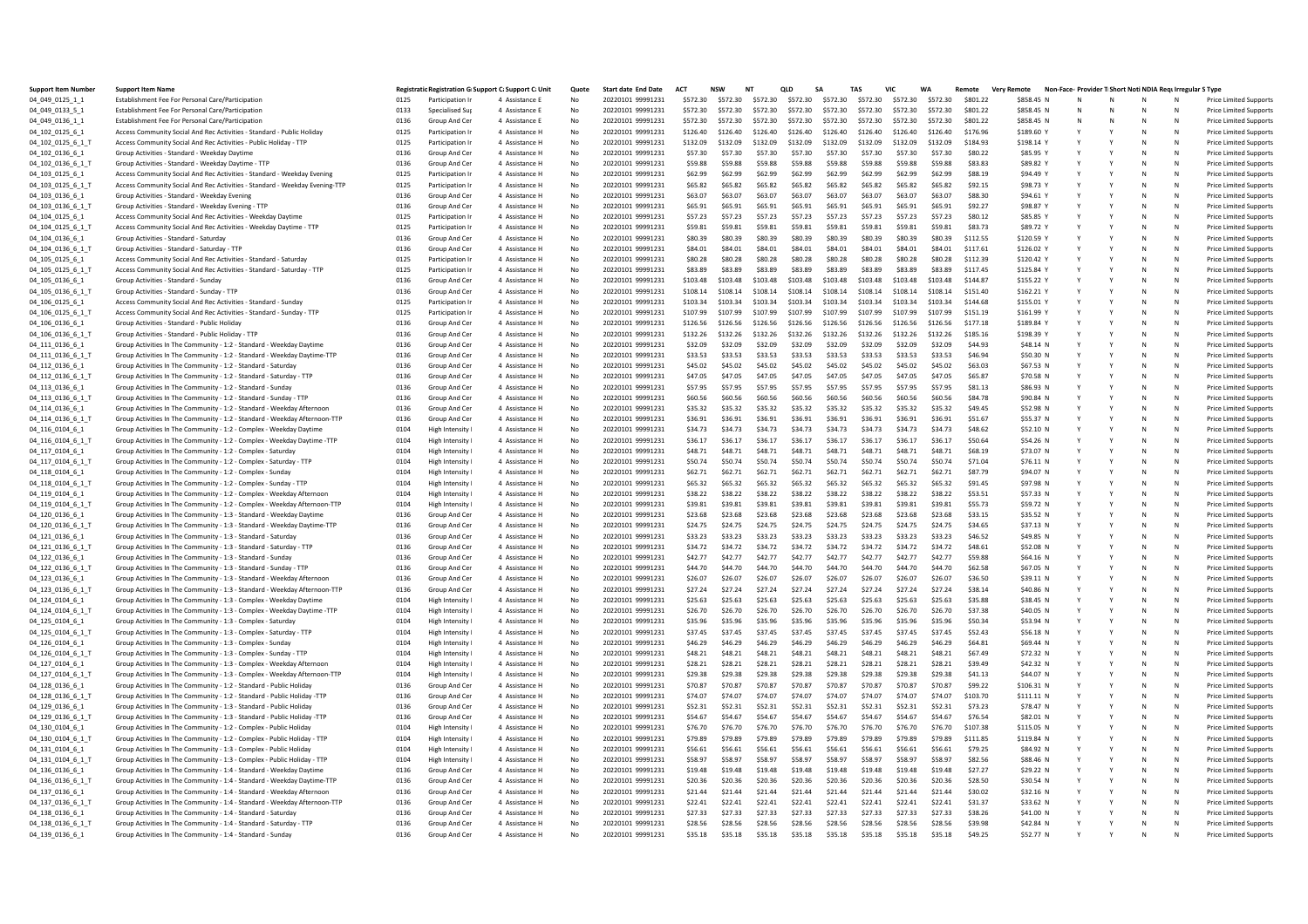| <b>Support Item Number</b>           | <b>Support Item Name</b>                                                                                                                          |              | Registratic Registration G Support C; Support C; Unit |                                  | Quote         | <b>Start date End Date</b>             | AC                   | <b>NSW</b><br>N.     |                      | OLD                  | SΑ                   | <b>TAS</b>           | VIC<br><b>WA</b>     |                      | Remote<br><b>Very Remote</b> |                          | Non-Face- Provider T Short Noti NDIA Regulares S Type |                |                |                                                               |
|--------------------------------------|---------------------------------------------------------------------------------------------------------------------------------------------------|--------------|-------------------------------------------------------|----------------------------------|---------------|----------------------------------------|----------------------|----------------------|----------------------|----------------------|----------------------|----------------------|----------------------|----------------------|------------------------------|--------------------------|-------------------------------------------------------|----------------|----------------|---------------------------------------------------------------|
| 04_139_0136_6_1_T                    | Group Activities In The Community - 1:4 - Standard - Sunday - TTP                                                                                 | 0136         | Group And Cer                                         | 4 Assistance H                   | No            | 20220101 99991231                      | \$36.77              | \$36.77              | \$36.77              | \$36.77              | \$36.77              | \$36.77              | \$36,77              | \$36.77              | \$51.48                      | \$55.16 N                |                                                       | N              | N              | <b>Price Limited Supports</b>                                 |
| 04_140_0136_6_1                      | Group Activities In The Community - 1:4 - Standard - Public Holiday                                                                               | 0136         | Group And Cer                                         | 4 Assistance H                   | No            | 20220101 99991231                      | \$43.03              | \$43.03              | \$43.03              | \$43.03              | \$43.03              | \$43.03              | \$43.03              | \$43.03              | \$60.24                      | \$64.55 N                |                                                       |                | N              | <b>Price Limited Support</b>                                  |
| 04_140_0136_6_1_T                    | Group Activities In The Community - 1:4 - Standard - Public Holiday -TTP                                                                          | 0136         | Group And Cer                                         | 4 Assistance H                   | No            | 20220101 99991231                      | \$44.97              | \$44.97              | \$44.97              | \$44.97              | \$44.97              | \$44.97              | \$44.97              | \$44.97              | \$62.96                      | \$67.46 N                |                                                       | N              | N              | Price Limited Supports                                        |
| 04 141 0136 6 1                      | Group Activities In The Community - 1:5 - Standard - Weekday Daytime                                                                              | 0136         | Group And Cer                                         | 4 Assistance H                   | No            | 20220101 99991231                      | \$16.96              | \$16.96              | \$16.96              | \$16.96              | \$16.96              | \$16.96              | \$16.96              | \$16.96              | \$23.74                      | \$25.44 N                |                                                       | N              | N              | Price Limited Support                                         |
| 04_141_0136_6_1_T                    | Group Activities In The Community - 1:5 - Standard - Weekday Daytime-TTP                                                                          | 0136         | Group And Cer                                         | 4 Assistance H                   | No            | 20220101 99991231                      | \$17.72              | \$17.72              | \$17.72              | \$17.72              | \$17.72              | \$17.72              | \$17.72              | \$17.72              | \$24.81                      | \$26.58 N                |                                                       | N              | N              | <b>Price Limited Support</b>                                  |
| 04_142_0136_6_1                      | Group Activities In The Community - 1:5 - Standard - Weekday Afternoon                                                                            | 0136         | Group And Cer                                         | 4 Assistance H                   | No            | 20220101 99991231                      | \$18.67              | \$18.67              | \$18.67              | \$18.67              | \$18.67              | \$18.67              | \$18.67              | \$18.67              | \$26.14                      | \$28.01 N                |                                                       | N              | N              | Price Limited Supports                                        |
| 04_142_0136_6_1_T                    | Group Activities In The Community - 1:5 - Standard - Weekday Afternoon-TTP                                                                        | 0136         | Group And Cer                                         | 4 Assistance H                   | No            | 20220101 99991231                      | \$19.51              | \$19.51              | \$19.51              | \$19.51              | \$19.51              | \$19.51              | \$19.51              | \$19.51              | \$27.31                      | \$29.27 N                |                                                       | N              | N              | <b>Price Limited Support</b>                                  |
| 04 143 0136 6 1                      | Group Activities In The Community - 1:5 - Standard - Saturday                                                                                     | 0136         | Group And Cer                                         | 4 Assistance H                   | No            | 20220101 99991231                      | \$23.80              | \$23.80              | \$23.80              | \$23.80              | \$23.80              | \$23.80              | \$23.80              | \$23.80              | \$33.32                      | \$35.70 N                |                                                       | $\overline{N}$ | $\overline{N}$ | <b>Price Limited Support</b>                                  |
| 04_143_0136_6_1_T                    | Group Activities In The Community - 1:5 - Standard - Saturday - TTP                                                                               | 0136         | Group And Cer                                         | 4 Assistance H                   | No            | 20220101 99991231                      | \$24.87              | \$24.87              | \$24.87              | \$24.87              | \$24.87              | \$24.87              | \$24.87              | \$24.87              | \$34.82                      | \$37.31 N                |                                                       | $\overline{N}$ | N              | <b>Price Limited Support</b>                                  |
| 04_144_0136_6_1                      | Group Activities In The Community - 1:5 - Standard - Sunday                                                                                       | 0136         | Group And Cer                                         | 4 Assistance H                   | No            | 20220101 99991231                      | \$30.63              | \$30.63              | \$30.63              | \$30.63              | \$30.63              | \$30.63              | \$30.63              | \$30.63              | \$42.88                      | \$45.95 N                |                                                       | $\mathbf{N}$   | N              | <b>Price Limited Support</b>                                  |
| 04 144 0136 6 1 T                    | Group Activities In The Community - 1:5 - Standard - Sunday - TTP                                                                                 | 0136         | Group And Cer                                         | 4 Assistance H                   | No            | 20220101 99991231                      | \$32.01              | \$32.01              | \$32.01              | \$32.01              | \$32.01              | \$32.01              | \$32.01              | \$32.01              | \$44.81                      | \$48.02 N                |                                                       |                | N              | <b>Price Limited Support</b>                                  |
| 04_145_0136_6_1                      | Group Activities In The Community - 1:5 - Standard - Public Holiday                                                                               | 0136         | Group And Cer                                         | 4 Assistance H                   | No            | 20220101 99991231                      | \$37.46              | \$37.46              | \$37.46              | \$37.46              | \$37.46              | \$37.46              | \$37.46              | \$37.46              | \$52.44                      | \$56.19 N                |                                                       |                | $\mathbb{N}$   | Price Limited Supports                                        |
| 04 145 0136 6 1 T                    | Group Activities In The Community - 1:5 - Standard - Public Holiday -TTP                                                                          | 0136         | Group And Cer                                         | 4 Assistance H                   | No            | 20220101 99991231                      | \$39.15              | \$39.15              | \$39.15              | \$39.15              | \$39.15              | \$39.15              | \$39.15              | \$39.15              | \$54.81                      | \$58.73 N                |                                                       |                | N              | <b>Price Limited Support</b>                                  |
| 04_146_0104_6_1                      | Group Activities In The Community - 1:4 - Complex - Weekday Daytime                                                                               | 0104         | High Intensity                                        | 4 Assistance H                   | No            | 20220101 99991231                      | \$21.08              | \$21.08              | \$21.08              | \$21.08              | \$21.08              | \$21.08              | \$21.08              | \$21.08              | \$29.51                      | \$31.62 N                |                                                       | N              | N              | <b>Price Limited Support</b>                                  |
| 04_146_0104_6_1_T                    | Group Activities In The Community - 1:4 - Complex - Weekday Daytime -TTP<br>Group Activities In The Community - 1:4 - Complex - Weekday Afternoor | 0104<br>0104 | High Intensity I<br>High Intensity                    | 4 Assistance H<br>4 Assistance H | No<br>No      | 20220101 99991231<br>20220101 99991231 | \$21.96<br>\$23.21   | \$21.96<br>\$23.21   | \$21.96<br>\$23.21   | \$21.96<br>\$23.21   | \$21.96<br>\$23.21   | \$21.96<br>\$23.21   | \$21.96<br>\$23.21   | \$21.96<br>\$23.21   | \$30.74<br>\$32.49           | \$32.94 N<br>\$34.82 N   |                                                       | N<br>N         | N<br>N         | Price Limited Supports<br><b>Price Limited Support</b>        |
| 04_147_0104_6_1<br>04_147_0104_6_1_T | Group Activities In The Community - 1:4 - Complex - Weekday Afternoon-TTP                                                                         | 0104         | High Intensity                                        | 4 Assistance H                   | No            | 20220101 99991231                      | \$24.17              | \$24.17              | \$24.17              | \$24.17              | \$24.17              | \$24.17              | \$24.17              | \$24.17              | \$33.84                      | \$36.26 N                |                                                       | N              | N              | Price Limited Supports                                        |
| 04_148_0104_6_1                      | Group Activities In The Community - 1:4 - Complex - Saturday                                                                                      | 0104         | High Intensity                                        | 4 Assistance H                   | No            | 20220101 99991231                      | \$29.58              | \$29.58              | \$29.58              | \$29.58              | \$29.58              | \$29.58              | \$29.58              | \$29.58              | \$41.41                      | \$44.37 N                |                                                       | $\overline{N}$ | $\overline{N}$ | <b>Price Limited Support</b>                                  |
| 04_148_0104_6_1_T                    | Group Activities In The Community - 1:4 - Complex - Saturday - TTP                                                                                | 0104         | High Intensity                                        | 4 Assistance H                   | No            | 20220101 99991231                      | \$30.81              | \$30.81              | \$30.81              | \$30.81              | \$30.81              | \$30.81              | \$30.81              | \$30.81              | \$43.13                      | \$46.22 N                |                                                       | $\overline{N}$ | $\mathbb{N}$   | Price Limited Supports                                        |
| 04_149_0104_6_1                      | Group Activities In The Community - 1:4 - Complex - Sunday                                                                                        | 0104         | High Intensity                                        | 4 Assistance H                   | No            | 20220101 99991231                      | \$38.07              | \$38.07              | \$38.07              | \$38.07              | \$38.07              | \$38.07              | \$38.07              | \$38.07              | \$53.30                      | \$57.11 N                |                                                       |                | $\mathbb{N}$   | <b>Price Limited Support</b>                                  |
| 04_149_0104_6_1_T                    | Group Activities In The Community - 1:4 - Complex - Sunday - TTP                                                                                  | 0104         | High Intensity                                        | 4 Assistance H                   | No            | 20220101 99991231                      | \$39.66              | \$39.66              | \$39.66              | \$39.66              | \$39.66              | \$39,66              | \$39.66              | \$39.66              | \$55.52                      | \$59.49 N                |                                                       |                | N              | <b>Price Limited Support</b>                                  |
| 04_150_0104_6_1                      | Group Activities In The Community - 1:4 - Complex - Public Holiday                                                                                | 0104         | High Intensity                                        | 4 Assistance H                   | No            | 20220101 99991231                      | \$46.57              | \$46.57              | \$46.57              | \$46.57              | \$46.57              | \$46.57              | \$46.57              | \$46.57              | \$65.20                      | \$69.86 N                |                                                       | N              | N              | <b>Price Limited Support</b>                                  |
| 04_150_0104_6_1_T                    | Group Activities In The Community - 1:4 - Complex - Public Holiday - TTP                                                                          | 0104         | High Intensity                                        | 4 Assistance H                   | No            | 20220101 99991231                      | \$48.50              | \$48.50              | \$48.50              | \$48.50              | \$48.50              | \$48.50              | \$48.50              | \$48.50              | \$67.90                      | \$72.75 N                |                                                       | N              | N              | <b>Price Limited Support</b>                                  |
| 04_151_0104_6_1                      | Group Activities In The Community - 1:5 - Complex - Weekday Daytime                                                                               | 0104         | High Intensity                                        | 4 Assistance H                   | No            | 20220101 99991231                      | \$18.35              | \$18.35              | \$18.35              | \$18.35              | \$18.35              | \$18.35              | \$18.35              | \$18.35              | \$25.69                      | \$27.53 N                |                                                       | N              | N              | <b>Price Limited Support</b>                                  |
| 04_151_0104_6_1_T                    | Group Activities In The Community - 1:5 - Complex - Weekday Daytime -TTP                                                                          | 0104         | High Intensity                                        | 4 Assistance H                   | No            | 20220101 99991231                      | \$19.12              | \$19.12              | \$19.12              | \$19.12              | \$19.12              | \$19.12              | \$19.12              | \$19.12              | \$26.77                      | \$28.68 N                |                                                       | N              | N              | <b>Price Limited Support</b>                                  |
| 04 152 0104 6 1                      | Group Activities In The Community - 1:5 - Complex - Weekday Afternoon                                                                             | 0104         | High Intensity                                        | 4 Assistance H                   | <b>No</b>     | 20220101 99991231                      | \$20.20              | \$20.20              | \$20.20              | \$20.20              | \$20.20              | \$20.20              | \$20.20              | \$20.20              | \$28.28                      | \$30.30 N                |                                                       | $\overline{N}$ | $\overline{N}$ | <b>Price Limited Support</b>                                  |
| 04_152_0104_6_1_T                    | Group Activities In The Community - 1:5 - Complex - Weekday Afternoon-TTP                                                                         | 0104         | High Intensity                                        | 4 Assistance H                   | No            | 20220101 99991231                      | \$21.04              | \$21.04              | \$21.04              | \$21.04              | \$21.04              | \$21.04              | \$21.04              | \$21.04              | \$29.46                      | \$31.56 N                |                                                       | $\overline{N}$ | N              | <b>Price Limited Support</b>                                  |
| 04_153_0104_6_1                      | Group Activities In The Community - 1:5 - Complex - Saturday                                                                                      | 0104         | High Intensity                                        | 4 Assistance H                   | No            | 20220101 99991231                      | \$25.75              | \$25.75              | \$25.75              | \$25.75              | \$25.75              | \$25.75              | \$25.75              | \$25.75              | \$36.05                      | \$38.63 N                |                                                       | N              | N              | Price Limited Supports                                        |
| 04_153_0104_6_1_T                    | Group Activities In The Community - 1:5 - Complex - Saturday - TTP                                                                                | 0104         | High Intensity                                        | 4 Assistance H                   | No            | 20220101 99991231                      | \$26.82              | \$26.82              | \$26.82              | \$26.82              | \$26.82              | \$26.82              | \$26.82              | \$26.82              | \$37.55                      | \$40.23 N                |                                                       |                | N              | <b>Price Limited Support</b>                                  |
| 04_154_0104_6_1                      | Group Activities In The Community - 1:5 - Complex - Sunday                                                                                        | 0104         | High Intensity                                        | 4 Assistance H                   | No            | 20220101 99991231                      | \$33.15              | \$33.15              | \$33.15              | \$33.15              | \$33.15              | \$33.15              | \$33.15              | \$33.15              | \$46.41                      | \$49.73 N                |                                                       |                | N              | Price Limited Supports                                        |
| 04 154 0104 6 1 T                    | Group Activities In The Community - 1:5 - Complex - Sunday - TTP                                                                                  | 0104         | High Intensity                                        | 4 Assistance H                   | No            | 20220101 99991231                      | \$34.53              | \$34.53              | \$34.53              | \$34.53              | \$34.53              | \$34.53              | \$34.53              | \$34.53              | \$48.34                      | \$51.80 N                |                                                       |                | $\mathbb{N}$   | Price Limited Supports                                        |
| 04_155_0104_6_1                      | Group Activities In The Community - 1:5 - Complex - Public Holiday                                                                                | 0104         | High Intensity                                        | 4 Assistance H                   | No            | 20220101 99991231                      | \$40.54              | \$40.54              | \$40.54              | \$40.54              | \$40.54              | \$40.54              | \$40.54              | \$40.54              | \$56.76                      | \$60.81 N                |                                                       | N              | N              | <b>Price Limited Support</b>                                  |
| 04_155_0104_6_1_T                    | Group Activities In The Community - 1:5 - Complex - Public Holiday - TTP                                                                          | 0104         | High Intensity I                                      | 4 Assistance H                   | No            | 20220101 99991231                      | \$42.23              | \$42.23              | \$42.23              | \$42.23              | \$42.23              | \$42.23              | \$42.23              | \$42.23              | \$59.12                      | \$63.35 N                |                                                       | N              | N              | Price Limited Supports                                        |
| 04_160_0136_6_1                      | Group Activities In A Centre - 1:1 - Standard - Weekday                                                                                           | 0136         | Group And Cer                                         | 4 Assistance H                   | No            | 20220101 99991231                      | \$59.47              | \$59.47              | \$59.47              | \$59.47              | \$59.47              | \$59.47              | \$59.47              | \$59.47              | \$83.26                      | \$89.21 N                |                                                       | N              | N              | <b>Price Limited Support</b>                                  |
| 04_160_0136_6_1_T                    | Group Activities In A Centre - 1:1 - Standard - Weekday Daytime - TTF                                                                             | 0136         | Group And Cer                                         | 4 Assistance H                   | No            | 20220101 99991231                      | \$62.05              | \$62.05              | \$62.05              | \$62.05              | \$62.05              | \$62.05              | \$62.05              | \$62.05              | \$86.87                      | \$93.08 N                |                                                       | N              | N              | <b>Price Limited Supports</b>                                 |
| 04 161 0136 6 1                      | Group Activities In A Centre - 1:1 - Standard - Weekday Afternoon                                                                                 | 0136         | Group And Cer                                         | 4 Assistance H                   | No            | 20220101 99991231                      | \$65.24              | \$65.24              | \$65.24              | \$65.24              | \$65.24              | \$65.24              | \$65.24              | \$65.24              | \$91.34                      | \$97.86 N                |                                                       | $\overline{N}$ | $\mathbb{N}$   | <b>Price Limited Support</b>                                  |
| 04_161_0136_6_1_T                    | Group Activities In A Centre - 1:1 - Standard - Weekday Afternoon - TTP                                                                           | 0136         | Group And Cer                                         | 4 Assistance H                   | No            | 20220101 99991231                      | \$68.08              | \$68.08              | \$68.08              | \$68.08              | \$68.08              | \$68.08              | \$68.08              | \$68.08              | \$95.31                      | \$102.12 N               |                                                       | N              | $\mathbb{N}$   | <b>Price Limited Support</b>                                  |
| 04_162_0136_6_1                      | Group Activities In A Centre - 1:1 - Standard - Saturday                                                                                          | 0136         | Group And Cer                                         | 4 Assistance H                   | No            | 20220101 99991231                      | \$82.56              | \$82.56              | \$82.56              | \$82.56              | \$82.56              | \$82.56              | \$82.56              | \$82.56              | \$115.58                     | \$123.84 N               |                                                       | N              | N              | Price Limited Supports                                        |
| 04_162_0136_6_1_T                    | Group Activities In A Centre - 1:1 - Standard - Saturday - TTP                                                                                    | 0136         | Group And Cer                                         | 4 Assistance H                   | No            | 20220101 99991231                      | \$86.18              | <b>\$86.18</b>       | \$86.18              | \$86.18              | \$86.18              | \$86.18              | \$86.18              | \$86.18              | \$120.65                     | \$129.27 N               |                                                       |                | N              | Price Limited Supports                                        |
| 04_163_0136_6_1                      | Group Activities In A Centre - 1:1 - Standard - Sunday<br>Group Activities In A Centre - 1:1 - Standard - Sunday - TTP                            | 0136<br>0136 | Group And Cer<br>Group And Cer                        | 4 Assistance H<br>4 Assistance H | No<br>No      | 20220101 99991231<br>20220101 99991231 | \$105.65<br>\$110.31 | \$105.65<br>\$110.31 | \$105.65<br>\$110.31 | \$105.65<br>\$110.31 | \$105.65<br>\$110.31 | \$105.65<br>\$110.31 | \$105.65<br>\$110.31 | \$105.65<br>\$110.31 | \$147.91<br>\$154.43         | \$158.48 N<br>\$165.47 N |                                                       | N<br>N         | N<br>N         | <b>Price Limited Support</b><br><b>Price Limited Support</b>  |
| 04_163_0136_6_1_T<br>04_164_0136_6_1 | Group Activities In A Centre - 1:1 - Standard - Public Holiday                                                                                    | 0136         | Group And Cer                                         | 4 Assistance H                   | No            | 20220101 99991231                      | \$128.73             | \$128.73             | \$128.73             | \$128.73             | \$128.73             | \$128.73             | \$128.73             | \$128.73             | \$180.22                     | \$193.10 N               |                                                       | N              | N              | <b>Price Limited Support</b>                                  |
| 04_164_0136_6_1_T                    | Group Activities In A Centre - 1:1 - Standard - Public Holiday - TTP                                                                              | 0136         | Group And Cer                                         | 4 Assistance H                   | No            | 20220101 99991231                      | \$134.43             | \$134.43             | \$134.43             | \$134.43             | \$134.43             | \$134.43             | \$134.43             | \$134.43             | \$188.20                     | \$201.65 N               |                                                       | N              | N              | <b>Price Limited Support</b>                                  |
| 04_165_0136_6_1                      | Group Activities In A Centre - 1:2 - Standard - Weekday Daytime                                                                                   | 0136         | Group And Cer                                         | 4 Assistance H                   | No            | 20220101 99991231                      | \$34.26              | \$34.26              | \$34.26              | \$34.26              | \$34.26              | \$34.26              | \$34.26              | \$34.26              | \$47.96                      | \$51.39 N                |                                                       | N              | N              | <b>Price Limited Supports</b>                                 |
| 04_165_0136_6_1_T                    | Group Activities In A Centre - 1:2 - Standard - Weekday Daytime - TTP                                                                             | 0136         | Group And Cer                                         | 4 Assistance H                   | No            | 20220101 99991231                      | \$35.70              | \$35.70              | \$35.70              | \$35.70              | \$35.70              | \$35.70              | \$35.70              | \$35.70              | \$49.98                      | \$53.55 N                |                                                       | $\overline{N}$ | N              | <b>Price Limited Support</b>                                  |
| 04_166_0136_6_1                      | Group Activities In A Centre - 1:2 - Standard - Weekday Afternoon                                                                                 | 0136         | Group And Cer                                         | 4 Assistance H                   | No            | 20220101 99991231                      | \$37.49              | \$37.49              | \$37.49              | \$37.49              | \$37.49              | \$37.49              | \$37.49              | \$37.49              | \$52.49                      | \$56.24 N                |                                                       |                | $\mathbb{N}$   | <b>Price Limited Support</b>                                  |
| 04_166_0136_6_1_T                    | Group Activities In A Centre - 1:2 - Standard - Weekday Afternoon - TTP                                                                           | 0136         | Group And Cer                                         | 4 Assistance H                   | No            | 20220101 99991231                      | \$39.08              | \$39.08              | \$39.08              | \$39.08              | \$39.08              | \$39.08              | \$39.08              | \$39.08              | \$54.71                      | \$58.62 N                |                                                       |                | N              | Price Limited Supports                                        |
| 04 167 0136 6 1                      | Group Activities In A Centre - 1:2 - Standard - Saturday                                                                                          | 0136         | Group And Cer                                         | 4 Assistance H                   | No            | 20220101 99991231                      | \$47.19              | \$47.19              | \$47.19              | \$47.19              | \$47.19              | \$47.19              | \$47.19              | \$47.19              | \$66.07                      | \$70.79 N                |                                                       |                | N              | <b>Price Limited Support</b>                                  |
| 04_167_0136_6_1_T                    | Group Activities In A Centre - 1:2 - Standard - Saturday - TTP                                                                                    | 0136         | Group And Cer                                         | 4 Assistance H                   | No            | 20220101 99991231                      | \$49.22              | \$49.22              | \$49.22              | \$49.22              | \$49.22              | \$49.22              | \$49.22              | \$49.22              | \$68.91                      | \$73.83 N                |                                                       |                | $\mathbb{N}$   | Price Limited Supports                                        |
| 04_168_0136_6_1                      | Group Activities In A Centre - 1:2 - Standard - Sunday                                                                                            | 0136         | Group And Cer                                         | 4 Assistance H                   | No            | 20220101 99991231                      | \$60.12              | \$60.12              | \$60.12              | \$60.12              | \$60.12              | \$60.12              | \$60.12              | \$60.12              | \$84.17                      | \$90.18 N                |                                                       | N              | N              | Price Limited Supports                                        |
| 04_168_0136_6_1_T                    | Group Activities In A Centre - 1:2 - Standard - Sunday - TTP                                                                                      | 0136         | Group And Cer                                         | 4 Assistance H                   | No            | 20220101 99991231                      | \$62.73              | \$62.73              | \$62.73              | \$62.73              | \$62.73              | \$62.73              | \$62.73              | \$62.73              | \$87.82                      | \$94.10 N                |                                                       | N              | N              | <b>Price Limited Support</b>                                  |
| 04_169_0136_6_1                      | Group Activities In A Centre - 1:2 - Standard - Public Holiday                                                                                    | 0136         | Group And Cer                                         | 4 Assistance H                   | No            | 20220101 99991231                      | \$73.04              | \$73.04              | \$73.04              | \$73.04              | \$73.04              | \$73.04              | \$73.04              | \$73.04              | \$102.26                     | \$109.56 N               |                                                       | N              | N              | <b>Price Limited Support</b>                                  |
| 04 169 0136 6 1 T                    | Group Activities In A Centre - 1:2 - Standard - Public Holiday - TTP                                                                              | 0136         | Group And Cer                                         | 4 Assistance H                   | <b>No</b>     | 20220101 99991231                      | \$76.24              | \$76.24              | \$76.24              | \$76.24              | \$76.24              | \$76.24              | \$76.24              | \$76.24              | \$106.74                     | \$114.36 N               |                                                       | $\overline{N}$ | $\overline{N}$ | Price Limited Supports                                        |
| 04_170_0136_6_1                      | Group Activities In A Centre - 1:3 - Standard - Weekday Daytime                                                                                   | 0136         | Group And Cer                                         | 4 Assistance H                   | No            | 20220101 99991231                      | \$25.85              | \$25.85              | \$25.85              | \$25.85              | \$25.85              | \$25.85              | \$25.85              | \$25.85              | \$36.19                      | \$38.78 N                |                                                       | N              | N              | <b>Price Limited Support</b>                                  |
| 04_170_0136_6_1_T                    | Group Activities In A Centre - 1:3 - Standard - Weekday Daytime - TTI                                                                             | 0136         | Group And Cer                                         | 4 Assistance H                   | No            | 20220101 99991231                      | \$26.92              | \$26.92              | \$26.92              | \$26.92              | \$26.92              | \$26.92              | \$26.92              | \$26.92              | \$37.69                      | \$40.38 N                |                                                       | N              | N              | <b>Price Limited Support</b>                                  |
| 04_171_0136_6_1                      | Group Activities In A Centre - 1:3 - Standard - Weekday Afternoon                                                                                 | 0136         | Group And Cer                                         | 4 Assistance H                   | No            | 20220101 99991231                      | \$28.24              | \$28.24              | \$28.24              | \$28.24              | \$28.24              | \$28.24              | \$28.24              | \$28.24              | \$39.54                      | \$42.36 N                |                                                       | N              | $\mathbb{N}$   | Price Limited Supports                                        |
| 04_171_0136_6_1_T                    | Group Activities In A Centre - 1:3 - Standard - Weekday Afternoon - TTP                                                                           | 0136         | Group And Cer                                         | 4 Assistance H                   | No            | 20220101 99991231                      | \$29.41              | \$29.41              | \$29.41              | \$29.41              | \$29.41              | \$29.41              | \$29.41              | \$29.41              | \$41.17                      | \$44.12 N                |                                                       |                | N              | Price Limited Supports                                        |
| 04 172 0136 6 1                      | Group Activities In A Centre - 1:3 - Standard - Saturday                                                                                          | 0136         | Group And Cer                                         | 4 Assistance H                   | No            | 20220101 99991231                      | \$35.40              | \$35.40              | \$35.40              | \$35.40              | \$35.40              | \$35.40              | \$35.40              | \$35.40              | \$49.56                      | \$53.10 N                |                                                       | N              | $\mathbb{N}$   | <b>Price Limited Support</b>                                  |
| 04_172_0136_6_1_T                    | Group Activities In A Centre - 1:3 - Standard - Saturday - TTF                                                                                    | 0136         | Group And Cer                                         | 4 Assistance H                   | No            | 20220101 99991231                      | \$36.89              | \$36.89              | \$36.89              | \$36.89              | \$36.89              | \$36.89              | \$36.89              | \$36.89              | \$51.65                      | \$55.34 N                |                                                       | N              | N              | <b>Price Limited Support</b>                                  |
| 04_173_0136_6_1                      | Group Activities In A Centre - 1:3 - Standard - Sunday                                                                                            | 0136         | Group And Cer                                         | 4 Assistance H                   | No            | 20220101 99991231                      | \$44.94              | \$44.94              | \$44.94              | \$44.94              | \$44.94              | \$44.94              | \$44.94              | \$44.94              | \$62.92                      | \$67.41 N                |                                                       | N              | N              | Price Limited Supports                                        |
| 04_173_0136_6_1_T                    | Group Activities In A Centre - 1:3 - Standard - Sunday - TTP                                                                                      | 0136<br>0136 | Group And Cer<br>Group And Cer                        | 4 Assistance H<br>4 Assistance H | No<br>No      | 20220101 99991231<br>20220101 99991231 | \$46.87<br>\$54.48   | \$46.87<br>\$54.48   | \$46.87<br>\$54.48   | \$46.87<br>\$54.48   | \$46.87<br>\$54.48   | \$46.87<br>\$54.48   | \$46.87<br>\$54.48   | \$46.87<br>\$54.48   | \$65.62<br>\$76.27           | \$70.31 N<br>\$81.72 N   |                                                       | N<br>N         | N<br>N         | <b>Price Limited Support</b>                                  |
| 04_174_0136_6_1<br>04 174 0136 6 1 T | Group Activities In A Centre - 1:3 - Standard - Public Holiday<br>Group Activities In A Centre - 1:3 - Standard - Public Holiday - TTP            | 0136         | Group And Cer                                         |                                  | No            | 20220101 99991231                      | \$56.84              | \$56.84              | \$56.84              | \$56.84              | \$56.84              | \$56.84              | \$56.84              | \$56.84              | \$79.58                      | \$85.26 N                |                                                       | $\overline{N}$ | N              | <b>Price Limited Supports</b><br><b>Price Limited Support</b> |
|                                      |                                                                                                                                                   | 0136         |                                                       | 4 Assistance H<br>4 Assistance H | No            | 20220101 99991231                      | \$21.65              | \$21.65              | \$21.65              | \$21.65              | \$21.65              | \$21.65              | \$21.65              | \$21.65              | \$30.31                      | \$32.48 N                |                                                       | $\overline{N}$ | N              |                                                               |
| 04_175_0136_6_1<br>04_175_0136_6_1_T | Group Activities In A Centre - 1:4 - Standard - Weekday Daytime<br>Group Activities In A Centre - 1:4 - Standard - Weekday Daytime - TTP          | 0136         | Group And Cer<br>Group And Cer                        | 4 Assistance H                   | No            | 20220101 99991231                      | \$22.53              | \$22.53              | \$22.53              | \$22.53              | \$22.53              | \$22.53              | \$22.53              | \$22.53              | \$31.54                      | \$33.80 N                |                                                       |                | $\mathbb{N}$   | <b>Price Limited Support</b><br>Price Limited Supports        |
| 04_176_0136_6_1                      | Group Activities In A Centre - 1:4 - Standard - Weekday Afternoon                                                                                 | 0136         | Group And Cer                                         | 4 Assistance H                   | No            | 20220101 99991231                      | \$23.61              | \$23.61              | \$23.61              | \$23.61              | \$23.61              | \$23.61              | \$23.61              | \$23.61              | \$33.05                      | \$35.42 N                |                                                       |                | N              | <b>Price Limited Support</b>                                  |
| 04 176 0136 6 1 T                    | Group Activities In A Centre - 1:4 - Standard - Weekday Afternoon - TTP                                                                           | 0136         | Group And Cer                                         | 4 Assistance H                   | $\mathsf{No}$ | 20220101 99991231                      | \$24.58              | \$24.58              | \$24.58              | \$24.58              | \$24.58              | \$24.58              | \$24.58              | \$24.58              | \$34.41                      | \$36.87 N                |                                                       |                | $\mathbb{N}$   | <b>Price Limited Support</b>                                  |
| 04 177 0136 6 1                      | Group Activities In A Centre - 1:4 - Standard - Saturday                                                                                          | 0136         | Group And Cer                                         | 4 Assistance H                   | No            | 20220101 99991231                      | \$29.50              | \$29.50              | \$29.50              | \$29.50              | \$29.50              | \$29.50              | \$29.50              | \$29.50              | \$41.30                      | \$44.25 N                |                                                       | N              | $\mathbf N$    | <b>Price Limited Support</b>                                  |
| 04_177_0136_6_1_T                    | Group Activities In A Centre - 1:4 - Standard - Saturday - TTP                                                                                    | 0136         | Group And Cer                                         | 4 Assistance H                   | No            | 20220101 99991231                      | \$30.73              | \$30.73              | \$30.73              | \$30.73              | \$30.73              | \$30.73              | \$30.73              | \$30.73              | \$43.02                      | \$46.10 N                |                                                       | N              | N              | <b>Price Limited Supports</b>                                 |
| 04_178_0136_6_1                      | Group Activities In A Centre - 1:4 - Standard - Sunday                                                                                            | 0136         | Group And Cer                                         | 4 Assistance H                   | No            | 20220101 99991231                      | \$37.35              | \$37.35              | \$37.35              | \$37.35              | \$37.35              | \$37.35              | \$37.35              | \$37.35              | \$52.29                      | \$56.03 N                |                                                       | N              | N              | <b>Price Limited Supports</b>                                 |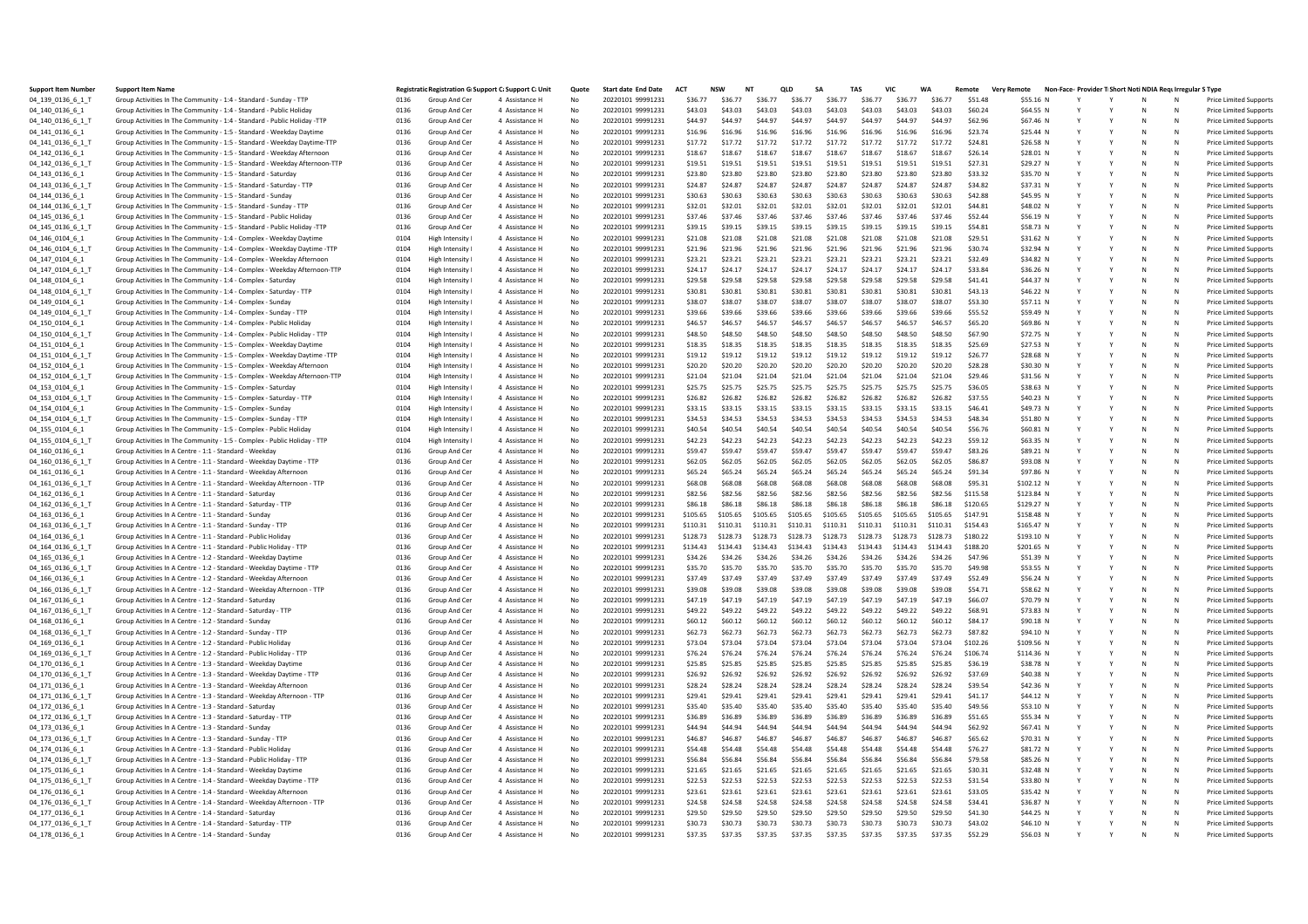| <b>Support Item Number</b> | <b>Support Item Name</b>                                                   |      | Registratic Registration G Support C Support C Unit |                | Quote | <b>Start date End Date</b> | A        | <b>NSW</b>         |                    | OLD                |                    | <b>TAS</b>     | <b>VIC</b><br><b>WA</b> |                    | Remote<br>Ven      | note       |   |  |                | Non-Face- Provider T Short Noti NDIA Requirregular S Type |                               |
|----------------------------|----------------------------------------------------------------------------|------|-----------------------------------------------------|----------------|-------|----------------------------|----------|--------------------|--------------------|--------------------|--------------------|----------------|-------------------------|--------------------|--------------------|------------|---|--|----------------|-----------------------------------------------------------|-------------------------------|
| 04_178_0136_6_1_T          | Group Activities In A Centre - 1:4 - Standard - Sundav - TTP               | 0136 | Group And Ce                                        | 4 Assistance H | No    | 20220101 99991231          | \$38.94  | \$38.94            | \$38.94            | \$38.94            | \$38.94            | \$38.94        | \$38.94                 | \$38.94            | \$54.52            | \$58.41 N  |   |  | N              | N                                                         | <b>Price Limited Supports</b> |
| 04_179_0136_6_1            | Group Activities In A Centre - 1:4 - Standard - Public Holiday             | 0136 | Group And Cer                                       | 4 Assistance H | No    | 20220101 99991231          | \$45.20  | \$45.20            | \$45.20            | \$45.20            | \$45.20            | \$45.20        | \$45.20                 | \$45.20            | \$63.2             | \$67.80 N  |   |  | N              | $\mathsf{N}$                                              | <b>Price Limited Support</b>  |
| 04_179_0136_6_1_T          | Group Activities In A Centre - 1:4 - Standard - Public Holiday - TTP       | 0136 | Group And Cer                                       | 4 Assistance H | No    | 20220101 99991231          | \$47.14  | \$47.14            | \$47.14            | \$47.14            | \$47.14            | \$47.14        | \$47.14                 | \$47.14            | \$66.00            | \$70.71 N  |   |  | N              | N                                                         | Price Limited Supports        |
| 04 180 0136 6 1            | Group Activities In A Centre - 1:5 - Standard - Weekday Daytime            | 0136 | Group And Cer                                       | 4 Assistance H | No    | 20220101 99991231          | \$19.13  | \$19.13            | \$19.13            | \$19.13            | \$19.13            | \$19.13        | \$19.13                 | \$19.13            | \$26.78            | \$28.70 N  |   |  | N              | $\mathbb{N}$                                              | <b>Price Limited Support</b>  |
| 04 180 0136 6 1 1          | Group Activities In A Centre - 1:5 - Standard - Weekday Daytime - TTF      | 0136 | Group And Cer                                       | 4 Assistance H | No    | 20220101 99991231          | \$19.89  | \$19.89            | \$19.89            | \$19.89            | \$19.89            | \$19.89        | \$19.89                 | \$19.89            | \$27.85            | \$29.84 N  |   |  | N              | $\mathbb{N}$                                              | <b>Price Limited Support</b>  |
| 04_181_0136_6_1            | Group Activities In A Centre - 1:5 - Standard - Weekday Afternoon          | 0136 | Group And Cer                                       | 4 Assistance H | No    | 20220101 99991231          | \$20.84  | \$20.84            | \$20.84            | \$20.84            | \$20.84            | \$20.84        | \$20.84                 | \$20.84            | \$29.18            | \$31.26 N  |   |  | N              | N                                                         | <b>Price Limited Support</b>  |
| 04_181_0136_6_1_T          | Group Activities In A Centre - 1:5 - Standard - Weekday Afternoon - TTP    | 0136 | Group And Cer                                       | 4 Assistance H | No    | 20220101 99991231          | \$21.68  | \$21.68            | \$21.68            | \$21.68            | \$21.68            | \$21.68        | \$21.68                 | \$21.68            | \$30.35            | \$32.52 N  |   |  | N              | N                                                         | Price Limited Supports        |
| 04_182_0136_6_1            | Group Activities In A Centre - 1:5 - Standard - Saturday                   | 0136 | Group And Cer                                       | 4 Assistance H | No    | 20220101 99991231          | \$25.97  | \$25.97            | \$25.97            | \$25.97            | \$25.97            | \$25.97        | \$25.97                 | \$25.97            | \$36.36            | \$38.96 N  |   |  | N              | N                                                         | <b>Price Limited Supports</b> |
| 04 182 0136 6 1 T          | Group Activities In A Centre - 1:5 - Standard - Saturday - TTP             | 0136 | Group And Cer                                       | 4 Assistance H | No    | 20220101 99991231          | \$27.04  | \$27.04            | \$27.04            | \$27.04            | \$27.04            | \$27.04        | \$27.04                 | \$27.04            | \$37.86            | \$40.56 N  |   |  | $\overline{N}$ | $\overline{N}$                                            | <b>Price Limited Support</b>  |
| 04_183_0136_6_1            | Group Activities In A Centre - 1:5 - Standard - Sunday                     | 0136 | Group And Cer                                       | 4 Assistance H | No    | 20220101 99991231          | \$32.80  | \$32.80            | \$32.80            | \$32.80            | \$32.80            | \$32.80        | \$32.80                 | \$32.80            | \$45.92            | \$49.20 N  |   |  | $\overline{N}$ | N                                                         | <b>Price Limited Support</b>  |
| 04_183_0136_6_1_T          | Group Activities In A Centre - 1:5 - Standard - Sunday - TTP               | 0136 | Group And Cer                                       | 4 Assistance H | No    | 20220101 99991231          | \$34.18  | \$34.18            | \$34.18            | \$34.18            | \$34.18            | \$34.18        | \$34.18                 | \$34.18            | \$47.85            | \$51.27 N  |   |  |                | N                                                         | Price Limited Supports        |
| 04 184 0136 6 1            | Group Activities In A Centre - 1:5 - Standard - Public Holiday             | 0136 | Group And Cer                                       | 4 Assistance H | No    | 20220101 99991231          | \$39.63  | \$39.63            | \$39.63            | \$39.63            | \$39.63            | \$39.63        | \$39.63                 | \$39.63            | \$55.48            | \$59.45 N  |   |  |                | $\mathbb{N}$                                              | <b>Price Limited Support</b>  |
| 04_184_0136_6_1_T          | Group Activities In A Centre - 1:5 - Standard - Public Holiday - TTP       | 0136 | Group And Cer                                       | 4 Assistance H | No    | 20220101 99991231          | \$41.32  | \$41.32            | \$41.32            | \$41.32            | \$41.32            | \$41.32        | \$41.32                 | \$41.32            | \$57.85            | \$61.98 N  |   |  |                | N                                                         | Price Limited Supports        |
| 04_185_0104_6_1            | Group Activities In A Centre - 1:1 - Complex - Weekday Daytime             | 0104 | High Intensity                                      | 4 Assistance H | No    | 20220101 99991231          | \$64.18  | \$64.18            | \$64.18            | \$64.18            | \$64.18            | \$64.18        | \$64.18                 | \$64.18            | \$89.85            | \$96.27 N  |   |  |                | N                                                         | <b>Price Limited Support</b>  |
| 04_185_0104_6_1_T          | Group Activities In A Centre - 1:1 - Complex - Weekday Daytime - TTP       | 0104 | High Intensity                                      | 4 Assistance H | No    | 20220101 99991231          | \$66.76  | \$66.76            | \$66.76            | \$66.76            | \$66.76            | S66.76         | \$66.76                 | \$66.76            | \$93.46            | \$100.14 N |   |  | N              | N                                                         | Price Limited Supports        |
| 04_186_0104_6_1            | Group Activities In A Centre - 1:1 - Complex - Weekday Afternoor           | 0104 | High Intensity                                      | 4 Assistance H | No    | 20220101 99991231          | \$70.42  | \$70.42            | \$70.42            | \$70.42            | \$70.42            | \$70.42        | \$70.42                 | \$70.42            | \$98.59            | \$105.63 N |   |  | N              | N                                                         | Price Limited Supports        |
| 04_186_0104_6_1_T          | Group Activities In A Centre - 1:1 - Complex - Weekday Afternoon - TTP     | 0104 | High Intensity                                      | 4 Assistance H | No    | 20220101 99991231          | \$73.26  | \$73.26            | \$73.26            | \$73.26            | \$73.26            | \$73.26        | \$73.26                 | \$73.26            | \$102.56           | \$109.89 N |   |  | N              | N                                                         | <b>Price Limited Support</b>  |
| 04_187_0104_6_1            | Group Activities In A Centre - 1:1 - Complex - Saturday                    | 0104 | High Intensity                                      | 4 Assistance H | No    | 20220101 99991231          | \$89.16  | \$89.16            | \$89.16            | \$89.16            | \$89.16            | \$89.16        | \$89.16                 | \$89.16            | \$124.82           | \$133,74 N |   |  | $\overline{N}$ | $\mathbb{N}$                                              | <b>Price Limited Support</b>  |
|                            | Group Activities In A Centre - 1:1 - Complex - Saturday - TTP              | 0104 | High Intensity                                      | 4 Assistance H | No    | 20220101 99991231          | \$92.78  | \$92.78            | \$92.78            | \$92.78            | \$92.78            | \$92.78        | \$92.78                 | \$92.78            | \$129.89           | \$139.17 N |   |  | N              | N                                                         | <b>Price Limited Support</b>  |
| 04_187_0104_6_1_T          |                                                                            |      |                                                     |                |       |                            |          |                    |                    |                    |                    |                |                         |                    |                    |            |   |  | N              |                                                           |                               |
| 04_188_0104_6_1            | Group Activities In A Centre - 1:1 - Complex - Sunday                      | 0104 | High Intensity                                      | 4 Assistance H | No    | 20220101 99991231          | \$114.15 | \$114.15           | \$114.15           | \$114.15           | \$114.15           | \$114.15       | \$114.15                | \$114.15           | \$159.81           | \$171.23 N |   |  |                | $\mathbb{N}$                                              | Price Limited Supports        |
| 04_188_0104_6_1_T          | Group Activities In A Centre - 1:1 - Complex - Sunday - TTP                | 0104 | High Intensity                                      | 4 Assistance H | No    | 20220101 99991231          | \$118.81 | \$118.81           | \$118.81           | \$118.81           | \$118.81           | \$118.81       | \$118.81                | \$118.81           | \$166.33           | \$178.22 N |   |  |                | $\mathbb{N}$                                              | Price Limited Supports        |
| 04 189 0104 6 1            | Group Activities In A Centre - 1:1 - Complex - Public Holiday              | 0104 | High Intensity                                      | 4 Assistance H | No    | 20220101 99991231          | \$139.13 | \$139.13           | \$139.13           | \$139.13           | \$139.13           | \$139.13       | \$139.13                | \$139.13           | \$194.78           | \$208.70 N |   |  |                | $\mathbb{N}$                                              | <b>Price Limited Support</b>  |
| 04_189_0104_6_1_T          | Group Activities In A Centre - 1:1 - Complex - Public Holiday - TTP        | 0104 | High Intensity                                      | 4 Assistance H | No    | 20220101 99991231          | \$144.83 | \$144.83           | \$144.83           | \$144.83           | \$144.83           | \$144.83       | \$144.83                | \$144.83           | \$202.76           | \$217.25 N |   |  | N              | N                                                         | <b>Price Limited Support</b>  |
| 04_190_0104_6_1            | Group Activities In A Centre - 1:2 - Complex - Weekday Daytime             | 0104 | High Intensity I                                    | 4 Assistance H | No    | 20220101 99991231          | \$36.90  | \$36.90            | \$36.90            | \$36.90            | \$36.90            | \$36.90        | \$36.90                 | \$36.90            | \$51.66            | \$55.35 N  |   |  | N              | N                                                         | <b>Price Limited Support</b>  |
| 04_190_0104_6_1_T          | Group Activities In A Centre - 1:2 - Complex - Weekday Daytime - TTP       | 0104 | High Intensity                                      | 4 Assistance H | No    | 20220101 99991231          | \$38.34  | \$38.34            | \$38.34            | \$38.34            | \$38.34            | \$38.34        | \$38.34                 | \$38.34            | \$53.68            | \$57.51 N  |   |  | N              | N                                                         | <b>Price Limited Support</b>  |
| 04_191_0104_6_1            | Group Activities In A Centre - 1:2 - Complex - Weekday Afternoon           | 0104 | High Intensity                                      | 4 Assistance H | No    | 20220101 99991231          | \$40.39  | \$40.39            | \$40.39            | \$40.39            | \$40.39            | \$40.39        | \$40.39                 | \$40.39            | \$56.55            | \$60.59 N  |   |  | N              | N                                                         | <b>Price Limited Supports</b> |
| 04 191 0104 6 1 T          | Group Activities In A Centre - 1:2 - Complex - Weekday Afternoon - TTP     | 0104 | High Intensity                                      | 4 Assistance H | No    | 20220101 99991231          | \$41.98  | \$41.98            | \$41.98            | \$41.98            | \$41.98            | \$41.98        | \$41.98                 | \$41.98            | \$58.77            | \$62.97 N  |   |  | $\overline{N}$ | $\overline{N}$                                            | <b>Price Limited Support</b>  |
| 04_192_0104_6_1            | Group Activities In A Centre - 1:2 - Complex - Saturday                    | 0104 | High Intensity                                      | 4 Assistance H | No    | 20220101 99991231          | \$50.88  | \$50.88            | \$50.88            | \$50.88            | \$50.88            | \$50.88        | \$50.88                 | \$50.88            | \$71.23            | \$76.32 N  |   |  | $\overline{N}$ | $\mathsf{N}$                                              | <b>Price Limited Support</b>  |
| 04_192_0104_6_1_T          | Group Activities In A Centre - 1:2 - Complex - Saturday - TTP              | 0104 | High Intensity I                                    | 4 Assistance H | No    | 20220101 99991231          | \$52.91  | \$52.91            | \$52.91            | \$52.91            | \$52.91            | \$52.91        | \$52.91                 | \$52.91            | \$74.07            | \$79.37 N  |   |  |                | N                                                         | Price Limited Supports        |
| 04 193 0104 6 1            | Group Activities In A Centre - 1:2 - Complex - Sunday                      | 0104 | High Intensity                                      | 4 Assistance H | No    | 20220101 99991231          | \$64.88  | \$64.88            | <b>\$64.88</b>     | \$64.88            | \$64.88            | \$64.88        | \$64.88                 | \$64.88            | \$90.83            | \$97.32 N  |   |  |                | $\mathbb{N}$                                              | <b>Price Limited Support</b>  |
| 04_193_0104_6_1_T          | Group Activities In A Centre - 1:2 - Complex - Sunday - TTP                | 0104 | High Intensity                                      | 4 Assistance H | No    | 20220101 99991231          | \$67.49  | \$67.49            | \$67.49            | \$67.49            | \$67.49            | \$67.49        | \$67.49                 | \$67.49            | \$94.49            | \$101.24 N |   |  |                | N                                                         | Price Limited Supports        |
| 04_194_0104_6_1            | Group Activities In A Centre - 1:2 - Complex - Public Holidav              | 0104 | High Intensity                                      | 4 Assistance H | No    | 20220101 99991231          | \$78.87  | \$78.87            | \$78.87            | \$78.87            | \$78.87            | \$78.87        | \$78.87                 | \$78.87            | \$110.42           | \$118.31 N |   |  | N              | N                                                         | <b>Price Limited Support</b>  |
| 04_194_0104_6_1_T          | Group Activities In A Centre - 1:2 - Complex - Public Holiday - TTP        | 0104 | High Intensity                                      | 4 Assistance H | No    | 20220101 99991231          | \$82.06  | \$82.06            | \$82.06            | \$82.06            | \$82.06            | \$82.06        | \$82.06                 | \$82.06            | \$114.88           | \$123.09 N |   |  | N              | N                                                         | <b>Price Limited Support</b>  |
| 04_195_0104_6_1            | Group Activities In A Centre - 1:3 - Complex - Weekday Daytime             | 0104 | High Intensity                                      | 4 Assistance H | No    | 20220101 99991231          | \$27.80  | \$27.80            | \$27.80            | \$27.80            | \$27.80            | \$27.80        | \$27.80                 | \$27.80            | \$38.92            | \$41.70 N  |   |  | N              | N                                                         | Price Limited Supports        |
| 04_195_0104_6_1_T          | Group Activities In A Centre - 1:3 - Complex - Weekday Daytime - TTP       | 0104 | High Intensity                                      | 4 Assistance H | No    | 20220101 99991231          | \$28.87  | \$28.87            | \$28.87            | \$28.87            | \$28.87            | \$28.87        | \$28.87                 | \$28.87            | \$40.42            | \$43.31 N  |   |  | N              | N                                                         | <b>Price Limited Support</b>  |
| 04_196_0104_6_1            | Group Activities In A Centre - 1:3 - Complex - Weekday Afternoon           | 0104 | High Intensity                                      | 4 Assistance H | No    | 20220101 99991231          | \$30.38  | \$30.38            | \$30.38            | \$30.38            | \$30.38            | \$30.38        | \$30.38                 | \$30.38            | \$42.53            | \$45.57 N  |   |  | $\overline{N}$ | $\mathbb{N}$                                              | <b>Price Limited Support</b>  |
| 04_196_0104_6_1_T          | Group Activities In A Centre - 1:3 - Complex - Weekday Afternoon - TTP     | 0104 | High Intensity                                      | 4 Assistance H | No    | 20220101 99991231          | \$31.55  | \$31.55            | \$31.55            | \$31.55            | \$31.55            | \$31.55        | \$31.55                 | \$31.55            | \$44.17            | \$47.33 N  |   |  | N              | N                                                         | Price Limited Supports        |
| 04_197_0104_6_1            | Group Activities In A Centre - 1:3 - Complex - Saturday                    | 0104 | High Intensity                                      | 4 Assistance H | No    | 20220101 99991231          | \$38.13  | \$38.13            | \$38.13            | \$38.13            | \$38.13            | \$38.13        | \$38.13                 | \$38.13            | \$53.38            | \$57.20 N  |   |  | N              | $\mathbb{N}$                                              | Price Limited Supports        |
|                            |                                                                            | 0104 | High Intensity                                      | 4 Assistance H | No    | 20220101 99991231          | \$39.62  | \$39.62            | \$39.62            | \$39.62            | \$39.62            | \$39.62        | \$39.62                 | \$39.62            | \$55.47            | \$59.43 N  |   |  |                | N                                                         |                               |
| 04_197_0104_6_1_T          | Group Activities In A Centre - 1:3 - Complex - Saturday - TTP              | 0104 |                                                     |                |       |                            | \$48.46  | \$48.46            | \$48.46            | \$48.46            | \$48.46            | \$48.46        | \$48.46                 | \$48.46            | \$67.84            |            |   |  |                | $\mathbb{N}$                                              | Price Limited Supports        |
| 04 198 0104 6 1            | Group Activities In A Centre - 1:3 - Complex - Sunday                      |      | High Intensity                                      | 4 Assistance H | No    | 20220101 99991231          |          |                    |                    |                    |                    |                |                         |                    |                    | \$72.69 N  |   |  |                |                                                           | <b>Price Limited Supports</b> |
| 04_198_0104_6_1_T          | Group Activities In A Centre - 1:3 - Complex - Sunday - TTP                | 0104 | High Intensity                                      | 4 Assistance H | No    | 20220101 99991231          | \$50.38  | \$50.38<br>\$58.78 | \$50.38<br>\$58.78 | \$50.38<br>\$58.78 | \$50.38<br>\$58.78 | \$50.38        | \$50.38                 | \$50.38<br>\$58.78 | \$70.53<br>\$82.29 | \$75.57 N  |   |  | N              | N                                                         | <b>Price Limited Support</b>  |
| 04 199 0104 6 1            | Group Activities In A Centre - 1:3 - Complex - Public Holiday              | 0104 | High Intensity I                                    | 4 Assistance H | No    | 20220101 99991231          | \$58.78  |                    |                    |                    |                    | S58.78         | \$58.78                 |                    |                    | \$88.17 N  |   |  | N              | N                                                         | <b>Price Limited Support</b>  |
| 04_199_0104_6_1_T          | Group Activities In A Centre - 1:3 - Complex - Public Holiday - TTP        | 0104 | High Intensity                                      | 4 Assistance H | No    | 20220101 99991231          | \$61.14  | \$61.14            | \$61.14            | \$61.14            | \$61.14            | \$61.14        | \$61.14                 | \$61.14            | \$85.60            | \$91.71 N  |   |  | N              | N                                                         | <b>Price Limited Support</b>  |
| 04_200_0104_6_1            | Group Activities In A Centre - 1:4 - Complex - Weekday Daytime             | 0104 | High Intensity                                      | 4 Assistance H | No    | 20220101 99991231          | \$23.25  | \$23.25            | \$23.25            | \$23.25            | \$23.25            | \$23.25        | \$23.25                 | \$23.25            | \$32.55            | \$34.88 N  |   |  | N              | N                                                         | <b>Price Limited Supports</b> |
| 04_200_0104_6_1_T          | Group Activities In A Centre - 1:4 - Complex - Weekday Daytime - TTP       | 0104 | High Intensity                                      | 4 Assistance H | No    | 20220101 99991231          | \$24.13  | \$24.13            | \$24.13            | \$24.13            | \$24.13            | \$24.13        | \$24.13                 | \$24.13            | \$33.78            | \$36.20 N  |   |  | $\overline{N}$ | $\overline{N}$                                            | <b>Price Limited Support</b>  |
| 04_201_0104_6_1            | Group Activities In A Centre - 1:4 - Complex - Weekday Afternoon           | 0104 | High Intensity                                      | 4 Assistance H | No    | 20220101 99991231          | \$25.38  | \$25.38            | \$25.38            | \$25.38            | \$25.38            | \$25.38        | \$25.38                 | \$25.38            | \$35.53            | \$38.07 N  |   |  | $\overline{N}$ | $\mathbb{N}$                                              | <b>Price Limited Support</b>  |
| 04_201_0104_6_1_T          | Group Activities In A Centre - 1:4 - Complex - Weekday Afternoon - TTP     | 0104 | High Intensity I                                    | 4 Assistance H | No    | 20220101 99991231          | \$26.34  | \$26.34            | \$26.34            | \$26.34            | \$26.34            | \$26.34        | \$26.34                 | \$26.34            | \$36.88            | \$39.51 N  |   |  |                | N                                                         | Price Limited Supports        |
| 04_202_0104_6_1            | Group Activities In A Centre - 1:4 - Complex - Saturday                    | 0104 | High Intensity                                      | 4 Assistance H | No    | 20220101 99991231          | \$31.75  | \$31.75            | \$31.75            | \$31.75            | \$31.75            | \$31.75        | \$31.75                 | \$31.75            | \$44.45            | \$47.63 N  |   |  |                | $\mathbb{N}$                                              | <b>Price Limited Support</b>  |
| 04_202_0104_6_1_T          | Group Activities In A Centre - 1:4 - Complex - Saturday - TTP              | 0104 | High Intensity                                      | 4 Assistance H | No    | 20220101 99991231          | \$32.98  | \$32.98            | \$32.98            | \$32.98            | \$32.98            | \$32.98        | \$32.98                 | \$32.98            | \$46.17            | \$49.47 N  |   |  |                | N                                                         | Price Limited Supports        |
| 04 203 0104 6 1            | Group Activities In A Centre - 1:4 - Complex - Sunday                      | 0104 | High Intensity                                      | 4 Assistance H | No    | 20220101 99991231          | \$40.24  | \$40.24            | \$40.24            | \$40.24            | \$40.24            | \$40.24        | \$40.24                 | \$40.24            | \$56.34            | \$60.36 N  |   |  | N              | N                                                         | <b>Price Limited Support</b>  |
| 04_203_0104_6_1_T          | Group Activities In A Centre - 1:4 - Complex - Sunday - TTP                | 0104 | High Intensity                                      | 4 Assistance H | No    | 20220101 99991231          | \$41.83  | \$41.83            | \$41.83            | \$41.83            | \$41.83            | \$41.83        | \$41.83                 | \$41.83            | \$58.56            | \$62.75 N  |   |  | N              | N                                                         | <b>Price Limited Support</b>  |
| 04_204_0104_6_1            | Group Activities In A Centre - 1:4 - Complex - Public Holiday              | 0104 | High Intensity                                      | 4 Assistance H | No    | 20220101 99991231          | \$48.74  | \$48.74            | \$48.74            | S48.74             | <b>\$48.74</b>     | S48.74         | S48.74                  | <b>\$48.74</b>     | \$68.24            | \$73.11 N  |   |  | N              | N                                                         | Price Limited Supports        |
| 04_204_0104_6_1_T          | Group Activities In A Centre - 1:4 - Complex - Public Holiday - TTP        | 0104 | High Intensity                                      | 4 Assistance H | No    | 20220101 99991231          | \$50.67  | \$50.67            | \$50.67            | \$50.67            | \$50.67            | \$50.67        | \$50.67                 | \$50.67            | \$70.94            | \$76.01 N  |   |  | $\overline{N}$ | $\mathbb{N}$                                              | Price Limited Supports        |
| 04_205_0104_6_1            | Group Activities In A Centre - 1:5 - Complex - Weekday Daytime             | 0104 | High Intensity                                      | 4 Assistance H | No    | 20220101 99991231          | \$20.52  | \$20.52            | \$20.52            | \$20.52            | \$20.52            | \$20.52        | \$20.52                 | \$20.52            | \$28.73            | \$30.78 N  |   |  | $\overline{N}$ | N                                                         | <b>Price Limited Support</b>  |
| 04_205_0104_6_1_T          | Group Activities In A Centre - 1:5 - Complex - Weekday Daytime - TTF       | 0104 | High Intensity                                      | 4 Assistance H | No    | 20220101 99991231          | \$21.29  | \$21.29            | \$21.29            | \$21.29            | \$21.29            | \$21.29        | \$21.29                 | \$21.29            | \$29.81            | \$31.94 N  |   |  | N              | N                                                         | Price Limited Supports        |
| 04_206_0104_6_1            | Group Activities In A Centre - 1:5 - Complex - Weekday Afternoon           | 0104 | High Intensity                                      | 4 Assistance H | No    | 20220101 99991231          | \$22.37  | \$22.37            | \$22.37            | \$22.37            | \$22.37            | \$22.37        | \$22.37                 | \$22.37            | \$31.32            | \$33.56 N  |   |  | N              | N                                                         | Price Limited Supports        |
| 04_206_0104_6_1_T          | Group Activities In A Centre - 1:5 - Complex - Weekday Afternoon - TTP     | 0104 | High Intensity                                      | 4 Assistance H | No    | 20220101 99991231          | \$23.21  | \$23.21            | \$23.21            | \$23.21            | \$23.21            | \$23.21        | \$23.21                 | \$23.21            | \$32.49            | \$34.82 N  |   |  |                | N                                                         | <b>Price Limited Support</b>  |
| 04_207_0104_6_1            | Group Activities In A Centre - 1:5 - Complex - Saturday                    | 0104 | High Intensity                                      | 4 Assistance H | No    | 20220101 99991231          | \$27.92  | \$27.92            | \$27.92            | \$27.92            | \$27.92            | \$27.92        | \$27.92                 | \$27.92            | \$39.09            | \$41.88 N  |   |  |                | $\mathbb{N}$                                              | Price Limited Supports        |
| 04_207_0104_6_1_T          | Group Activities In A Centre - 1:5 - Complex - Saturday - TTP              | 0104 | High Intensity I                                    | 4 Assistance H | No    | 20220101 99991231          | \$28.99  | \$28.99            | \$28.99            | \$28.99            | \$28.99            | \$28.99        | \$28.99                 | \$28.99            | \$40.59            | \$43.49 N  |   |  | N              | N                                                         | <b>Price Limited Support</b>  |
| 04_208_0104_6_1            | Group Activities In A Centre - 1:5 - Complex - Sunday                      | 0104 | High Intensity I                                    | 4 Assistance H | No    | 20220101 99991231          | \$35.32  | \$35.32            | \$35.32            | \$35.32            | \$35.32            | \$35.32        | \$35.32                 | \$35.32            | \$49.45            | \$52.98 N  |   |  | N              | N                                                         | Price Limited Supports        |
| 04_208_0104_6_1_T          | Group Activities In A Centre - 1:5 - Complex - Sunday - TTP                | 0104 | High Intensity                                      | 4 Assistance H | No    | 20220101 99991231          | \$36.70  | \$36.70            | \$36.70            | \$36.70            | \$36.70            | \$36.70        | \$36.70                 | \$36.70            | \$51.38            | \$55.05 N  |   |  | N              | N                                                         | <b>Price Limited Support</b>  |
| 04_209_0104_6_1            | Group Activities In A Centre - 1:5 - Complex - Public Holiday              | 0104 | High Intensity                                      | 4 Assistance H | No    | 20220101 99991231          | \$42.71  | \$42.71            | \$42.71            | \$42.71            | \$42.71            | \$42.71        | \$42.71                 | \$42.71            | \$59.79            | \$64.07 N  |   |  | N              | N                                                         | <b>Price Limited Supports</b> |
| 04_209_0104_6_1_T          | Group Activities In A Centre - 1:5 - Complex - Public Holiday - TTP        | 0104 | High Intensity                                      | 4 Assistance H | No    | 20220101 99991231          | \$44.40  | \$44.40            | \$44.40            | \$44.40            | \$44.40            | \$44.40        | \$44.40                 | \$44.40            | \$62.16            | \$66.60 N  |   |  | $\overline{N}$ | $\mathbb{N}$                                              | <b>Price Limited Supports</b> |
|                            | <b>Community Social And Recreational Activities</b>                        | 0125 |                                                     |                | No    | 20210701 99991231          |          |                    |                    |                    |                    |                |                         |                    |                    | N          | N |  | N              | $\mathbb{N}$                                              |                               |
| 04_210_0125_6_1            |                                                                            |      | Participation In                                    | 4 Assistance E |       |                            |          |                    |                    |                    |                    |                |                         |                    |                    |            |   |  |                |                                                           |                               |
| 04_300_0104_1_1            | Access Community Social And Rec Activities - Level 1 - Weekday Daytime     | 0104 | High Intensity I                                    | 4 Assistance H | No    | 20220101 99991231          | \$57.23  | \$57.23            | \$57.23            | \$57.23            | \$57.23            | \$57.23        | \$57.23                 | \$57.23            | \$80.12            | \$85.85 Y  |   |  |                | N                                                         | Price Limited Supports        |
| 04_300_0104_1_1_T          | Access Community Social And Rec Activities - Level 1 - Weekday Daytime-TTP | 0104 | High Intensity                                      | 4 Assistance H | No    | 20220101 99991231          | \$59.81  | \$59.81            | \$59.81            | \$59.81            | \$59.81            | \$59.81        | \$59.81                 | \$59.81            | \$83.73            | \$89.72 Y  |   |  |                | N                                                         | Price Limited Supports        |
| 04 301 0104 1 1            | Access Community Social And Rec Activities - Level 1 - Weekday Evening     | 0104 | High Intensity                                      | 4 Assistance H | No    | 20220101 99991231          | \$62.99  | \$62.99            | \$62.99            | \$62.99            | \$62.99            | \$62.99        | \$62.99                 | \$62.99            | \$88.19            | \$94.49 Y  |   |  |                | $\mathbb{N}$                                              | <b>Price Limited Support</b>  |
| 04 301 0104 1 1 T          | Access Community Social And Rec Activities - Level 1 - Weekday Evening-TTP | 0104 | High Intensity                                      | 4 Assistance H | No    | 20220101 99991231          | \$65.82  | \$65.82            | \$65.82            | \$65.82            | \$65.82            | \$65.82        | \$65.82                 | \$65.82            | \$92.15            | S98.73 Y   |   |  | N              | N                                                         | <b>Price Limited Support</b>  |
| 04 302 0104 1 1            | Access Community Social And Rec Activities - Level 1 - Saturday            | 0104 | High Intensity I                                    | 4 Assistance H | No    | 20220101 99991231          | \$80.28  | \$80.28            | \$80.28            | \$80.28            | \$80.28            | <b>\$80.28</b> | \$80.28                 | \$80.28            | \$112.39           | \$120.42 Y |   |  | N              | N                                                         | <b>Price Limited Supports</b> |
| 04_302_0104_1_1_T          | Access Community Social And Rec Activities - Level 1 - Saturday - TTP      | 0104 | High Intensity I                                    | 4 Assistance H | No    | 20220101 99991231          | \$83.89  | \$83.89            | \$83.89            | \$83.89            | \$83.89            | \$83.89        | \$83.89                 | \$83.89            | \$117.45           | \$125.84 Y |   |  | N              | N                                                         | <b>Price Limited Supports</b> |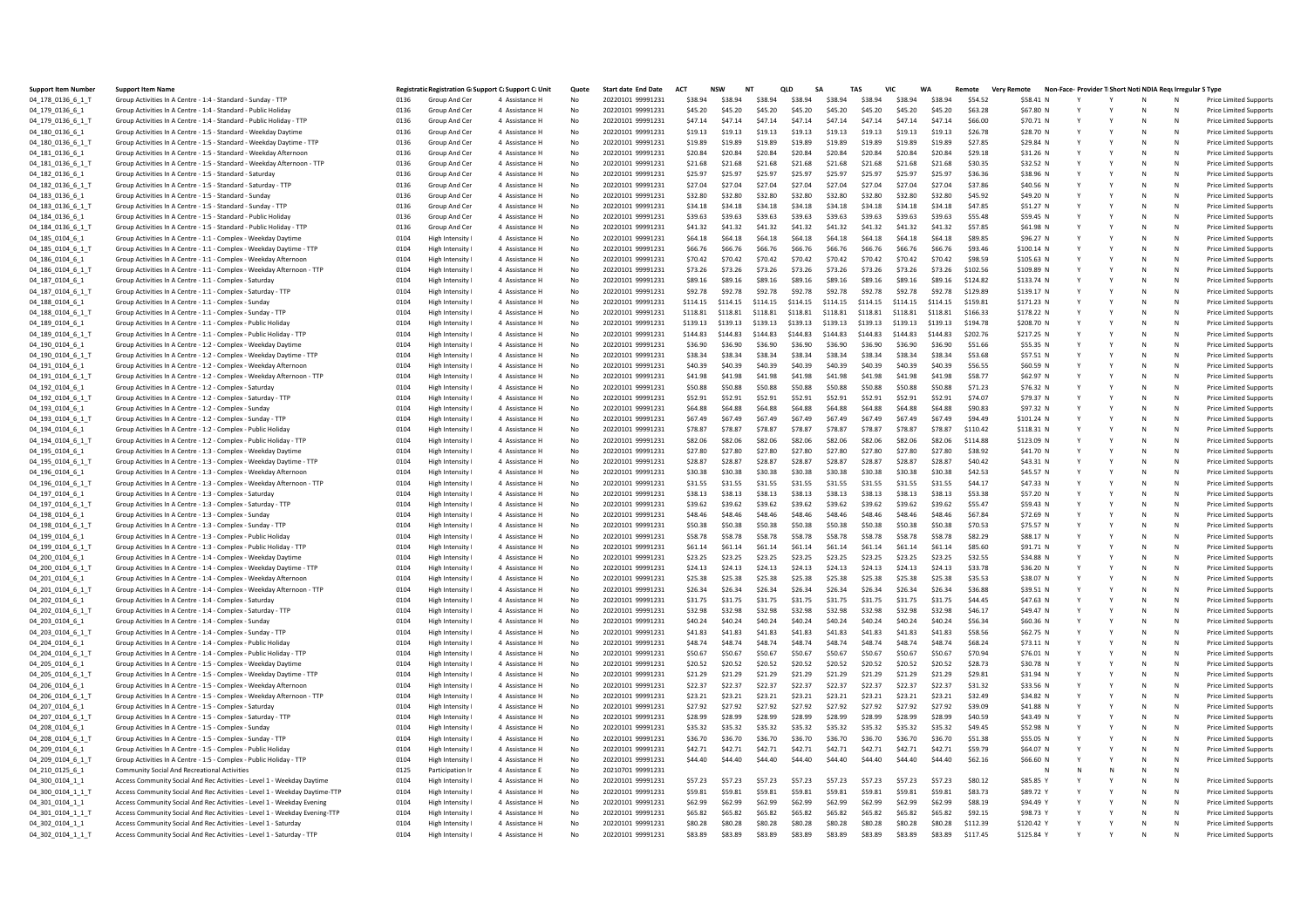| <b>Support Item Numbe</b>                      | Support Item Nam                                                                                                                       |              | Registratic Registration G Support C: Support C: Unit |                                      | Quote      | <b>Start date End Date</b>             |                     |                    |                    | <b>OLD</b>         |                    | <b>TAS</b>         | VIC                | W                  | Remote<br>Ver        | emote                    |                |                |           | Non-Face- Provider T Short Noti NDIA Requirregular S Type |                                                              |
|------------------------------------------------|----------------------------------------------------------------------------------------------------------------------------------------|--------------|-------------------------------------------------------|--------------------------------------|------------|----------------------------------------|---------------------|--------------------|--------------------|--------------------|--------------------|--------------------|--------------------|--------------------|----------------------|--------------------------|----------------|----------------|-----------|-----------------------------------------------------------|--------------------------------------------------------------|
| 04 303 0104 1 1                                | Access Community Social And Rec Activities - Level 1 - Sunday                                                                          | 0104         | <b>High Intensity</b>                                 | 4 Assistance H                       | No         | 20220101 99991231                      | \$103.34            | \$103.34           | \$103.34           | \$103.34           | \$103.34           | \$103.34           | \$103.34           | \$103.34           | \$144.68             | \$155.01 Y               |                |                | N         | N                                                         | <b>Price Limited Supports</b>                                |
| 04_303_0104_1_1_T                              | Access Community Social And Rec Activities - Level 1 - Sunday - TTP                                                                    | 0104         | <b>High Intensity</b>                                 | 4 Assistance H                       | No         | 20220101 99991231                      | \$107.99            | \$107.99           | \$107.99           | \$107.99           | \$107.99           | \$107.99           | \$107.99           | \$107.99           | \$151.19             | \$161.99                 |                |                | <b>N</b>  | N                                                         | <b>Price Limited Support</b>                                 |
| 04_304_0104_1_1                                | Access Community Social And Rec Activities - Level 1 - Public Holiday                                                                  | 0104         | <b>High Intensity</b>                                 | 4 Assistance H                       | No         | 20220101 99991231                      | \$126.40            | \$126.40           | \$126.40           | \$126.40           | \$126.40           | \$126.40           | \$126.40           | \$126.40           | \$176.96             | \$189.60 \               |                |                |           | N                                                         | Price Limited Supports                                       |
| 04 304 0104 1 1 T                              | Access Community Social And Rec Activities - Level 1 - Public Holiday-TTP                                                              | 0104         | High Intensity                                        | 4 Assistance H                       | No         | 20220101 99991231                      | \$132.09            | \$132.09           | \$132.09           | \$132.09           | \$132.09           | \$132.09           | \$132.09           | \$132.09           | \$184.93             | \$198.14 Y               |                |                |           | N                                                         | <b>Price Limited Support</b>                                 |
| 04_400_0104_1_1                                | Access Community Social And Rec Activities - Level 2 - Weekday Daytime                                                                 | 0104         | High Intensity                                        | 4 Assistance H                       | No         | 20220101 99991231                      | \$61.92             | \$61.92            | \$61.92            | \$61.92            | \$61.92            | \$61.92            | \$61.92            | \$61.92            | \$86.69              | \$92.88 Y                |                |                |           | N                                                         | <b>Price Limited Support</b>                                 |
| 04_400_0104_1_1_T                              | Access Community Social And Rec Activities - Level 2 - Weekday Daytime-TTF                                                             | 0104         | <b>High Intensity</b>                                 | 4 Assistance H                       | No         | 20220101 99991231                      | \$64.50             | \$64.50            | \$64.50            | \$64.50            | \$64.50            | \$64.50            | \$64.50            | \$64.50            | \$90.30              | S96.75 Y                 |                |                | N         | N                                                         | <b>Price Limited Support</b>                                 |
| 04_401_0104_1_1                                | Access Community Social And Rec Activities - Level 2 - Weekday Evening                                                                 | 0104         | <b>High Intensity</b>                                 | 4 Assistance H                       | No         | 20220101 99991231                      | \$68.16             | \$68.16            | \$68.16            | \$68.16            | \$68.16            | \$68.16            | \$68.16            | \$68.16            | \$95.42              | S102.24 Y                |                |                | <b>N</b>  | N                                                         | Price Limited Supports                                       |
| 04_401_0104_1_1_1                              | Access Community Social And Rec Activities - Level 2 - Weekday Evening-TTP                                                             | 0104         | High Intensity                                        | 4 Assistance H                       | No         | 20220101 99991231                      | \$70.99             | \$70.99            | \$70.99            | \$70.99            | \$70.99            | \$70.99            | \$70.99            | \$70.99            | \$99.39              | \$106.49 \               |                |                |           | N                                                         | <b>Price Limited Support</b>                                 |
| 04 402 0104 1 1                                | Access Community Social And Rec Activities - Level 2 - Saturday                                                                        | 0104         | High Intensity                                        | 4 Assistance H                       | No         | 20220101 99991231                      | \$86.88             | \$86.88            | \$86.88            | \$86.88            | \$86.88            | \$86.88            | \$86.88            | \$86.88            | \$121.63             | \$130.32 Y               |                |                |           | N                                                         | <b>Price Limited Support</b>                                 |
| 04_402_0104_1_1_T                              | Access Community Social And Rec Activities - Level 2 - Saturday - TTP                                                                  | 0104         | High Intensity                                        | 4 Assistance H                       | No         | 20220101 99991231                      | \$90.49             | \$90.49            | \$90.49            | \$90.49            | \$90.49            | \$90.49            | \$90.49            | \$90.49            | \$126.69             | \$135.74 Y               |                |                |           | N                                                         | <b>Price Limited Support</b>                                 |
| 04_403_0104_1_1                                | Access Community Social And Rec Activities - Level 2 - Sunday                                                                          | 0104         | <b>High Intensity</b>                                 | 4 Assistance H                       | No         | 20220101 99991231                      | \$111.83            | \$111.83           | \$111.83           | \$111.83           | \$111.83           | \$111.83           | \$111.83           | \$111.83           | \$156.56             | \$167.75 Y               |                |                |           | N                                                         | Price Limited Supports                                       |
| 04_403_0104_1_1_T                              | Access Community Social And Rec Activities - Level 2 - Sunday - TTP                                                                    | 0104         | High Intensity                                        | 4 Assistance H                       | No         | 20220101 99991231                      | \$116.48            | \$116.48           | \$116.48           | \$116.48           | \$116.48           | \$116.48           | \$116.48           | \$116.48           | \$163.07             | S174.72 \                |                |                |           | N                                                         | <b>Price Limited Support</b>                                 |
| 04_404_0104_1_1                                | Access Community Social And Rec Activities - Level 2 - Public Holiday                                                                  | 0104         | <b>High Intensity</b>                                 | 4 Assistance H                       | No         | 20220101 99991231                      | \$136.78            | \$136.78           | \$136.78           | \$136.78           | \$136.78           | \$136.78           | \$136.78           | \$136.78           | \$191.49             | \$205.17 Y               |                |                |           | N                                                         | Price Limited Supports                                       |
| 04_404_0104_1_1_T                              | Access Community Social And Rec Activities - Level 2 - Public Holiday-TTP                                                              | 0104         | High Intensity                                        | 4 Assistance H                       | No         | 20220101 99991231                      | \$142.47            | \$142.47           | \$142.47           | \$142.47           | \$142.47           | \$142.47           | \$142.47           | \$142.47           | \$199.46             | \$213.71 Y               |                |                |           | N                                                         | <b>Price Limited Support</b>                                 |
| 04_500_0104_1_1                                | Access Community Social And Rec Activities - Level 3 - Weekday Daytime                                                                 | 0104         | <b>High Intensity</b>                                 | 4 Assistance H                       | No         | 20220101 99991231                      | \$65.23             | \$65.23            | \$65.23            | \$65.23            | \$65.23            | \$65.23            | \$65.23            | \$65.23            | \$91.32              | S97.85 Y                 |                |                |           | N                                                         | <b>Price Limited Support</b>                                 |
| 04_500_0104_1_1_T                              | Access Community Social And Rec Activities - Level 3 - Weekday Daytime-TTP                                                             | 0104         | <b>High Intensity</b>                                 | 4 Assistance H                       | No         | 20220101 99991231                      | \$67.81             | \$67.81            | \$67.81            | \$67.81            | \$67.81            | \$67.81            | \$67.81            | \$67.81            | \$94.93              | \$101.72 Y               |                |                |           | N                                                         | Price Limited Supports                                       |
| 04_501_0104_1_1                                | Access Community Social And Rec Activities - Level 3 - Weekday Evening                                                                 | 0104         | <b>High Intensity</b>                                 | 4 Assistance H                       | No         | 20220101 99991231                      | \$71.80             | \$71.80            | \$71.80            | \$71.80            | \$71.80            | \$71.80            | \$71.80            | \$71.80            | \$100.52             | \$107.70 Y               |                |                |           | N                                                         | <b>Price Limited Support</b>                                 |
| 04_501_0104_1_1_T                              | Access Community Social And Rec Activities - Level 3 - Weekday Evening-TTF                                                             | 0104         | High Intensity                                        | 4 Assistance H                       | No         | 20220101 99991231                      | \$74.63             | \$74.63            | \$74.63            | \$74.63            | \$74.63            | \$74.63            | \$74.63            | \$74.63            | \$104.48             | \$111.95 Y               |                |                |           | N                                                         | <b>Price Limited Support</b>                                 |
| 04_502_0104_1_1                                | Access Community Social And Rec Activities - Level 3 - Saturday                                                                        | 0104         | High Intensity                                        | 4 Assistance H                       | No<br>No   | 20220101 99991231                      | \$91.52             | \$91.52<br>\$95.13 | \$91.52<br>\$95.13 | \$91.52<br>\$95.13 | \$91.52<br>\$95.13 | \$91.52<br>\$95.13 | \$91.52<br>\$95.13 | \$91.52<br>\$95.13 | \$128.13             | \$137.28 \               |                |                |           | N<br>N                                                    | <b>Price Limited Support</b>                                 |
| 04_502_0104_1_1_T                              | Access Community Social And Rec Activities - Level 3 - Saturday - TTP<br>Access Community Social And Rec Activities - Level 3 - Sunday | 0104<br>0104 | <b>High Intensity</b><br><b>High Intensity</b>        | 4 Assistance H<br>4 Assistance H     | No         | 20220101 99991231<br>20220101 99991231 | \$95.13<br>\$117.80 | \$117.80           | \$117.80           | \$117.80           | \$117.80           | \$117.80           | \$117.80           | \$117.80           | \$133.18<br>\$164.92 | \$142.70 Y<br>\$176.70 Y |                |                |           | N                                                         | <b>Price Limited Support</b><br><b>Price Limited Support</b> |
| 04_503_0104_1_1<br>04_503_0104_1_1_T           | Access Community Social And Rec Activities - Level 3 - Sunday - TTP                                                                    | 0104         | <b>High Intensity</b>                                 | 4 Assistance H                       | No         | 20220101 99991231                      | \$122.45            | \$122.45           | \$122.45           | \$122.45           | \$122.45           | \$122.45           | \$122.45           | \$122.45           | \$171.43             | S183.68 \                |                |                |           | N                                                         | <b>Price Limited Support</b>                                 |
| 04_504_0104_1_1                                | Access Community Social And Rec Activities - Level 3 - Public Holiday                                                                  | 0104         | <b>High Intensity</b>                                 | 4 Assistance H                       | No         | 20220101 99991231                      | \$144.09            | \$144.09           | \$144.09           | \$144.09           | \$144.09           | \$144.09           | \$144.09           | \$144.09           | \$201.73             | \$216.14 Y               |                |                |           | N                                                         | <b>Price Limited Support</b>                                 |
|                                                | Access Community Social And Rec Activities - Level 3 - Public Holiday-TTP                                                              | 0104         | High Intensity                                        | 4 Assistance H                       | No         | 20220101 99991231                      | \$149.78            | \$149.78           | \$149.78           | \$149.78           | \$149.78           | \$149.78           | \$149.78           | \$149.78           | \$209.69             | \$224.67 Y               |                |                |           | N                                                         | <b>Price Limited Supports</b>                                |
| 04_504_0104_1_1_T<br>04_590_0125_6_1           | <b>Activity Based Transport</b>                                                                                                        | 0125         | Participation Ir                                      | 4 Assistance E                       | No         | 20210701 99991231                      | \$1.00              | \$1.00             | \$1.00             | \$1.00             | \$1.00             | \$1.00             | \$1.00             | \$1.00             | \$1.00               | \$1.00 N                 | N              |                |           | N                                                         | Unit Price = \$1                                             |
| 04_591_0136_6_1                                | <b>Activity Based Transport</b>                                                                                                        | 0136         | Group And Cer                                         | 4 Assistance E                       | No         | 20210701 99991231                      | \$1.00              | \$1.00             | \$1.00             | \$1.00             | \$1.00             | \$1.00             | \$1.00             | \$1.00             | \$1.00               | \$1.00 N                 | N              |                |           | N                                                         | Unit Price = \$1                                             |
| 04_592_0104_6_1                                | <b>Activity Based Transport</b>                                                                                                        | 0104         | High Intensity                                        | 4 Assistance E                       | No         | 20210701 99991231                      | \$1.00              | \$1.00             | \$1.00             | \$1.00             | \$1.00             | \$1.00             | \$1.00             | \$1.00             | \$1.00               | \$1.00 N                 |                |                |           | N                                                         | Unit Price = \$1                                             |
| 04_599_0104_6_1                                | Centre Capital Cost                                                                                                                    | 0104         | High Intensity                                        | 4 Assistance H                       | No         | 20210701 99991231                      | \$2.17              | \$2.17             | \$2.17             | \$2.17             | \$2.17             | \$2.17             | \$2.17             | \$2.17             | \$3.04               | $$3.26$ N                | N              |                |           | N                                                         | <b>Price Limited Support</b>                                 |
| 04_599_0133_5_1                                | Centre Capital Cost                                                                                                                    | 0133         | Specialised Sup                                       | 4 Assistance H                       | No         | 20210701 99991231                      | \$2.17              | \$2.17             | \$2.17             | \$2.17             | \$2.17             | \$2.17             | \$2.17             | \$2.17             | \$3.04               | $$3.26$ N                | N              |                | <b>N</b>  | N                                                         | <b>Price Limited Support</b>                                 |
| 04_599_0136_6_1                                | Centre Capital Cost                                                                                                                    | 0136         | Group And Cer                                         | 4 Assistance H                       | No         | 20210701 99991231                      | \$2.17              | \$2.17             | \$2.17             | \$2.17             | \$2.17             | \$2.17             | \$2.17             | \$2.17             | \$3.04               | \$3.26 N                 | N              |                |           | N                                                         | Price Limited Supports                                       |
| 04_600_0104_6_1                                | Group Activities - High Intensity - Weekday Daytime                                                                                    | 0104         | <b>High Intensity</b>                                 | 4 Assistance H                       | No         | 20220101 99991231                      | \$62.01             | \$62.01            | \$62.01            | \$62.01            | \$62.01            | \$62.01            | \$62.01            | \$62.01            | \$86.81              | \$93.02 Y                |                |                |           | N                                                         | <b>Price Limited Support</b>                                 |
| 04_600_0104_6_1_T                              | Group Activities - High Intensity - Weekday Daytime - TTF                                                                              | 0104         | High Intensity                                        | 4 Assistance H                       | No         | 20220101 99991231                      | \$64.59             | \$64.59            | \$64.59            | \$64.59            | \$64.59            | \$64.59            | \$64.59            | \$64.59            | \$90.43              | \$96.89 Y                |                |                |           | N                                                         | <b>Price Limited Support</b>                                 |
| 04 601 0104 6 1                                | Group Activities - High Intensity - Weekday Evening                                                                                    | 0104         | <b>High Intensity</b>                                 | 4 Assistance H                       | No         | 20220101 99991231                      | \$68.25             | \$68.25            | \$68.25            | \$68.25            | \$68.25            | \$68.25            | \$68.25            | \$68.25            | \$95.55              | \$102.38 Y               |                |                |           | N                                                         | <b>Price Limited Support</b>                                 |
| 04_601_0104_6_1_T                              | Group Activities - High Intensity - Weekday Evening - TTP                                                                              | 0104         | High Intensity                                        | 4 Assistance H                       | No         | 20220101 99991231                      | \$71.09             | \$71.09            | \$71.09            | \$71.09            | \$71.09            | \$71.09            | \$71.09            | \$71.09            | \$99.53              | \$106.64 Y               |                |                |           | N                                                         | Price Limited Supports                                       |
| 04_602_0104_6_1                                | Group Activities - High Intensity - Saturday                                                                                           | 0104         | <b>High Intensity</b>                                 | 4 Assistance H                       | No         | 20220101 99991231                      | \$86.99             | \$86.99            | \$86.99            | \$86.99            | \$86.99            | \$86.99            | \$86.99            | \$86.99            | \$121.79             | \$130.49 Y               |                |                |           | N                                                         | <b>Price Limited Support</b>                                 |
| 04 602 0104 6 1 T                              | Group Activities - High Intensity - Saturday - TTP                                                                                     | 0104         | High Intensity                                        | 4 Assistance H                       | No         | 20220101 99991231                      | \$90.61             | \$90.61            | \$90.61            | \$90.61            | \$90.61            | \$90.61            | \$90.61            | \$90.61            | \$126.85             | \$135.92 Y               |                |                |           | N                                                         | <b>Price Limited Support</b>                                 |
| 04_603_0104_6_1                                | Group Activities - High Intensity - Sunday                                                                                             | 0104         | High Intensity                                        | 4 Assistance H                       | No         | 20220101 99991231                      | \$111.98            | \$111.98           | \$111.98           | \$111.98           | \$111.98           | \$111.98           | \$111.98           | \$111.98           | \$156.77             | \$167.97 Y               |                |                |           | N                                                         | <b>Price Limited Support</b>                                 |
| 04_603_0104_6_1_T                              | Group Activities - High Intensity - Sunday - TTF                                                                                       | 0104         | <b>High Intensity</b>                                 | 4 Assistance H                       | No         | 20220101 99991231                      | \$116.64            | \$116.64           | \$116.64           | \$116.64           | \$116.64           | \$116.64           | \$116.64           | \$116.64           | \$163.30             | \$174.96 Y               |                |                |           | N                                                         | <b>Price Limited Support</b>                                 |
| 04_604_0104_6_1                                | Group Activities - High Intensity - Public Holiday                                                                                     | 0104         | <b>High Intensity</b>                                 | 4 Assistance H                       | No         | 20220101 99991231                      | \$136.96            | \$136.96           | \$136.96           | \$136.96           | \$136.96           | \$136.96           | \$136.96           | \$136.96           | \$191.74             | \$205.44 Y               |                |                |           | N                                                         | <b>Price Limited Support</b>                                 |
| 04_604_0104_6_1_1                              | Group Activities - High Intensity - Public Holiday - TTP                                                                               | 0104         | <b>High Intensity</b>                                 | 4 Assistance H                       | No         | 20220101 99991231                      | \$142.66            | \$142.66           | \$142.66           | \$142.66           | \$142.66           | \$142.66           | \$142.66           | \$142.66           | \$199.72             | \$213.99 \               |                |                |           | N                                                         | <b>Price Limited Supports</b>                                |
| 04 799 0104 6 1                                | Provider travel - non-labour costs                                                                                                     | 0104         | High Intensity                                        | 4 Assistance E                       | No         | 20210701 99991231                      | \$1.00              | \$1.00             | \$1.00             | \$1.00             | \$1.00             | \$1.00             | \$1.00             | \$1.00             | \$1.00               | \$1.00 N                 |                |                |           | N                                                         | Unit Price = \$1                                             |
| 04_799_0125_6_1                                | Provider travel - non-labour costs                                                                                                     | 0125         | Participation In                                      | 4 Assistance E                       | No         | 20210701 99991231                      | \$1.00              | \$1.00             | \$1.00             | \$1.00             | \$1.00             | \$1.00             | \$1.00             | \$1.00             | \$1.00               | \$1.00 N                 |                |                |           | N                                                         | Unit Price = \$1                                             |
| 04_799_0133_5_1                                | Provider travel - non-labour costs                                                                                                     | 0133         | Specialised Sup                                       | 4 Assistance E                       | No         | 20210701 99991231                      | \$1.00              | \$1.00             | \$1.00             | \$1.00             | \$1.00             | \$1.00             | \$1.00             | \$1.00             | \$1.00               | \$1.00 N                 | N              | N              | N         | N                                                         | Unit Price = \$1                                             |
| 04_799_0136_6_1                                | Provider travel - non-labour costs                                                                                                     | 0136         | Group And Cer                                         | 4 Assistance E                       | No         | 20210701 99991231                      | \$1.00              | \$1.00             | \$1.00             | \$1.00             | \$1.00             | \$1.00             | \$1.00             | \$1.00             | \$1.00               | \$1.00 N                 | N              | N              |           | N                                                         | Unit Price = \$1                                             |
| 04_801_0133_5_1                                | Supports in Employment - Weekday Daytime                                                                                               | 0133         | Specialised Sup                                       | 4 Assistance H                       | No         | 20220101 99991231                      | \$57.30             | \$57.30            | \$57.30            | \$57.30            | \$57.30            | \$57.30            | \$57.30            | \$57.30            | \$80.22              | \$85.95 Y                |                |                |           | N                                                         | <b>Price Limited Support</b>                                 |
| 04_801_0133_5_1_T                              | Supports in Employment - Weekday Daytime - TTP                                                                                         | 0133         | Specialised Sur                                       | 4 Assistance H                       | No         | 20220101 99991231                      | \$59.88             | \$59.88            | \$59.88            | \$59.88            | \$59.88            | \$59.88            | \$59.88            | \$59.88            | \$83.83              | S89.82 Y                 |                |                |           | N                                                         | <b>Price Limited Support</b>                                 |
| 04_802_0133_5_1                                | Supports In Employment - Weekday Evening                                                                                               | 0133         | Specialised Sup                                       | 4 Assistance H                       | No         | 20220101 99991231                      | \$63.07             | \$63.07            | \$63.07            | \$63.07            | \$63.07            | \$63.07            | \$63.07            | \$63.07            | \$88.30              | \$94.61 Y                |                |                |           | N                                                         | <b>Price Limited Support</b>                                 |
| 04_802_0133_5_1_T                              | Supports In Employment - Weekday Evening - TTP                                                                                         | 0133         | Specialised Sup                                       | 4 Assistance H                       | No         | 20220101 99991231                      | \$65.91             | \$65.91            | \$65.91            | \$65.91            | \$65.91            | \$65.91            | \$65.91            | \$65.91            | \$92.27              | \$98.87                  |                |                |           | N                                                         | Price Limited Supports                                       |
| 04_803_0133_5_1                                | Supports In Employment - Saturday                                                                                                      | 0133         | Specialised Sup                                       | 4 Assistance H                       | No         | 20220101 99991231                      | \$80.39             | \$80.39            | \$80.39            | \$80.39            | \$80.39            | \$80.39            | \$80.39            | \$80.39            | \$112.55             | \$120.59                 |                |                |           | N                                                         | <b>Price Limited Support</b>                                 |
| 04_803_0133_5_1_T                              | Supports In Employment - Saturday - TTP                                                                                                | 0133         | Specialised Sur                                       | 4 Assistance H                       | No         | 20220101 99991231                      | \$84.01             | \$84.01            | \$84.01            | \$84.01            | \$84.01            | \$84.01            | \$84.01            | \$84.01            | \$117.61             | \$126.02 Y               |                |                |           | N                                                         | <b>Price Limited Support</b>                                 |
| 04 804 0133 5 1                                | Supports In Employment - Sunday                                                                                                        | 0133         | Specialised Sur                                       | 4 Assistance H                       | No         | 20220101 99991231                      | \$103.48            | \$103.48           | \$103.48           | \$103.48           | \$103.48           | \$103.48           | \$103.48           | \$103.48           | \$144.87             | S155.22 Y                |                |                |           | N                                                         | <b>Price Limited Support</b>                                 |
| 04_804_0133_5_1_T                              | Supports In Employment - Sunday - TTP                                                                                                  | 0133         | Specialised Sup                                       | 4 Assistance H                       | No         | 20220101 99991231                      | \$108.14            | \$108.14           | \$108.14           | \$108.14           | \$108.14           | \$108.14           | \$108.14           | \$108.14           | \$151.40             | \$162.21 Y               |                |                |           | N                                                         | <b>Price Limited Support</b>                                 |
| 04_805_0133_5_1                                | Supports In Employment - Public Holiday                                                                                                | 0133         | <b>Specialised Sur</b>                                | 4 Assistance H                       | No         | 20220101 99991231                      | \$126.56            | \$126.56           | \$126.56           | \$126.56           | \$126.56           | \$126.56           | \$126.56           | \$126.56           | \$177.18             | S189.84 Y                |                |                |           | N                                                         | <b>Price Limited Support</b>                                 |
| 04_805_0133_5_1_T                              | Supports In Employment - Public Holiday - TTP                                                                                          | 0133         | Specialised Sur                                       | 4 Assistance H                       | No         | 20220101 99991231                      | \$132.26            | \$132.26           | \$132.26           | \$132.26           | \$132.26           | \$132.26           | \$132.26           | \$132.26           | \$185.16             | \$198.39 Y               |                |                |           | N                                                         | <b>Price Limited Support</b>                                 |
| 04 821 0133 6 1                                | <b>Activity Based Transport</b>                                                                                                        | 0133<br>0103 | Specialised Sur                                       | 4 Assistance E                       | No         | 20210701 99991231                      | \$1.00              | \$1.00             | \$1.00             | \$1.00             | \$1.00             | \$1.00             | \$1.00             | \$1.00             | \$1.00               | $$1.00$ N                |                |                |           | N                                                         | Unit Price = \$1                                             |
| 05 040300159 0103 1 1                          | Repairs and Maintenance - Disability-Related Health Machines                                                                           |              | <b>Assistive Produ</b>                                | 5 Assistive TLF                      | No         | 20210701 99991231                      | \$1.00              | \$1.00             | \$1.00             | \$1.00             | \$1.00             | \$1.00             | \$1.00             | \$1.00             | \$1.00               | $$1.00$ N                |                |                | <b>N</b>  | N                                                         | Unit Price = \$1                                             |
| 05 040312111 0103 1 1<br>05 040312115 0103 1 2 | Ventilators - Invasive Ventilation For Continuous Use                                                                                  | 0103<br>0103 | <b>Assistive Produ</b><br><b>Assistive Produ</b>      | 5 Assistive Ti E<br>5 Assistive Ti E | Yes<br>No  | 20210701 99991231<br>20210701 99991231 | \$1.00              | \$1.00             | \$1.00             | \$1.00             | \$1.00             | \$1.00             | \$1.00             | \$1.00             | \$1.00               | N/<br>$$1.00$ N          | <b>NA</b><br>N | <b>NA</b><br>N | <b>NA</b> | NA<br>N                                                   | Quotable Support<br>Unit Price = \$1                         |
|                                                | AT Rental - Assistive Products for Respiration Support                                                                                 |              |                                                       |                                      |            | 20210701 99991231                      |                     |                    |                    |                    |                    |                    |                    |                    |                      | NA                       | <b>NA</b>      | <b>NA</b>      | <b>NA</b> |                                                           |                                                              |
| 05 040312211 0103 1 1                          | Ventilators - Supplemental Ventilation Support (Including CPAP and BPAP)                                                               | 0103<br>0103 | Assistive Produ<br><b>Assistive Produ</b>             | 5 Assistive Ti E<br>5 Assistive Tr F | Yes<br>No  | 20210701 99991231                      |                     |                    |                    |                    |                    |                    |                    |                    |                      | $\mathsf{N}$             | N              | N              | N         | <b>NA</b><br>N                                            | Quotable Supports                                            |
| 05_040313111_0103_1_1                          | Ventilators - Filters and/or Humidifiers<br>Aspirators                                                                                 | 0103         | <b>Assistive Produ</b>                                | 5 Assistive Tr F                     |            | 20210701 99991231                      |                     |                    |                    |                    |                    |                    |                    |                    |                      | NA                       | <b>NA</b>      | <b>NA</b>      | <b>NA</b> | <b>NA</b>                                                 |                                                              |
| 05_040321111_0103_1_1<br>05_040322111_0103_1_1 | Cough Assist Machine                                                                                                                   | 0103         | Assistive Produ                                       | 5 Assistive Ti E                     | Yes<br>Yes | 20210701 99991231                      |                     |                    |                    |                    |                    |                    |                    |                    |                      | <b>NA</b>                | NA             | NA             | <b>NA</b> | <b>NA</b>                                                 | Quotable Supports<br>Quotable Supports                       |
| 05 040609111 0103 1 1                          | Air-Filled Garments And Compression Units For Managing CirculationProblems                                                             | 0103         | <b>Assistive Produ</b>                                | 5 Assistive Ti E                     | Yes        | 20210701 99991231                      |                     |                    |                    |                    |                    |                    |                    |                    |                      | <b>NA</b>                | <b>NA</b>      | NA             | <b>NA</b> | NA                                                        | Quotable Supports                                            |
| 05 040609171 0103 1 1                          | Replacement Garments And Compression Sleeves For Cyclic Pressure Units                                                                 | 0103         | <b>Assistive Produ</b>                                | 5 Assistive Ti E                     | No         | 20210701 99991231                      |                     |                    |                    |                    |                    |                    |                    |                    |                      | N                        | N              | N              |           | N                                                         |                                                              |
| 05_043006111_0103_1_2 Cooling Vest - All Sizes |                                                                                                                                        | 0103         | <b>Assistive Produ</b>                                | 5 Assistive Ti E                     | No         | 20210701 99991231                      |                     |                    |                    |                    |                    |                    |                    |                    |                      | $\mathsf{N}$             | N              | N              | N         | N                                                         |                                                              |
|                                                |                                                                                                                                        | 0103         | <b>Assistive Produ</b>                                | 5 Assistive Ti E                     | No         | 20210701 99991231                      |                     |                    |                    |                    |                    |                    |                    |                    |                      | N                        | N              | N              | <b>N</b>  |                                                           |                                                              |
|                                                | 05_043303211_0103_1_2    Postural Support - Multiple surfaces                                                                          | 0103         | <b>Assistive Produ</b>                                | 5 Assistive Ti E                     | Yes        | 20210701 99991231                      |                     |                    |                    |                    |                    |                    |                    |                    |                      | NA                       | <b>NA</b>      | <b>NA</b>      | NA        | NA                                                        | Quotable Supports                                            |
|                                                | 05 043303511 0103 1 2 Postural Support - Pressure Management                                                                           | 0103         | <b>Assistive Produ</b>                                | 5 Assistive Tr F                     | No         | 20210701 99991231                      |                     |                    |                    |                    |                    |                    |                    |                    |                      | N                        |                |                |           | N                                                         |                                                              |
|                                                | 05_043306002_0103_1_2 Pressure Mattress Air Filled Section                                                                             | 0103         | Assistive Produ                                       | 5 Assistive Ti E                     | No         | 20210701 99991231                      |                     |                    |                    |                    |                    |                    |                    |                    |                      | N                        |                | N              |           |                                                           |                                                              |
|                                                | 05_043306003_0103_1_2 Pressure Reduction Mattress                                                                                      | 0103         | Assistive Produ                                       | 5 Assistive Tr F                     | Yes        | 20210701 99991231                      |                     |                    |                    |                    |                    |                    |                    |                    |                      | NA                       | <b>NA</b>      | <b>NA</b>      | <b>NA</b> | <b>NA</b>                                                 | Quotable Supports                                            |
|                                                |                                                                                                                                        |              |                                                       |                                      |            |                                        |                     |                    |                    |                    |                    |                    |                    |                    |                      |                          |                |                |           |                                                           |                                                              |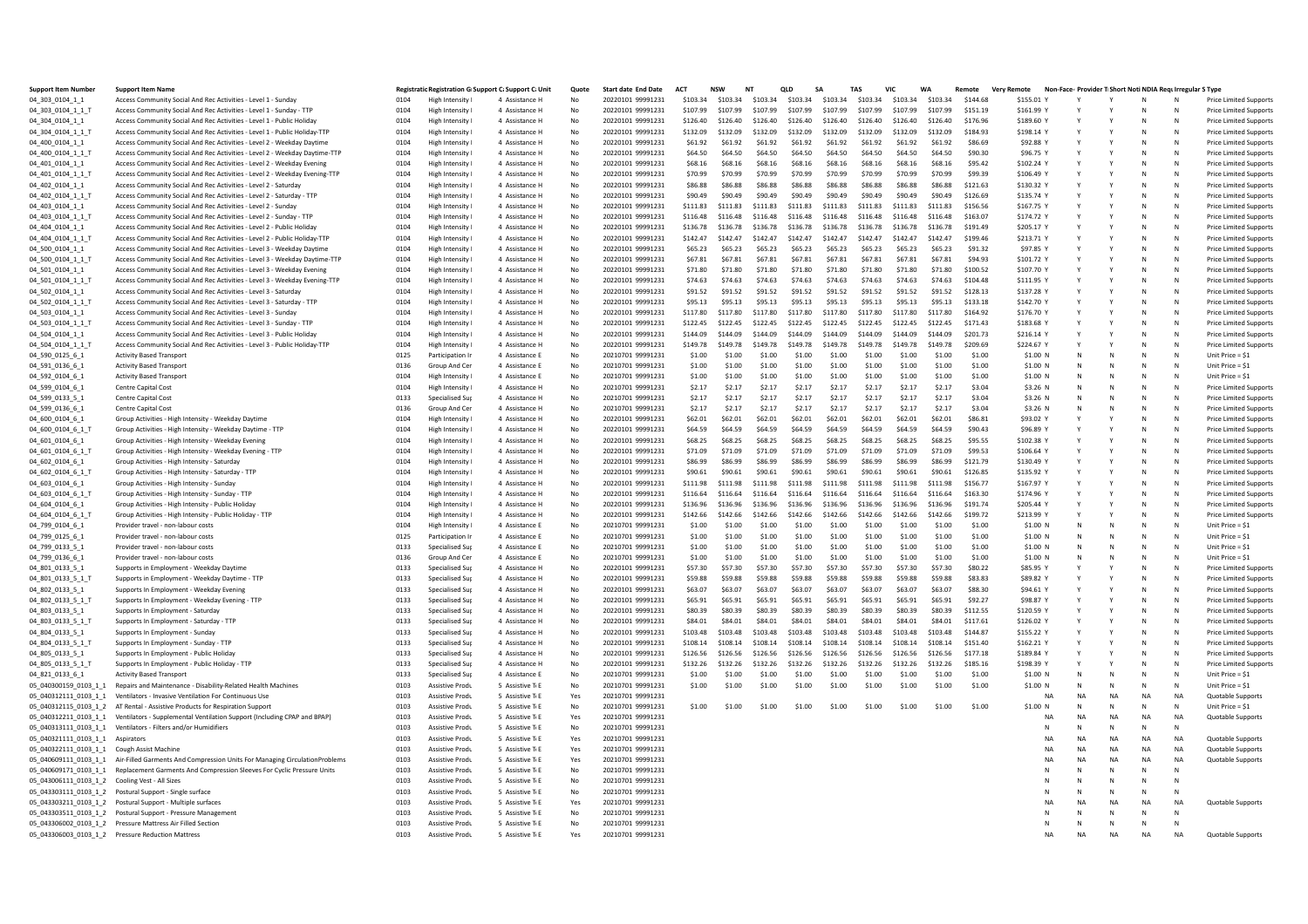| <b>Support Item Number</b>                    | <b>Support Item Name</b>                                                                                                                                  |              | Registratic Registration G Support C Support C Unit |                                      | Quote      | <b>Start date End Date</b>             | <b>ACT</b> | <b>NSW</b> | <b>NT</b> | <b>OLD</b> | SA     | TAS<br>VIC |        | <b>WA</b> | Remote | <b>Very Remote</b> |              | Non-Face- Provider T Short Noti NDIA Requirregular S Type |                        |                 |                        |                                       |
|-----------------------------------------------|-----------------------------------------------------------------------------------------------------------------------------------------------------------|--------------|-----------------------------------------------------|--------------------------------------|------------|----------------------------------------|------------|------------|-----------|------------|--------|------------|--------|-----------|--------|--------------------|--------------|-----------------------------------------------------------|------------------------|-----------------|------------------------|---------------------------------------|
|                                               | 05 043306004 0103 1 2 Pressure Reduction Overlay                                                                                                          | 0103         | <b>Assistive Produ</b>                              | 5 Assistive Tr E                     | Yes        | 20210701 99991231                      |            |            |           |            |        |            |        |           |        |                    | NA           | <b>NA</b>                                                 | <b>NA</b>              | <b>NA</b>       |                        | Quotable Support                      |
|                                               | 05_043306111_0103_1_2 Assistive Products FOR Tissue Integrity WHEN Lying DOWN - Non Powered                                                               | 0103         | <b>Assistive Produ</b>                              | 5 Assistive Ti E                     | Yes        | 20210701 99991231                      |            |            |           |            |        |            |        |           |        |                    | NA           | <b>NA</b>                                                 | <b>NA</b>              | <b>NA</b>       | <b>NA</b>              | Quotable Supports                     |
|                                               | 05_043306211_0103_1_2 Pressure Mattress - Low Air Loss Alternating Pressure                                                                               | 0103         | <b>Assistive Produ</b>                              | 5 Assistive Ti E                     | Yes        | 20210701 99991231                      |            |            |           |            |        |            |        |           |        |                    | NA           | <b>NA</b>                                                 | <b>NA</b>              | NA              | <b>NA</b>              | Quotable Supports                     |
| 05_043318111_0103_1_2 Water Chairs            |                                                                                                                                                           | 0103         | <b>Assistive Produ</b>                              | 5 Assistive Ti E                     | Yes        | 20210701 99991231                      |            |            |           |            |        |            |        |           |        |                    | NA           | <b>NA</b>                                                 | <b>NA</b>              | <b>NA</b>       | <b>NA</b>              | Quotable Supports                     |
|                                               | 05_053603010_0103_1_2 Standing Frame - Child Under 5                                                                                                      | 0103         | <b>Assistive Produ</b>                              | 5 Assistive Ti E                     | Yes        | 20210701 99991231                      |            |            |           |            |        |            |        |           |        |                    | NA           | NA                                                        | <b>NA</b>              | NA              | <b>NA</b>              | Quotable Support                      |
|                                               | 05_053603111_0103_1_2 Standing Frames AND Supports FOR Standing                                                                                           | 0103         | <b>Assistive Produ</b>                              | 5 Assistive Tr E                     | Yes        | 20210701 99991231                      |            |            |           |            |        |            |        |           |        |                    | NA           | <b>NA</b>                                                 | <b>NA</b>              | <b>NA</b>       | <b>NA</b>              | Quotable Supports                     |
|                                               | 05_053603131_0103_1_2 Standing AND/OR Walking Frame - Child                                                                                               | 0103         | <b>Assistive Produ</b>                              | 5 Assistive Ti E                     | Yes        | 20210701 99991231                      |            |            |           |            |        |            |        |           |        |                    | NA           | <b>NA</b>                                                 | <b>NA</b>              | <b>NA</b>       | <b>NA</b>              | Quotable Supports                     |
|                                               | 05_060000111_0135_1_2 Assistive Products and Accessories Relating to Prosthetics and orthotics                                                            | 0135         | <b>Customised Pr</b>                                | 5 Assistive Ti E                     | No         | 20210701 99991231                      |            |            |           |            |        |            |        |           |        |                    | N            | N                                                         |                        |                 |                        |                                       |
|                                               | 05_060000115_0135_1_2    AT Rental - Prosthetic and Orthotic                                                                                              | 0135         | <b>Customised Pr</b>                                | 5 Assistive Ti E                     | No         | 20210701 99991231                      | \$1.00     | \$1.00     | \$1.00    | \$1.00     | \$1.00 | \$1.00     | \$1.00 | \$1.00    | \$1.00 | $$1.00$ N          |              |                                                           |                        | N               | N                      | Unit Price = \$1                      |
|                                               | 05_060315111_0135_1_2 Cervical And Cranial Orthoses                                                                                                       | 0135         | <b>Customised Pr</b>                                | 5 Assistive Ti E                     | No         | 20210701 99991231                      |            |            |           |            |        |            |        |           |        |                    |              | N                                                         |                        | N               | N                      |                                       |
|                                               | 05 060318121 0135 1 2 Cervico-Thoraco-Lumbo-Sacral Orthoses                                                                                               | 0135         | <b>Customised Pro</b>                               | 5 Assistive Ti E                     | Yes        | 20210701 99991231                      |            |            |           |            |        |            |        |           |        |                    | NA           | <b>NA</b>                                                 | NA                     | NA              | <b>NA</b>              | Quotable Support                      |
|                                               | 05 060600111 0135 1 2 Orthosis - Upper Limb - Prefabricated                                                                                               | 0135         | <b>Customised Pro</b>                               | 5 Assistive Tr F                     | No         | 20210701 99991231                      |            |            |           |            |        |            |        |           |        |                    | N            | N                                                         |                        | N               |                        |                                       |
|                                               | 05 060600121 0135 1 2 Orthosis - Upper Limb - Custom Made                                                                                                 | 0135         | <b>Customised Pro</b>                               | 5 Assistive Ti E                     | Yes        | 20210701 99991231                      |            |            |           |            |        |            |        |           |        |                    | NA           | <b>NA</b>                                                 | <b>NA</b>              | <b>NA</b>       | <b>NA</b>              | Quotable Supports                     |
|                                               | 05_060688121_0135_1_2 Upper Limb Orthotic - Dynamic or Lycra                                                                                              | 0135         | <b>Customised Pro</b>                               | 5 Assistive Ti E                     | No         | 20210701 99991231                      |            |            |           |            |        |            |        |           |        |                    | N            | N                                                         |                        |                 |                        |                                       |
|                                               | 05_061203111_0135_1_2 Orthotic - Foot (all types) and Prefabricated Orthotic Footwear                                                                     | 0135         | <b>Customised Pro</b>                               | 5 Assistive TLE                      | No         | 20210701 99991231                      |            |            |           |            |        |            |        |           |        |                    | N            |                                                           |                        |                 |                        |                                       |
|                                               | 05 061203121 0135 1 2 Orthopaedic Shoes - Other Custom Made                                                                                               | 0135         | <b>Customised Pro</b>                               | 5 Assistive Ti E                     | Yes        | 20210701 99991231                      |            |            |           |            |        |            |        |           |        |                    | NA           | <b>NA</b>                                                 | NA                     | NA              | N/                     | Quotable Supports                     |
|                                               |                                                                                                                                                           | 0135         | <b>Customised Pro</b>                               | 5 Assistive Ti E                     | No         | 20210701 99991231                      |            |            |           |            |        |            |        |           |        |                    | N            | N                                                         | N                      | N               |                        |                                       |
|                                               |                                                                                                                                                           | 0135         | <b>Customised Pro</b>                               | 5 Assistive Ti E                     | Yes        | 20210701 99991231                      |            |            |           |            |        |            |        |           |        |                    | NA           | <b>NA</b>                                                 | <b>NA</b>              | NA              | <b>NA</b>              | Quotable Supports                     |
|                                               | 05_061206221_0135_1_2    Orthosis - Ankle Foot WITH Ankle Joints - Custom Made                                                                            | 0135         | <b>Customised Pr</b>                                | 5 Assistive Ti E                     | Yes        | 20210701 99991231                      |            |            |           |            |        |            |        |           |        |                    | NA           | <b>NA</b>                                                 | <b>NA</b>              | <b>NA</b>       | <b>NA</b>              | Quotable Supports                     |
|                                               |                                                                                                                                                           | 0105         | Personal Mobil                                      | 5 Assistive Ti E                     | No         | 20210701 99991231                      |            |            |           |            |        |            |        |           |        |                    | N            |                                                           |                        | N               |                        |                                       |
|                                               | 05 061209121 0135 1 2 Orthosis - Knee - Custom Made                                                                                                       | 0135         | <b>Customised Pro</b>                               | 5 Assistive Ti E                     | No         | 20210701 99991231                      |            |            |           |            |        |            |        |           |        |                    | N            | N                                                         |                        | N               |                        |                                       |
|                                               |                                                                                                                                                           | 0135         | <b>Customised Pro</b>                               | 5 Assistive Ti E                     | Yes        | 20210701 99991231                      |            |            |           |            |        |            |        |           |        |                    | NA           | <b>NA</b>                                                 | <b>NA</b>              | <b>NA</b>       | <b>NA</b>              | Quotable Supports                     |
|                                               | 05 061212121 0135 1 2 Orthosis - Knee Ankle Foot - Custom Made                                                                                            | 0135         | <b>Customised Pr</b>                                | 5 Assistive Ti E                     | Yes        | 20210701 99991231                      |            |            |           |            |        |            |        |           |        |                    | NA           | NA                                                        | <b>NA</b>              | <b>NA</b>       | NA                     | Quotable Support                      |
|                                               |                                                                                                                                                           | 0105         | Personal Mobil                                      | 5 Assistive Ti E                     | No         | 20210701 99991231                      |            |            |           |            |        |            |        |           |        |                    | N            | N                                                         |                        | N               |                        |                                       |
|                                               | 05_061218121_0135_1_2    Orthosis - Hip Thigh Knee Ankle - Custom Made                                                                                    | 0135         | <b>Customised Pro</b>                               | 5 Assistive Ti E                     | Yes        | 20210701 99991231                      |            |            |           |            |        |            |        |           |        |                    | NA           | <b>NA</b>                                                 | <b>NA</b>              | NA              | <b>NA</b>              | Quotable Supports                     |
|                                               | 05_061218221_0135_1_2 Orthosis - Bilateral Hip Knee Ankle Foot Orthosis (Rgo) - Prefabricated                                                             | 0135         | <b>Customised Pr</b>                                | 5 Assistive Ti E                     | Yes        | 20210701 99991231                      |            |            |           |            |        |            |        |           |        |                    | NA           | <b>NA</b>                                                 | <b>NA</b>              | <b>NA</b>       | <b>NA</b>              | Quotable Support                      |
|                                               | 05_061219121_0135_1_2 Body Orthotic - DYNAMIC OR Lycra                                                                                                    | 0135         | <b>Customised Pro</b>                               | 5 Assistive Ti E                     | Yes        | 20210701 99991231                      |            |            |           |            |        |            |        |           |        |                    | NA           | <b>NA</b>                                                 | <b>NA</b>              | <b>NA</b>       | <b>NA</b>              | Quotable Supports                     |
|                                               | 05_061219221_0135_1_2 Orthosis - Bilateral Thoracolumbar/Lumbo-Sacral Hip Knee Ankle Foot-Custom                                                          | 0135         | <b>Customised Pr</b>                                | 5 Assistive Ti E                     | Yes        | 20210701 99991231                      |            |            |           |            |        |            |        |           |        |                    | NA           | NA                                                        | <b>NA</b>              | NA              | <b>NA</b>              | Quotable Supports                     |
|                                               | 05 061236191 0135 1 2 Prosthetic - Additional Cost For Use In Wet Environment(E.G.Waterproofing)                                                          | 0135         | <b>Customised Pro</b>                               | 5 Assistive Ti E                     | Yes        | 20210701 99991231                      |            |            |           |            |        |            |        |           |        |                    | NA           | <b>NA</b>                                                 | <b>NA</b>              | NA              | <b>NA</b>              | Quotable Support                      |
|                                               | 05_061500111_0135_1_2 Trunk/Lower Body Orthoses - FES Or Powered - To Support Standing And/OrWalking                                                      | 0135         | <b>Customised Pro</b>                               | 5 Assistive Tr F                     | Yes        | 20210701 99991231                      |            |            |           |            |        |            |        |           |        |                    | NA           | <b>NA</b>                                                 | <b>NA</b>              | <b>NA</b>       | <b>NA</b>              | Quotable Supports                     |
|                                               | 05_061800121_0135_1_2    Prosthetic - Upper Limb (Including Powered)                                                                                      | 0135         | <b>Customised Pro</b>                               | 5 Assistive Ti E                     | Yes        | 20210701 99991231                      |            |            |           |            |        |            |        |           |        |                    | NA           | <b>NA</b>                                                 | <b>NA</b>              | <b>NA</b>       | <b>NA</b>              | Quotable Supports                     |
|                                               | 05 061826171 0135 1 2 Adaptions For Arm And Hand Prosthetics For Sport And Leisure                                                                        | 0135         | <b>Customised Pro</b>                               | 5 Assistive Ti E                     | No         | 20210701 99991231                      |            |            |           |            |        |            |        |           |        |                    | N            | N                                                         |                        |                 |                        |                                       |
|                                               | 05_062200921_0135_1_2 Prosthetic - Osseo-Integration Mounting Additional Cost (Upper OR Lower)                                                            | 0135         | <b>Customised Pro</b>                               | 5 Assistive Ti E                     | Yes        | 20210701 99991231                      |            |            |           |            |        |            |        |           |        |                    | NA           | <b>NA</b>                                                 | <b>NA</b>              | <b>NA</b>       | <b>NA</b>              | Quotable Supports                     |
|                                               | 05 062409121 0135 1 2 Prosthetic - Transtibial OR Lower                                                                                                   | 0135         | <b>Customised Pro</b>                               | 5 Assistive Ti E                     | Yes        | 20210701 99991231                      |            |            |           |            |        |            |        |           |        |                    | NA           | <b>NA</b>                                                 | <b>NA</b>              | NA              | <b>NA</b>              | Quotable Support                      |
|                                               | 05_062415121_0135_1_2    Prosthetic - Transfemoral OR Higher                                                                                              | 0135         | <b>Customised Pro</b>                               | 5 Assistive TLE                      | Yes        | 20210701 99991231                      |            |            |           |            |        |            |        |           |        |                    | NA           | <b>NA</b>                                                 | <b>NA</b>              | <b>NA</b>       | <b>NA</b>              | Quotable Support                      |
|                                               | 05_062488034_0135_1_2    Lower Limb Prostheses - Other                                                                                                    | 0135         | <b>Customised Pro</b>                               | 5 Assistive Ti E                     | Yes        | 20210701 99991231                      |            |            |           |            |        |            |        |           |        |                    | NA           | <b>NA</b>                                                 | <b>NA</b>              | <b>NA</b>       | <b>NA</b>              | Quotable Supports                     |
|                                               | 05_062488121_0135_1_2 Specialist Prosthetic Lower Limb FOR Sports                                                                                         | 0135         | <b>Customised Pr</b>                                | 5 Assistive Ti E                     | Yes        | 20210701 99991231                      |            |            |           |            |        |            |        |           |        |                    | NA           | <b>NA</b>                                                 | <b>NA</b>              | NA              | <b>NA</b>              | Quotable Support                      |
|                                               | 05_063000121_0135_1_2 Prosthetic - Not Limb Related                                                                                                       | 0135         | <b>Customised Pro</b>                               | 5 Assistive Ti E                     | No         | 20210701 99991231                      |            |            |           |            |        |            |        |           |        |                    | N            |                                                           |                        | N               |                        |                                       |
|                                               | 05_090000111_0103_1_2 Assistive Products and Accessories for Personal Care Hygiene Beds                                                                   | 0103         | <b>Assistive Produ</b>                              | 5 Assistive Ti E                     | No         | 20210701 99991231                      |            |            |           |            |        |            |        |           |        |                    |              | N                                                         | Ν                      | N               |                        |                                       |
|                                               | 05_090000155_0103_1_2 AT Rental Products for Personal Care and Safety                                                                                     | 0103         | <b>Assistive Produ</b>                              | 5 Assistive Ti E                     | No         | 20210701 99991231                      | \$1.00     | \$1.00     | \$1.00    | \$1.00     | \$1.00 | \$1.00     | \$1.00 | \$1.00    | \$1.00 | \$1.00 N           |              | N                                                         | Ν                      | Ν               |                        | Unit Price = \$1                      |
|                                               | 05_091200111_0103_1_2 Toilet Attachments and Accessories                                                                                                  | 0103         | <b>Assistive Produ</b>                              | 5 Assistive Ti E                     | No         | 20210701 99991231                      |            |            |           |            |        |            |        |           |        |                    |              | N                                                         |                        | N               |                        |                                       |
|                                               | 05_091203053_0103_1_2 Mobile Shower Commode - Low Transporter                                                                                             | 0103         | <b>Assistive Produ</b>                              | 5 Assistive Tr E                     | No         | 20210701 99991231                      |            |            |           |            |        |            |        |           |        |                    | N            | N                                                         |                        |                 |                        |                                       |
|                                               | 05_091203055_0103_1_2 Mobile Shower Commode - Child Transporter                                                                                           | 0103         | <b>Assistive Produ</b>                              | 5 Assistive Ti E                     | Yes        | 20210701 99991231                      |            |            |           |            |        |            |        |           |        |                    | NA           | <b>NA</b>                                                 | <b>NA</b>              | <b>NA</b>       | <b>NA</b>              | Quotable Support:                     |
|                                               | 05 091203111 0103 1 2 Shower Commode - Wheeled                                                                                                            | 0103         | <b>Assistive Produ</b>                              | 5 Assistive Ti E                     | Yes        | 20210701 99991231                      |            |            |           |            |        |            |        |           |        |                    | NA           | <b>NA</b>                                                 | <b>NA</b>              | <b>NA</b>       | <b>NA</b>              | Quotable Support                      |
|                                               |                                                                                                                                                           | 0103         | Assistive Produ                                     | 5 Assistive Ti E                     | Yes        | 20210701 99991231                      |            |            |           |            |        |            |        |           |        |                    | NA           | <b>NA</b>                                                 | <b>NA</b>              | <b>NA</b>       | <b>NA</b>              | Quotable Supports                     |
|                                               | 05_093305121_0103_1_2 Bathing Support - Special Design                                                                                                    | 0103         | Assistive Produ                                     | 5 Assistive Ti E                     | No         | 20210701 99991231                      |            |            |           |            |        |            |        |           |        |                    | N            | N                                                         |                        | N               |                        |                                       |
|                                               | 05 093307111 0103 1 2 Change Table/Shower Trolley - Manual                                                                                                | 0103         | <b>Assistive Produ</b>                              | 5 Assistive Ti E                     | Yes        | 20210701 99991231                      |            |            |           |            |        |            |        |           |        |                    | NA           | <b>NA</b>                                                 | NA                     | NA              | <b>NA</b>              | Quotable Support                      |
|                                               | 05_093307211_0103_1_2 Change Table/Shower Trolley - Powered                                                                                               | 0103         | <b>Assistive Produ</b>                              | 5 Assistive Ti E                     | Yes        | 20210701 99991231                      |            |            |           |            |        |            |        |           |        |                    | NA           | <b>NA</b>                                                 | <b>NA</b>              | <b>NA</b>       | <b>NA</b>              | Quotable Support:                     |
|                                               | 05_098800044_0103_1_2 Personal Care AND Safety Equipment - Other                                                                                          | 0103         | <b>Assistive Produ</b>                              | 5 Assistive Ti E                     | Yes        | 20210701 99991231                      |            |            |           |            |        |            |        |           |        |                    | NA           | <b>NA</b>                                                 | NA                     | <b>NA</b>       | <b>NA</b>              | Quotable Support                      |
|                                               | 05 120000115 0105 1 2 AT Rental for Personal Mobility and Transfer                                                                                        | 0105         | Personal Mobil                                      | 5 Assistive Ti E                     | No         | 20210701 99991231                      | \$1.00     | \$1.00     | \$1.00    | \$1.00     | \$1.00 | \$1.00     | \$1.00 | \$1.00    | \$1.00 | \$1.00             |              | N                                                         |                        | N               |                        | Unit Price = \$1                      |
|                                               | 05_120303111_0105_1_2 Walking Supports - Sticks Canes And Crutches                                                                                        | 0105         | Personal Mobil                                      | 5 Assistive Ti E                     | No         | 20210701 99991231                      |            |            |           |            |        |            |        |           |        |                    |              |                                                           |                        |                 |                        |                                       |
|                                               | 05_120606096_0105_1_2 Wheeled Walker - Standard                                                                                                           | 0105         | Personal Mobil                                      | 5 Assistive Ti E                     | No         | 20210701 99991231                      |            |            |           |            |        |            |        |           |        |                    | N            |                                                           |                        | N               |                        |                                       |
| 05_120606097_0105_1_2 Rollator - Standard     |                                                                                                                                                           | 0105         | Personal Mobil                                      | 5 Assistive Ti E                     | No         | 20210701 99991231                      |            |            |           |            |        |            |        |           |        |                    | $\mathbf{N}$ | N                                                         |                        | N               |                        |                                       |
| 05_120606111_0105_1_2 Walking Frame OR Walker |                                                                                                                                                           | 0105         | Personal Mobil                                      | 5 Assistive Ti E                     | Yes        | 20210701 99991231                      |            |            |           |            |        |            |        |           |        |                    | NA           | <b>NA</b>                                                 | <b>NA</b>              | <b>NA</b>       | <b>NA</b>              | Quotable Supports                     |
|                                               |                                                                                                                                                           | 0105         | Personal Mobil                                      | 5 Assistive Ti E                     | Yes        | 20210701 99991231                      |            |            |           |            |        |            |        |           |        |                    | NA           | <b>NA</b>                                                 | <b>NA</b>              | <b>NA</b>       | <b>NA</b>              | Quotable Supports                     |
| 05_120612100_0105_1_2 Walking Tables          |                                                                                                                                                           | 0105         | Personal Mobil                                      | 5 Assistive Ti E                     | No         | 20210701 99991231                      |            |            |           |            |        |            |        |           |        |                    | N            | N                                                         |                        | N               |                        |                                       |
|                                               | 05_121200111_0109_1_2 Vehicles - Assistive products for vehicles and transport safety                                                                     | 0109         | Vehicle Modifie                                     | 5 Assistive TLE                      | No         | 20210701 99991231                      |            |            |           |            |        |            |        |           |        |                    | N            | N                                                         | N                      | N               |                        |                                       |
|                                               | 05_121205111_0109_1_2 Vehicles - Accessories/Adaptions for driver control                                                                                 | 0109         | Vehicle Modifie                                     | 5 Assistive Ti E                     | Yes        | 20210701 99991231                      |            |            |           |            |        |            |        |           |        |                    | NA           | <b>NA</b>                                                 | <b>NA</b>              | NA              | <b>NA</b>              | Quotable Supports                     |
|                                               | 05_121208111_0109_1_2 Vehicles - Accessories/Adaptions for ancillary functions                                                                            | 0109         | Vehicle Modifir                                     | 5 Assistive Ti E                     | No         | 20210701 99991231                      |            |            |           |            |        |            |        |           |        |                    | Ν            | N                                                         |                        | N               |                        |                                       |
|                                               | 05 121209121 0109 1 2 Car Seating AND/OR Seat Belts - Modifier Installed                                                                                  | 0109         | Vehicle Modifir                                     | 5 Assistive Ti E                     | Yes        | 20210701 99991231                      |            |            |           |            |        |            |        |           |        |                    | NA           | <b>NA</b>                                                 | <b>NA</b>              | <b>NA</b>       | <b>NA</b>              | Quotable Supports                     |
|                                               | 05_121212111_0103_1_2 Specialised Child Car Seats - NO Vehicle Modification Required                                                                      | 0103<br>0109 | <b>Assistive Produ</b><br>Vehicle Modifie           | 5 Assistive Ti E                     | Yes        | 20210701 99991231<br>20210701 99991231 |            |            |           |            |        |            |        |           |        |                    | NA<br>NA     | <b>NA</b><br><b>NA</b>                                    | <b>NA</b><br><b>NA</b> | NA<br><b>NA</b> | <b>NA</b><br><b>NA</b> | Quotable Supports                     |
|                                               | 05_121215111_0109_1_2 Vehicles - Passenger loading                                                                                                        |              |                                                     | 5 Assistive Ti E                     | Yes        |                                        |            |            |           |            |        |            |        |           |        |                    |              |                                                           |                        |                 | <b>NA</b>              | Quotable Support                      |
|                                               | 05_121218111_0109_1_2 Vehicles - Hoist for Occupied Wheelchair Loading                                                                                    | 0109         | Vehicle Modifi                                      | 5 Assistive Ti E                     | Yes        | 20210701 99991231                      |            |            |           |            |        |            |        |           |        |                    | NA           | <b>NA</b>                                                 | <b>NA</b>              | <b>NA</b>       |                        | Quotable Supports                     |
|                                               | 05_121221111_0109_1_2 Vehicles - Hoist/Ramp for Wheelchair Loading<br>05 121227121 0109 1 2 Vehicles - Wheelchair Passengers                              | 0109<br>0109 | Vehicle Modifi<br>Vehicle Modifie                   | 5 Assistive Ti E<br>5 Assistive Ti E | Yes<br>Yes | 20210701 99991231<br>20210701 99991231 |            |            |           |            |        |            |        |           |        |                    | NA<br>NA     | <b>NA</b><br><b>NA</b>                                    | <b>NA</b><br><b>NA</b> | <b>NA</b><br>NA | <b>NA</b><br><b>NA</b> | Quotable Supports<br>Quotable Support |
|                                               |                                                                                                                                                           | 0108         | Assistance Wit                                      | 5 Assistive Ti E                     | No         | 20210701 99991231                      | \$1.00     | \$1.00     | \$1.00    | \$1.00     | \$1.00 | \$1.00     | \$1.00 | \$1.00    | \$1.00 | \$1.00 N           |              | N                                                         |                        | N               |                        | Unit Price = \$1                      |
|                                               | 05_121227125_0108_1_2 AT Rental - Vehicle modified for Access                                                                                             |              | Vehicle Modifie                                     |                                      |            |                                        |            |            |           |            |        |            |        |           |        |                    |              |                                                           |                        | <b>NA</b>       | <b>NA</b>              |                                       |
|                                               | 05_121227221_0109_1_2 Vehicles - Wheelchair Seated Driver                                                                                                 | 0109         |                                                     | 5 Assistive Ti E                     | Yes        | 20210701 99991231                      |            |            |           |            |        |            |        |           |        |                    | NA           | <b>NA</b>                                                 | <b>NA</b>              |                 | <b>NA</b>              | Quotable Supports                     |
|                                               | 05 121230111 0109 1 2 Vehicles - Trailer for wheeled mobility device<br>05_121290111_0109_1_2 Vehicles - Professional Engineer Modification Certification | 0109<br>0109 | Vehicle Modifi<br>Vehicle Modifie                   | 5 Assistive Ti E<br>5 Assistive TLE  | Yes<br>No  | 20210701 99991231<br>20210701 99991231 |            |            |           |            |        |            |        |           |        |                    | NA<br>N      | <b>NA</b><br>N                                            | NA                     | NA              |                        | Quotable Supports                     |
|                                               | 05 121800121 0112 1 2 Bicycle - Tricycle and/or Carts                                                                                                     | 0112         | <b>Assistive Equip</b>                              | 5 Assistive Ti E                     | Yes        | 20210701 99991231                      |            |            |           |            |        |            |        |           |        |                    | NA           | <b>NA</b>                                                 | <b>NA</b>              | <b>NA</b>       |                        | Quotable Supports                     |
|                                               |                                                                                                                                                           |              |                                                     |                                      |            |                                        |            |            |           |            |        |            |        |           |        |                    |              |                                                           |                        |                 |                        |                                       |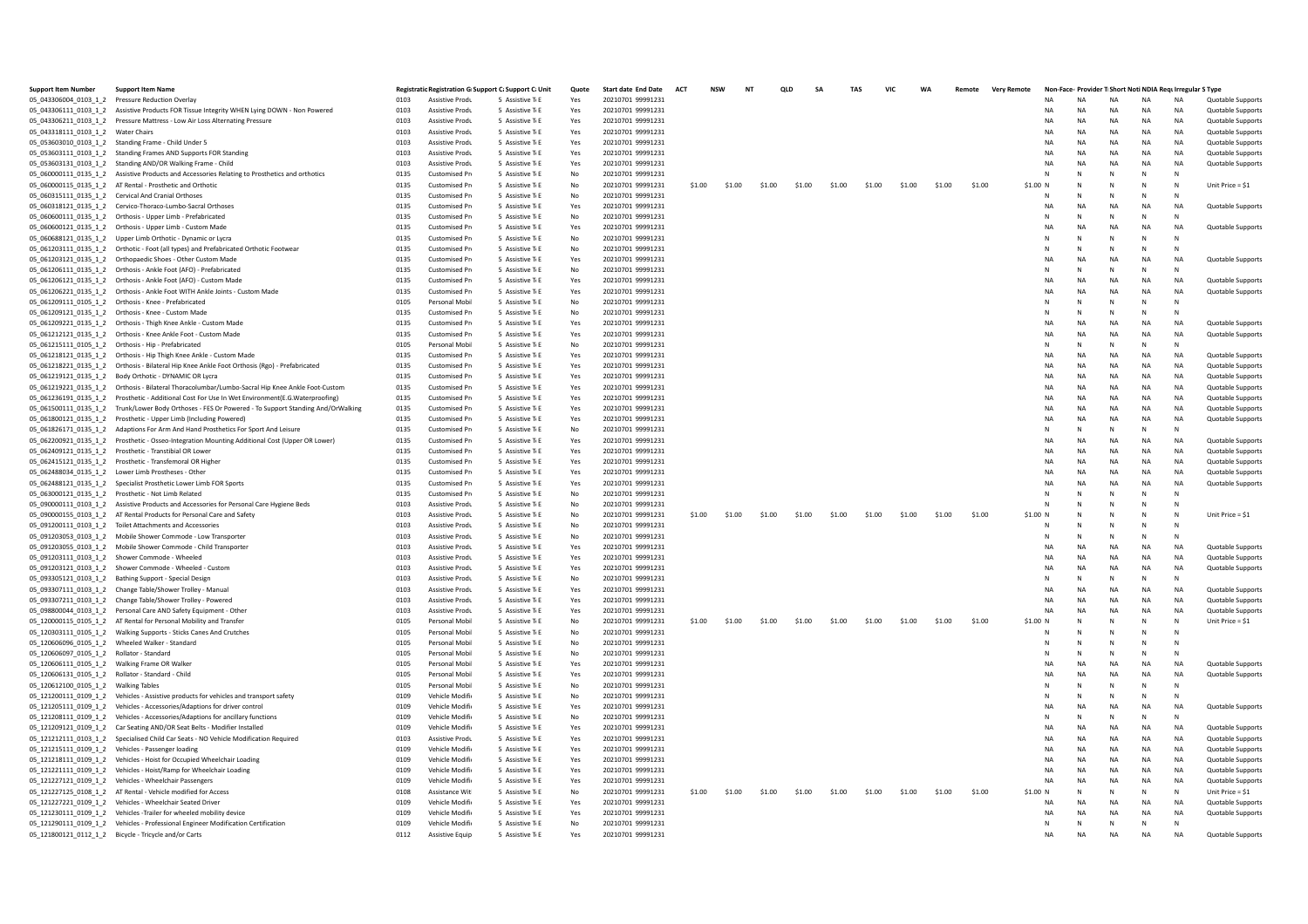| <b>Support Item Number</b>                        | Support Item Name                                                                                                                                          |              | Registratic Registration G Support C: Support C: Unit |                                      | Quote      | <b>Start date End Date</b>             | <b>ACT</b> | <b>NSW</b> | <b>NT</b> | OLD      |          | TAS      | <b>VIC</b> | <b>WA</b>                                                                                          | Remote   | <b>Very Remote</b> |              |                        |                        |                        | Non-Face- Provider T Short Noti NDIA Requirregular S Type |                                        |
|---------------------------------------------------|------------------------------------------------------------------------------------------------------------------------------------------------------------|--------------|-------------------------------------------------------|--------------------------------------|------------|----------------------------------------|------------|------------|-----------|----------|----------|----------|------------|----------------------------------------------------------------------------------------------------|----------|--------------------|--------------|------------------------|------------------------|------------------------|-----------------------------------------------------------|----------------------------------------|
|                                                   | 05_121805111_0112_1_2 Bicycle - Adapted FOR Hand Propulsion                                                                                                | 0112         | <b>Assistive Equip</b>                                | 5 Assistive Ti E                     | Yes        | 20210701 99991231                      |            |            |           |          |          |          |            |                                                                                                    |          |                    | NA           | <b>NA</b>              | <b>NA</b>              | <b>NA</b>              | <b>NA</b>                                                 | Quotable Supports                      |
|                                                   |                                                                                                                                                            | 0105         | Personal Mobil                                        | 5 Assistive Ti E                     | Yes        | 20210701 99991231                      |            |            |           |          |          |          |            |                                                                                                    |          |                    | NA           | <b>NA</b>              | <b>NA</b>              | <b>NA</b>              | <b>NA</b>                                                 | Quotable Supports                      |
|                                                   | 05_122203121_0105_1_2 MWC SELF-Propel + Custom Folding/Rigid Frame (ADD Specialised Seating)                                                               | 0105         | Personal Mobil                                        | 5 Assistive Ti E                     | Yes        | 20210701 99991231                      |            |            |           |          |          |          |            |                                                                                                    |          |                    | NA           | <b>NA</b>              | <b>NA</b>              | <b>NA</b>              | <b>NA</b>                                                 | Quotable Supports                      |
|                                                   | 05_122203211_0105_1_2 MWC Basic Folding/Light Weight/Transit                                                                                               | 0105         | Personal Mobil                                        | 5 Assistive Ti E                     | Yes        | 20210701 99991231                      |            |            |           |          |          |          |            |                                                                                                    |          |                    | NA           | <b>NA</b>              | <b>NA</b>              | <b>NA</b>              | <b>NA</b>                                                 | Quotable Supports                      |
|                                                   | 05_122203221_0105_1_2 MWC Lightweight/Ultra-Light Weight (WITHOUT Seating)                                                                                 | 0105         | Personal Mobil                                        | 5 Assistive Ti E                     | Yes        | 20210701 99991231                      |            |            |           |          |          |          |            |                                                                                                    |          |                    | NA           | <b>NA</b>              | <b>NA</b>              | <b>NA</b>              | <b>NA</b>                                                 | Quotable Supports                      |
|                                                   | 05_122203321_0105_1_2 MWC - Sport AND Recreation USE                                                                                                       | 0105         | Personal Mobil                                        | 5 Assistive Ti E                     | Yes        | 20210701 99991231                      |            |            |           |          |          |          |            |                                                                                                    |          |                    | NA           | <b>NA</b>              | <b>NA</b>              | <b>NA</b>              | <b>NA</b>                                                 | Quotable Supports                      |
|                                                   | 05_122218111_0105_1_2 MWC Attendant Propel + Custom Folding/Rigid Frame                                                                                    | 0105         | Personal Mobil                                        | 5 Assistive Ti E                     | No         | 20210701 99991231                      |            |            |           |          |          |          |            |                                                                                                    |          |                    | N            | N                      | N                      | N                      | N                                                         |                                        |
|                                                   |                                                                                                                                                            | 0105         | Personal Mobil                                        | 5 Assistive Ti E                     | Yes        | 20210701 99991231                      |            |            |           |          |          |          |            |                                                                                                    |          |                    | NA           | <b>NA</b>              | <b>NA</b>              | <b>NA</b>              | <b>NA</b>                                                 | Quotable Supports                      |
|                                                   | 05_122303191_0105_1_2 Scooter: Heavy Duty/Robust Activity SPECIFIC                                                                                         | 0105         | Personal Mobil                                        | 5 Assistive Tr E                     | Yes        | 20210701 99991231                      |            |            |           |          |          |          |            |                                                                                                    |          |                    | NA           | <b>NA</b>              | NA                     | <b>NA</b>              | <b>NA</b>                                                 | Quotable Supports                      |
|                                                   |                                                                                                                                                            | 0105         | Personal Mobil                                        | 5 Assistive Ti E                     | Yes        | 20210701 99991231                      |            |            |           |          |          |          |            |                                                                                                    |          |                    | <b>NA</b>    | <b>NA</b>              | <b>NA</b>              | <b>NA</b>              | <b>NA</b>                                                 | Quotable Supports                      |
|                                                   | 05_122303511_0105_1_2 Scooter: Small Folding/Travel Light-Weight Scooter                                                                                   | 0105         | Personal Mobil                                        | 5 Assistive Ti E                     | Yes        | 20210701 99991231                      |            |            |           |          |          |          |            |                                                                                                    |          |                    | NA           | <b>NA</b>              | <b>NA</b>              | <b>NA</b>              | <b>NA</b>                                                 | Quotable Supports                      |
|                                                   | 05_122306111_0105_1_2 PWC Basic + Factory Seating                                                                                                          | 0105         | Personal Mobil                                        | 5 Assistive Ti E                     | Yes        | 20210701 99991231                      |            |            |           |          |          |          |            |                                                                                                    |          |                    | NA           | <b>NA</b>              | <b>NA</b>              | <b>NA</b>              | <b>NA</b>                                                 | Quotable Supports                      |
|                                                   | 05_122306139_0105_1_2 Wheelchair - Powered With Powered Standing Mechanism                                                                                 | 0105         | Personal Mobil                                        | 5 Assistive Ti E                     | Yes        | 20210701 99991231                      |            |            |           |          |          |          |            |                                                                                                    |          |                    | NA           | <b>NA</b>              | <b>NA</b>              | <b>NA</b>              | <b>NA</b>                                                 | Quotable Supports                      |
|                                                   | 05_122306191_0105_1_2 PWC ALL Terrain/Heavy Duty Base (WITHOUT Seating)                                                                                    | 0105         | Personal Mobil                                        | 5 Assistive Ti E                     | Yes        | 20210701 99991231                      |            |            |           |          |          |          |            |                                                                                                    |          |                    | NA           | <b>NA</b><br><b>NA</b> | <b>NA</b><br><b>NA</b> | <b>NA</b><br><b>NA</b> | <b>NA</b>                                                 | Quotable Supports                      |
|                                                   | 05_122306211_0105_1_2 PWC Basic Frame + Factory Control (ADD Specialised Seating)                                                                          | 0105         | Personal Mobi                                         | 5 Assistive Ti E                     | Yes        | 20210701 99991231                      |            |            |           |          |          |          |            |                                                                                                    |          |                    | NA<br>NA     | <b>NA</b>              | <b>NA</b>              | <b>NA</b>              | NA                                                        | Quotable Supports                      |
|                                                   | 05_122306221_0105_1_2 PWC Customised Base + Manual Postural Adjustment (WITHOUT Seating)                                                                   | 0105<br>0105 | Personal Mobi<br>Personal Mobi                        | 5 Assistive Ti E<br>5 Assistive Ti E | Yes        | 20210701 99991231<br>20210701 99991231 |            |            |           |          |          |          |            |                                                                                                    |          |                    | NA           | <b>NA</b>              | <b>NA</b>              | <b>NA</b>              | <b>NA</b><br><b>NA</b>                                    | Quotable Supports<br>Quotable Supports |
|                                                   | 05_122306321_0105_1_2 PWC Customised Base + Power Assist Height/Tilt-In-Space (WithoutSeating)                                                             | 0105         | Personal Mobil                                        | 5 Assistive Ti E                     | Yes<br>Yes | 20210701 99991231                      |            |            |           |          |          |          |            |                                                                                                    |          |                    | NA           | <b>NA</b>              | NA                     | <b>NA</b>              | <b>NA</b>                                                 | Quotable Supports                      |
|                                                   |                                                                                                                                                            | 0105         | Personal Mobil                                        | 5 Assistive Ti E                     | Yes        | 20210701 99991231                      |            |            |           |          |          |          |            |                                                                                                    |          |                    | NA           | <b>NA</b>              | <b>NA</b>              | <b>NA</b>              | <b>NA</b>                                                 | Quotable Supports                      |
|                                                   | 05_122409171_0105_1_2 MWC - Accessory - Power-Assist Drive Technology<br>05_122442171_0105_1_2 Wheelchair Accessory - Health-Related AT/Ventilator Carrier | 0105         | Personal Mobil                                        | 5 Assistive Ti E                     | Yes        | 20210701 99991231                      |            |            |           |          |          |          |            |                                                                                                    |          |                    | NA           | <b>NA</b>              | <b>NA</b>              | <b>NA</b>              | <b>NA</b>                                                 | Quotable Supports                      |
|                                                   | 05_122490111_0105_1_2 PWC Accessory - Powered Adjustment FOR Limbs OR Recline                                                                              | 0105         | Personal Mobil                                        | 5 Assistive Ti E                     | Yes        | 20210701 99991231                      |            |            |           |          |          |          |            |                                                                                                    |          |                    | NA           | <b>NA</b>              | <b>NA</b>              | <b>NA</b>              | <b>NA</b>                                                 | Quotable Supports                      |
|                                                   | 05_122707131_0105_1_2 Stroller/Pram/Buggy/Push Chair WITH Supportive Seating                                                                               | 0105         | Personal Mobil                                        | 5 Assistive Ti E                     | Yes        | 20210701 99991231                      |            |            |           |          |          |          |            |                                                                                                    |          |                    | NA           | <b>NA</b>              | <b>NA</b>              | <b>NA</b>              | <b>NA</b>                                                 | Quotable Supports                      |
|                                                   | 05_122707231_0105_1_2 Stroller/Pram/Buggy WITH Specialised Seating SYSTEM                                                                                  | 0105         | Personal Mobil                                        | 5 Assistive Ti E                     | Yes        | 20210701 99991231                      |            |            |           |          |          |          |            |                                                                                                    |          |                    | NA           | <b>NA</b>              | <b>NA</b>              | <b>NA</b>              | <b>NA</b>                                                 | Quotable Supports                      |
|                                                   | 05_122707331_0105_1_2 Paediatric Stroller/Wheelchair Height Adaptable Base -SpecialisedSeatingSys                                                          | 0105         | Personal Mobil                                        | 5 Assistive Ti E                     | Yes        | 20210701 99991231                      |            |            |           |          |          |          |            |                                                                                                    |          |                    | NA           | <b>NA</b>              | <b>NA</b>              | <b>NA</b>              | <b>NA</b>                                                 | Quotable Supports                      |
|                                                   | 05_122715131_0105_1_2 Crawlers/Mobility Boards/Trolley                                                                                                     | 0105         | Personal Mobi                                         | 5 Assistive Ti E                     | Yes        | 20210701 99991231                      |            |            |           |          |          |          |            |                                                                                                    |          |                    | NA           | <b>NA</b>              | NA                     | <b>NA</b>              | <b>NA</b>                                                 | Quotable Supports                      |
|                                                   | 05_122718150_0105_1_2 Wheeled Stretcher - Self Propelled                                                                                                   | 0105         | Personal Mobil                                        | 5 Assistive Ti E                     | Yes        | 20210701 99991231                      |            |            |           |          |          |          |            |                                                                                                    |          |                    | NA           | <b>NA</b>              | <b>NA</b>              | <b>NA</b>              | <b>NA</b>                                                 | Quotable Supports                      |
|                                                   | 05 123603111 0105 1 2 Transfer AT - Mobile Hoist plus Slings                                                                                               | 0105         | Personal Mobil                                        | 5 Assistive Ti E                     | Yes        | 20210701 99991231                      |            |            |           |          |          |          |            |                                                                                                    |          |                    | <b>NA</b>    | <b>NA</b>              | <b>NA</b>              | <b>NA</b>              | <b>NA</b>                                                 | Quotable Supports                      |
|                                                   | 05_123606168_0105_1_2 Transfer AT -Mobile Hoist Seat or Table                                                                                              | 0105         | Personal Mobil                                        | 5 Assistive Ti E                     | Yes        | 20210701 99991231                      |            |            |           |          |          |          |            |                                                                                                    |          |                    | <b>NA</b>    | <b>NA</b>              | NA                     | <b>NA</b>              | <b>NA</b>                                                 | Quotable Supports                      |
| 05_123612111_0105_1_2 Transfer AT - Ceiling Hoist |                                                                                                                                                            | 0105         | Personal Mobil                                        | 5 Assistive Ti E                     | Yes        | 20210701 99991231                      |            |            |           |          |          |          |            |                                                                                                    |          |                    | NA           | <b>NA</b>              | <b>NA</b>              | <b>NA</b>              | <b>NA</b>                                                 | Quotable Supports                      |
|                                                   | 05_123612511_0105_1_2 Transfer AT - Adverse Environment Hoist                                                                                              | 0105         | Personal Mobil                                        | 5 Assistive Ti E                     | Yes        | 20210701 99991231                      |            |            |           |          |          |          |            |                                                                                                    |          |                    | NA           | <b>NA</b>              | <b>NA</b>              | <b>NA</b>              | NA                                                        | Quotable Supports                      |
|                                                   | 05_123621111_0105_1_2 Transfer AT - Sling Standard                                                                                                         | 0105         | Personal Mobil                                        | 5 Assistive Ti E                     | <b>No</b>  | 20210701 99991231                      |            |            |           |          |          |          |            |                                                                                                    |          |                    | N            | N                      |                        |                        |                                                           |                                        |
|                                                   | 05_123621121_0105_1_2 Transfer AT - Sling Non-Standard                                                                                                     | 0105         | Personal Mobil                                        | 5 Assistive TLE                      | No         | 20210701 99991231                      |            |            |           |          |          |          |            |                                                                                                    |          |                    | $\mathsf{N}$ | N                      | N                      | -N                     | N                                                         |                                        |
|                                                   | 05 123909111 0113 1 2 Vision - Visual Navigation AT                                                                                                        | 0113         | Vision Equipm                                         | 5 Assistive Ti E                     | Yes        | 20210701 99991231                      |            |            |           |          |          |          |            |                                                                                                    |          |                    | NA           | <b>NA</b>              | <b>NA</b>              | <b>NA</b>              | NA                                                        | Quotable Support                       |
|                                                   | 05_129000111_0105_1_2 Assistive Products and Accessories Relating to Personal Mobility or Transfer                                                         | 0105         | Personal Mobi                                         | 5 Assistive Ti E                     | No         | 20210701 99991231                      |            |            |           |          |          |          |            |                                                                                                    |          |                    | N            | N                      |                        |                        |                                                           |                                        |
|                                                   | 05_150000111_0123_1_2 Assistive Products And Accessories Relating To Participating InHousehold Tasks                                                       | 0123         | <b>Assistive Produ</b>                                | 5 Assistive Ti E                     | No         | 20210701 99991231                      |            |            |           |          |          |          |            |                                                                                                    |          |                    | N            | N                      |                        |                        |                                                           |                                        |
|                                                   | 05_150000115_0123_1_2 AT Rental - Assistive Products for Household Tasks                                                                                   | 0123         | <b>Assistive Produ</b>                                | 5 Assistive Ti E                     | No         | 20210701 99991231                      | \$1.00     | \$1.00     | \$1.00    | \$1.00   | \$1.00   | \$1.00   | \$1.00     | \$1.00                                                                                             | \$1.00   | $$1.00$ N          |              |                        | N                      |                        |                                                           | Unit Price = \$1                       |
| 05 174 0119 1 2                                   | Hearing Services Program - Adults With Complex Needs (AH Only)                                                                                             | 0119         | Specialised He                                        | 5 Assistive Ti E                     | No         | 20210701 99991231                      |            |            |           |          |          |          |            |                                                                                                    |          |                    | N            |                        |                        | - N                    | N                                                         |                                        |
| 05_177_0119_1_2                                   | Hearing Services Program - Child Under 4 Yrs (AH Only)                                                                                                     | 0119         | Specialised He                                        | 5 Assistive Ti E                     | No         | 20210701 99991231                      |            |            |           |          |          |          |            |                                                                                                    |          |                    | N            | N                      |                        |                        | N                                                         |                                        |
| 05_180315111_0103_1_2 Bed - Ancillary Furniture   |                                                                                                                                                            | 0103         | <b>Assistive Produ</b>                                | 5 Assistive Tr E                     | No         | 20210701 99991231                      |            |            |           |          |          |          |            |                                                                                                    |          |                    | N            | N                      |                        |                        |                                                           |                                        |
|                                                   | 05 180909111 0103 1 2 Specialised Seating WITH Sit-Stand Assistance                                                                                        | 0103         | <b>Assistive Produ</b>                                | 5 Assistive Ti E                     | Yes        | 20210701 99991231                      |            |            |           |          |          |          |            |                                                                                                    |          |                    | NA           | <b>NA</b>              | <b>NA</b>              | <b>NA</b>              | <b>NA</b>                                                 | Quotable Supports                      |
|                                                   | 05_180921121_0103_1_2 Specialised Static Seating With Pressure ManagementAnd/orPosturalSupport                                                             | 0103         | <b>Assistive Produ</b>                                | 5 Assistive Ti E                     | Yes        | 20210701 99991231                      |            |            |           |          |          |          |            |                                                                                                    |          |                    | NA           | <b>NA</b>              | <b>NA</b>              | <b>NA</b>              | <b>NA</b>                                                 | Quotable Supports                      |
|                                                   | 05_180939111_0105_1_2 Postural Support - Seating Componentry - non-Standard                                                                                | 0105         | Personal Mobil                                        | 5 Assistive Ti E                     | Yes        | 20210701 99991231                      |            |            |           |          |          |          |            |                                                                                                    |          |                    | NA           | <b>NA</b>              | <b>NA</b>              | <b>NA</b>              | <b>NA</b>                                                 | Quotable Supports                      |
|                                                   |                                                                                                                                                            | 0105         | Personal Mobil                                        | 5 Assistive Ti E                     | Yes        | 20210701 99991231                      |            |            |           |          |          |          |            |                                                                                                    |          |                    | NA           | <b>NA</b>              | NA                     | <b>NA</b>              | NA                                                        | Quotable Supports                      |
|                                                   | 05_181000121_0105_1_2 Postural Support - Seating - non-Standard                                                                                            | 0105         | Personal Mobil                                        | 5 Assistive Tr E                     | Yes        | 20210701 99991231                      |            |            |           |          |          |          |            |                                                                                                    |          |                    | NA           | <b>NA</b>              | <b>NA</b>              | <b>NA</b>              | NA                                                        | Quotable Supports                      |
|                                                   | 05_181006111_0105_1_2 Postural Support - Seat/Back                                                                                                         | 0105         | Personal Mobil                                        | 5 Assistive Ti E                     | No         | 20210701 99991231                      |            |            |           |          |          |          |            |                                                                                                    |          |                    | N            |                        |                        |                        | N                                                         |                                        |
|                                                   |                                                                                                                                                            | 0105         | Personal Mobil                                        | 5 Assistive Ti E                     | No         | 20210701 99991231                      |            |            |           |          |          |          |            |                                                                                                    |          |                    | N            | N                      |                        | N                      | N                                                         |                                        |
|                                                   | 05_181009111_0105_1_2    Postural Support - Positioning - Seated                                                                                           | 0105         | Personal Mobil                                        | 5 Assistive Ti E                     | No         | 20210701 99991231                      |            |            |           |          |          |          |            |                                                                                                    |          |                    | N            | N                      |                        |                        | N                                                         |                                        |
|                                                   |                                                                                                                                                            | 0105         | Personal Mobil<br>Personal Mobil                      | 5 Assistive Ti E<br>5 Assistive Ti E | <b>No</b>  | 20210701 99991231                      |            |            |           |          |          |          |            |                                                                                                    |          |                    | N<br>NA      | N<br><b>NA</b>         | <b>NA</b>              | N <sub>A</sub>         | NA                                                        |                                        |
|                                                   | 05_181012111_0105_1_2    Postural Support - Head Support                                                                                                   | 0105<br>0105 | Personal Mobil                                        | 5 Assistive Tr F                     | Yes<br>No  | 20210701 99991231<br>20210701 99991231 |            |            |           |          |          |          |            |                                                                                                    |          |                    | N            | N                      | N                      | -N                     | N                                                         | Quotable Supports                      |
|                                                   | 05_181024111_0105_1_2    Postural Support - Wheelchair Accessory                                                                                           | 0103         | <b>Assistive Produ</b>                                | 5 Assistive Ti E                     | No         | 20210701 99991231                      |            |            |           |          |          |          |            |                                                                                                    |          |                    | N            | N                      | Ν                      | N                      | N                                                         |                                        |
| 05_181207111_0103_1_2 Bed - Manual                | 05_181200711_0103_1_2 Bed Access/Transfer Pole/Blocks/Rails/Rail-Covers                                                                                    | 0103         | <b>Assistive Produ</b>                                | 5 Assistive Ti E                     | Yes        | 20210701 99991231                      |            |            |           |          |          |          |            |                                                                                                    |          |                    | NA           | <b>NA</b>              | <b>NA</b>              | <b>NA</b>              | NA                                                        | Quotable Supports                      |
| 05_181210111_0103_1_2 Bed - Electric              |                                                                                                                                                            | 0103         | <b>Assistive Produ</b>                                | 5 Assistive Ti E                     | Yes        | 20210701 99991231                      |            |            |           |          |          |          |            |                                                                                                    |          |                    | NA           | <b>NA</b>              | <b>NA</b>              | <b>NA</b>              | <b>NA</b>                                                 | Quotable Supports                      |
|                                                   | 05_181224711_0103_1_2 Custom Sleep Positioning System and Accessories                                                                                      | 0103         | <b>Assistive Produ</b>                                | 5 Assistive TLE                      | Yes        | 20210701 99991231                      |            |            |           |          |          |          |            |                                                                                                    |          |                    | NA           | <b>NA</b>              | <b>NA</b>              | <b>NA</b>              | NA                                                        | Quotable Supports                      |
|                                                   | 05 220000111 0124 1 2 Assistive Products for communication or information suppor                                                                           | 0124         | Communicatio                                          | 5 Assistive Ti E                     | No         | 20210701 99991231                      |            |            |           |          |          |          |            |                                                                                                    |          |                    | $\mathsf{N}$ | N                      | N                      | <b>N</b>               | N                                                         |                                        |
|                                                   | 05_220300111_0113_1_2 Assistive Products Relating to Vision                                                                                                | 0113         | Vision Equipme                                        | 5 Assistive Ti E                     | No         | 20210701 99991231                      |            |            |           |          |          |          |            |                                                                                                    |          |                    | N            | N                      | N                      | <b>N</b>               | $\mathsf{N}$                                              |                                        |
|                                                   | 05_220300115_0113_1_2 AT Rental - Vision support or alternate access                                                                                       | 0113         | Vision Equipme                                        | 5 Assistive Tr E                     | No         | 20210701 99991231                      | \$1.00     | \$1.00     | \$1.00    | \$1.00   | \$1.00   | \$1.00   | \$1.00     | \$1.00                                                                                             | \$1.00   | \$1.00 N           |              |                        |                        |                        |                                                           | Unit Price = \$1                       |
|                                                   | 05_220318111_0113_1_2 Vision - Image Enlargement Software                                                                                                  | 0113         | Vision Equipme                                        | 5 Assistive Ti E                     | No         | 20210701 99991231                      |            |            |           |          |          |          |            |                                                                                                    |          |                    | N            |                        |                        |                        | N                                                         |                                        |
|                                                   | 05 220318211 0113 1 2 Vision - Electronic Video Magnifier                                                                                                  | 0113         | Vision Equipme                                        | 5 Assistive Ti E                     | Yes        | 20210701 99991231                      |            |            |           |          |          |          |            |                                                                                                    |          |                    | NA           | <b>NA</b>              | <b>NA</b>              | <b>NA</b>              | <b>NA</b>                                                 | Quotable Supports                      |
|                                                   | 05_220600112_0122_1_2 AT Rental - Hearing Devices and Accessories                                                                                          | 0122         | <b>Hearing Equipr</b>                                 | 5 Assistive Ti E                     | No         | 20210701 99991231                      | \$1.00     | \$1.00     | \$1.00    | \$1.00   | \$1.00   | \$1.00   | \$1.00     | \$1.00                                                                                             | \$1.00   | \$1.00 N           |              | N                      | N                      |                        | N                                                         | Unit Price = \$1                       |
|                                                   | 05_220615111_0122_1_2 Hearing device - Standard level                                                                                                      | 0122         | <b>Hearing Equipr</b>                                 | 5 Assistive Ti E                     | No         | 20210701 99991231                      | \$481.05   | \$481.05   | \$481.05  | \$481.05 | \$481.05 | \$481.05 | \$481.05   | \$481.05                                                                                           | \$481.05 | \$481.05 N         |              | N                      |                        |                        | N                                                         | <b>Price Limited Support</b>           |
|                                                   | 05_220615211_0122_1_2 Hearing device - Intermediate level                                                                                                  | 0122         | <b>Hearing Equipr</b>                                 | 5 Assistive Ti E                     | No         | 20210701 99991231                      |            |            |           |          |          |          |            | \$1,072.50 \$1,072.50 \$1,072.50 \$1,072.50 \$1,072.50 \$1,072.50 \$1,072.50 \$1,072.50 \$1,072.50 |          | \$1,072.50 N       |              | N                      | N                      | N                      | N                                                         | Price Limited Supports                 |
|                                                   | 05_220615511_0122_1_2 Hearing device - Advanced level                                                                                                      | 0122         | <b>Hearing Equipr</b>                                 | 5 Assistive Ti E                     | No         | 20210701 99991231                      |            |            |           |          |          |          |            | \$2,530.00 \$2,530.00 \$2,530.00 \$2,530.00 \$2,530.00 \$2,530.00 \$2,530.00 \$2,530.00 \$2,530.00 |          | \$2,530.00 N       |              |                        | N                      | N                      | N                                                         | <b>Price Limited Support</b>           |
|                                                   | 05_220618111_0122_1_2 Hearing device - Non-Standard                                                                                                        | 0122         | <b>Hearing Equipr</b>                                 | 5 Assistive Ti E                     | Yes        | 20210701 99991231                      |            |            |           |          |          |          |            |                                                                                                    |          |                    | NA           | <b>NA</b>              | <b>NA</b>              | <b>NA</b>              | <b>NA</b>                                                 | Quotable Supports                      |
|                                                   | 05_220621211_0122_1_2 Hearing device - External speech processor and accessories                                                                           | 0122         | <b>Hearing Equipr</b>                                 | 5 Assistive Ti E                     | Yes        | 20210701 99991231                      |            |            |           |          |          |          |            |                                                                                                    |          |                    | NA           | <b>NA</b>              | <b>NA</b>              | <b>NA</b>              | <b>NA</b>                                                 | Quotable Supports                      |
|                                                   | 05_220627111_0122_1_2 Hearing device - Personal Amplifiers/Binaural Listener                                                                               | 0122         | <b>Hearing Equipr</b>                                 | 5 Assistive Ti E                     | Yes        | 20210701 99991231                      |            |            |           |          |          |          |            |                                                                                                    |          |                    | NA           | <b>NA</b>              | NA                     | NA                     | NA                                                        | Quotable Supports                      |
|                                                   | 05_220627171_0122_1_2 Hearing accessory - Remote Control                                                                                                   | 0122         | <b>Hearing Equipr</b>                                 | 5 Assistive Ti E                     | <b>No</b>  | 20210701 99991231                      |            |            |           |          |          |          |            |                                                                                                    |          |                    |              |                        |                        |                        | N                                                         |                                        |
| 05_220627232_0122_1_2 Hearing accessory - TV      |                                                                                                                                                            | 0122         | <b>Hearing Equipr</b>                                 | 5 Assistive TLE                      | No         | 20210701 99991231                      |            |            |           |          |          |          |            |                                                                                                    |          |                    |              |                        |                        |                        | N                                                         |                                        |
|                                                   | 05_220627271_0122_1_2 Hearing accessory - Music device                                                                                                     | 0122         | <b>Hearing Equipr</b>                                 | 5 Assistive Ti E                     | No         | 20210701 99991231                      |            |            |           |          |          |          |            |                                                                                                    |          |                    |              | N                      | N                      |                        |                                                           |                                        |
|                                                   | 05_220906234_0124_1_2 Voice Amplifiers For Personal Use                                                                                                    | 0124         | Communicatio                                          | 5 Assistive Tr E                     | No         | 20210701 99991231                      |            |            |           |          |          |          |            |                                                                                                    |          |                    |              |                        |                        |                        |                                                           |                                        |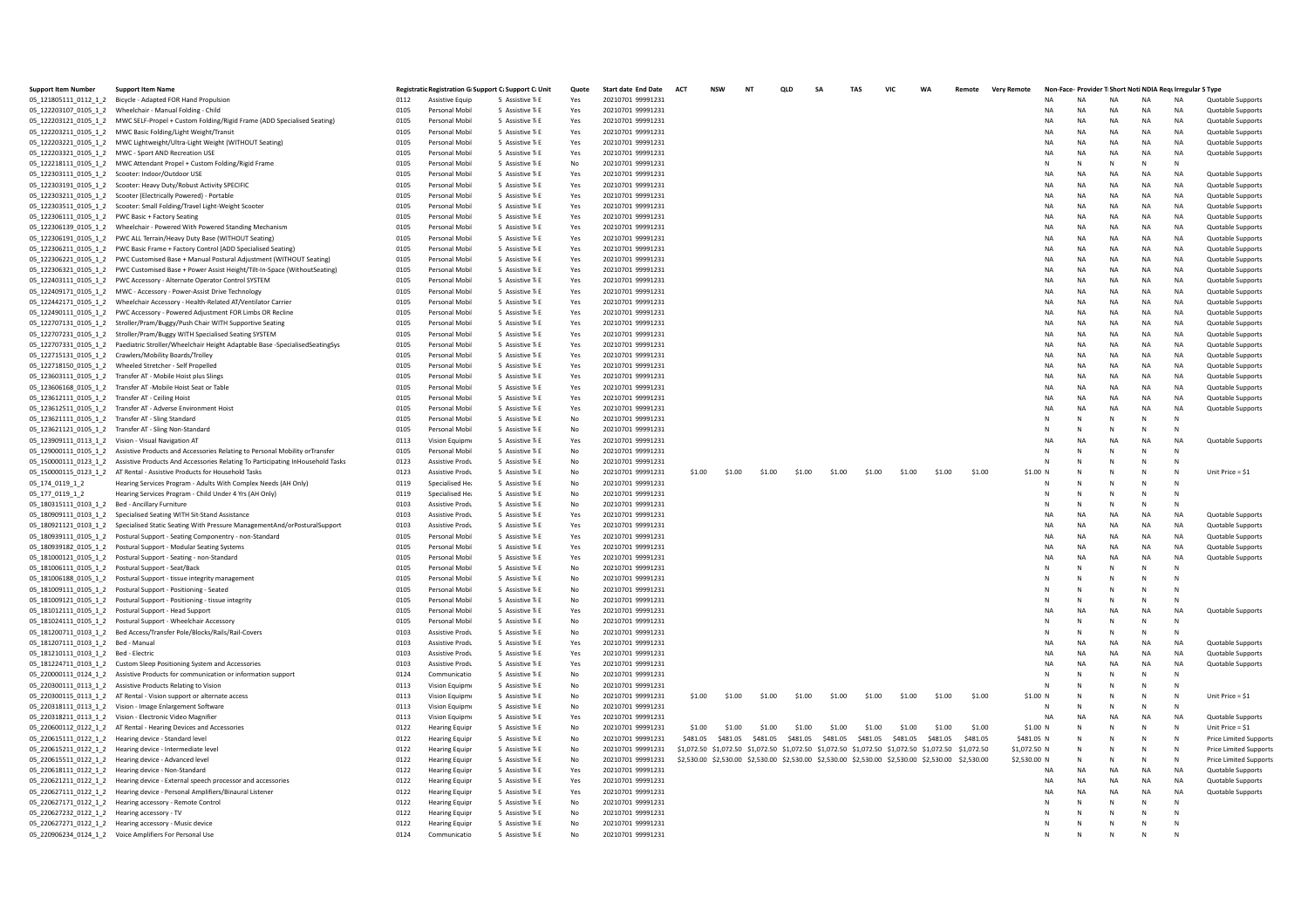| <b>Support Item</b><br>Number                  | <b>Support Item Nam</b>                                                                                                                           |              | Registratic Registration G Support C Support C Uni |                                      | Quote     | <b>Start date End Date</b><br><b>ACT</b> |                  | <b>NSW</b><br><b>NT</b> | QLD              |                  | <b>TAS</b>       |                  |                  |                  | Remote           | <b>Very Remote</b><br>Nor |           |           |           | Provider T Short Noti NDIA Requirregular S Type |                                      |
|------------------------------------------------|---------------------------------------------------------------------------------------------------------------------------------------------------|--------------|----------------------------------------------------|--------------------------------------|-----------|------------------------------------------|------------------|-------------------------|------------------|------------------|------------------|------------------|------------------|------------------|------------------|---------------------------|-----------|-----------|-----------|-------------------------------------------------|--------------------------------------|
|                                                | 05 221200111 0103 1 2 Communication and Information - Computer interfaces                                                                         | 0103         | <b>Assistive Produ</b>                             | 5 Assistive Ti E                     | No        | 20210701 99991231                        |                  |                         |                  |                  |                  |                  |                  |                  |                  |                           |           | N         | N         |                                                 |                                      |
|                                                | 05_221200111_0111_2_2 Safety: Slip Resistance Coating/Grab And/or Guide Rails                                                                     | 0111         | Home Modifica                                      | 5 Assistive Tr F                     | No        | 20210701 99991231                        |                  |                         |                  |                  |                  |                  |                  |                  |                  | N                         | N         | N         |           |                                                 |                                      |
| 05 221221111 0113 1 2 Vision - Braille device  |                                                                                                                                                   | 0113         | Vision Equipme                                     | 5 Assistive Ti E                     | Yes       | 20210701 99991231                        |                  |                         |                  |                  |                  |                  |                  |                  |                  | NA                        | <b>NA</b> | <b>NA</b> | <b>NA</b> | <b>NA</b>                                       | Quotable Support                     |
|                                                | 05_221830247_0122_1_2 Hearing accessory - Induction Loop                                                                                          | 0122         | <b>Hearing Equipr</b>                              | 5 Assistive Ti E                     | No        | 20210701 99991231                        |                  |                         |                  |                  |                  |                  |                  |                  |                  | N                         | N         |           |           |                                                 |                                      |
|                                                | 05_222100111_0124_1_2 Communication - Face to Face - Non-Electronic                                                                               | 0124         | Communicatio                                       | 5 Assistive Ti E                     | No        | 20210701 99991231                        |                  |                         |                  |                  |                  |                  |                  |                  |                  |                           |           |           |           |                                                 |                                      |
|                                                | 05 222100115 0124 1 2 AT Rental - Communication and Computer access                                                                               | 0124         | Communicatio                                       | 5 Assistive T <sub>I</sub> E         | No        | 20210701 99991231                        | \$1.00           | \$1.00                  | \$1.00           | \$1.00           | \$1.00           | \$1.00           | \$1.00           | \$1.00           | \$1.00           | $$1.00$ N                 |           |           | -N        |                                                 | Unit Price = \$1                     |
|                                                | 05 222102111 0124 1 2 Software And Related Items For Advanced Comms Functions-Computer/Tablet/Phone                                               | 0124         | Communicatio                                       | 5 Assistive Ti E                     | No        | 20210701 99991231                        |                  |                         |                  |                  |                  |                  |                  |                  |                  |                           |           |           | N         |                                                 |                                      |
|                                                | 05_222102211_0124_1_2 Adapted Commercial Comp Tablet Or Smartphone For SensoryOrCognitiveDisab                                                    | 0124         | Communicatio                                       | 5 Assistive Ti E                     | Yes       | 20210701 99991231                        |                  |                         |                  |                  |                  |                  |                  |                  |                  | NA                        | <b>NA</b> | <b>NA</b> | <b>NA</b> | <b>NA</b>                                       | Quotable Supports                    |
|                                                | 05 222106253 0124 1 2 Communication - Amplifiers                                                                                                  | 0124         | Con<br>nunicatio                                   | 5 Assistive Ti E                     | No        | 20210701 99991231                        |                  |                         |                  |                  |                  |                  |                  |                  |                  | N                         | N         |           | N         |                                                 |                                      |
|                                                | 05_222106443_0122_1_2 Hearing accessory - Remote Microphone System                                                                                | 0122         | <b>Hearing Equipr</b>                              | 5 Assistive Ti E                     | Yes       | 20210701 99991231                        |                  |                         |                  |                  |                  |                  |                  |                  |                  | NA                        | <b>NA</b> | <b>NA</b> | <b>NA</b> | <b>NA</b>                                       | Quotable Supports                    |
|                                                | 05 222109111 0124 1 2 Communication - Face to Face - Electronic                                                                                   | 0124         | Communicatio                                       | 5 Assistive T <sub>I</sub> E         | Yes       | 20210701 99991231                        |                  |                         |                  |                  |                  |                  |                  |                  |                  | NA                        | <b>NA</b> | <b>NA</b> | <b>NA</b> | <b>NA</b>                                       | Quotable Supports                    |
|                                                | 05_222109254_0124_1_2 Static - Single Button Device Which Provides Audible Message Output                                                         | 0124         | Communicatio                                       | 5 Assistive Ti E                     | <b>No</b> | 20210701 99991231                        |                  |                         |                  |                  |                  |                  |                  |                  |                  | N                         | N         | N         | N         | N                                               |                                      |
|                                                | 05_222403225_0122_1_2 Hearing device - Landline Telephone<br>05 222406258 0113 1 2 Vision - Mobile Phone with special functionality               | 0122<br>0113 | <b>Hearing Equipr</b><br>Vision Equipm             | 5 Assistive Ti E<br>5 Assistive Ti E | No<br>No  | 20210701 99991231<br>20210701 99991231   |                  |                         |                  |                  |                  |                  |                  |                  |                  |                           |           |           |           |                                                 |                                      |
|                                                | 05 222421111 0111 2 2 Dwelling Adjustments Or Changes Required Not Otherwise Described                                                            | 0111         | Home Modifica                                      | 5 Assistive TLE                      | No        | 20210701 99991231                        |                  |                         |                  |                  |                  |                  |                  |                  |                  |                           |           |           |           |                                                 |                                      |
|                                                | 05_222704111_0123_1_2 Safety Devices: Adapted Smoke Detector/Doorbells                                                                            | 0123         | <b>Assistive Produ</b>                             | 5 Assistive TLE                      | No        | 20210701 99991231                        |                  |                         |                  |                  |                  |                  |                  |                  |                  |                           |           |           |           |                                                 |                                      |
|                                                | 05 222704266 0122 1 2 Hearing device - Baby Alert Systems                                                                                         | 0122         | <b>Hearing Equipr</b>                              | 5 Assistive TLE                      | No        | 20210701 99991231                        |                  |                         |                  |                  |                  |                  |                  |                  |                  |                           |           |           |           |                                                 |                                      |
|                                                | 05_222716260_0123_1_2 Adapted Devices For Phone Access/Alarms/Clocks/Programmable MemoryDevices                                                   | 0123         | <b>Assistive Produ</b>                             | 5 Assistive Ti E                     | No        | 20210701 99991231                        |                  |                         |                  |                  |                  |                  |                  |                  |                  |                           |           |           |           |                                                 |                                      |
|                                                | 05_222718111_0103_1_2 Seizure Mat Location Alert Type Alarm Systems                                                                               | 0103         | <b>Assistive Produ</b>                             | 5 Assistive TLE                      | No        | 20210701 99991231                        |                  |                         |                  |                  |                  |                  |                  |                  |                  |                           |           |           |           |                                                 |                                      |
|                                                | 05_222721111_0103_1_2 Safety Devices: Flashing - Vibrating Doorbell/Smoke Alert/ PersonalAlarms                                                   | 0103         | <b>Assistive Produ</b>                             | 5 Assistive TLE                      | No        | 20210701 99991231                        |                  |                         |                  |                  |                  |                  |                  |                  |                  |                           |           |           |           |                                                 |                                      |
|                                                | 05 223003279 0124 1 2 Personal Reader - Speech Output                                                                                             | 0124         | Communicatio                                       | 5 Assistive TLE                      | Yes       | 20210701 99991231                        |                  |                         |                  |                  |                  |                  |                  |                  |                  | NA                        | <b>NA</b> | <b>NA</b> | <b>NA</b> | <b>NA</b>                                       | Quotable Support                     |
|                                                | 05_223030280_0124_1_2 Personal Reader - Speech AND Visual Output                                                                                  | 0124         | Communicatio                                       | 5 Assistive TLE                      | Yes       | 20210701 99991231                        |                  |                         |                  |                  |                  |                  |                  |                  |                  | NA                        | <b>NA</b> | <b>NA</b> | <b>NA</b> | <b>NA</b>                                       | Quotable Supports                    |
|                                                | 05_223621191_0124_1_2 Specialised Computer Input Device Using EyeOrNeural/NeuromuscularControl                                                    | 0124         | Communicatio                                       | 5 Assistive Ti E                     | Yes       | 20210701 99991231                        |                  |                         |                  |                  |                  |                  |                  |                  |                  | NA                        | <b>NA</b> | NA        | NA        | <b>NA</b>                                       | Quotable Support                     |
| 05_223621271_0124_1_2 Head Pointer             |                                                                                                                                                   | 0124         | Communicatio                                       | 5 Assistive TLE                      | Yes       | 20210701 99991231                        |                  |                         |                  |                  |                  |                  |                  |                  |                  | NA                        | <b>NA</b> | <b>NA</b> | <b>NA</b> | <b>NA</b>                                       | Quotable Supports                    |
|                                                | 05 223906111 0113 1 2 Vision - Alternate format Printer                                                                                           | 0113         | Vision Equipm                                      | 5 Assistive T <sub>I</sub> E         | Yes       | 20210701 99991231                        |                  |                         |                  |                  |                  |                  |                  |                  |                  | NA                        | <b>NA</b> | <b>NA</b> | <b>NA</b> | <b>NA</b>                                       | Quotable Supports                    |
|                                                | 05 223907278 0124 1 2 Portable Audible Player For Computer                                                                                        | 0124         | Communicatio                                       | 5 Assistive TLE                      | No        | 20210701 99991231                        |                  |                         |                  |                  |                  |                  |                  |                  |                  | N                         | N         |           | N         |                                                 |                                      |
|                                                | 05_223912111_0113_1_2 Vision - Print Disability Software                                                                                          | 0113         | Vision Equipme                                     | 5 Assistive Ti E                     | Yes       | 20210701 99991231                        |                  |                         |                  |                  |                  |                  |                  |                  |                  | NA                        | <b>NA</b> | NA        | <b>NA</b> | <b>NA</b>                                       | Quotable Support                     |
|                                                | 05_241303121_0123_1_2 Environmental Control (Ecu)/ Safety-Related Products                                                                        | 0123         | <b>Assistive Produ</b>                             | 5 Assistive Ti E                     | Yes       | 20210701 99991231                        |                  |                         |                  |                  |                  |                  |                  |                  |                  | NA                        | <b>NA</b> | <b>NA</b> | NA        | <b>NA</b>                                       | Quotable Support:                    |
|                                                | 05_242400111_0103_1_2 Technology AND Other Device Positioning Systems                                                                             | 0103         | <b>Assistive Produ</b>                             | 5 Assistive Ti E                     | Yes       | 20210701 99991231                        |                  |                         |                  |                  |                  |                  |                  |                  |                  | NA                        | <b>NA</b> | <b>NA</b> | <b>NA</b> | <b>NA</b>                                       | Quotable Support                     |
|                                                | 05_300000111_0112_1_2 Assistive Products Relating to Recreation - Sport                                                                           | 0112         | <b>Assistive Equip</b>                             | 5 Assistive TLE                      | No        | 20210701 99991231                        |                  |                         |                  |                  |                  |                  |                  |                  |                  | N                         | N         |           |           |                                                 |                                      |
|                                                | 05_300000115_0112_1_2 AT Rental - Modified for accessible recreation                                                                              | 0112         | Assistive Equip                                    | 5 Assistive T <sub>I</sub> E         | No        | 20210701 99991231                        | \$1.00           | \$1.00                  | \$1.00           | \$1.00           | \$1.00           | \$1.00           | \$1.00           | \$1.00           | \$1.00           | \$1.00 N                  |           |           |           | -N                                              | Unit Price = $$1$                    |
|                                                | 05_300309111_0112_1_2 Recreation - Game Interface                                                                                                 | 0112         | <b>Assistive Equip</b>                             | 5 Assistive Ti E                     | Yes       | 20210701 99991231                        |                  |                         |                  |                  |                  |                  |                  |                  |                  | NA                        | <b>NA</b> | NA        | <b>NA</b> | <b>NA</b>                                       | Quotable Support                     |
| 05_308800285_0112_1_2 Recreation - Other       |                                                                                                                                                   | 0112         | <b>Assistive Equip</b>                             | 5 Assistive Ti E                     | Yes       | 20210701 99991231                        |                  |                         |                  |                  |                  |                  |                  |                  |                  | NA                        | <b>NA</b> | <b>NA</b> | <b>NA</b> | <b>NA</b>                                       | Quotable Support                     |
|                                                | 05_500000303_0103_1_2 Repairs and Maintenance - Other AT                                                                                          | 0103         | Assistive Produ                                    | 5 Assistive TLE                      | No        | 20210701 99991231                        | \$1.00           | \$1.00                  | \$1.00           | \$1.00           | \$1.00           | \$1.00           | \$1.00           | \$1.00           | \$1.00           | \$1.00 N                  |           |           |           |                                                 | Unit Price = \$1                     |
|                                                | 05 500433443 0103 1 2 Repairs and Maintenance - Personal Care/Safety - After Hours                                                                | 0103         | <b>Assistive Produ</b>                             | 5 Assistive TLE                      | No        | 20210701 99991231                        | \$1.00           | \$1.00                  | \$1.00           | \$1.00           | \$1.00           | \$1.00           | \$1.00           | \$1.00           | \$1.00           | \$1.00 N                  |           |           |           |                                                 | Unit Price = \$1                     |
|                                                | 05 500612441 0135 1 2 Repairs and Maintenance - Orthotic                                                                                          | 0135         | <b>Customised Pr</b>                               | 5 Assistive Ti E                     | No        | 20210701 99991231                        | \$1.00           | \$1.00                  | \$1.00           | \$1.00           | \$1.00           | \$1.00           | \$1.00           | \$1.00           | \$1.00           | \$1.00 N                  |           |           |           | N                                               | Unit Price = \$1                     |
|                                                | 05_500624304_0135_1_2 Repairs and Maintenance - Prosthetic - Minor                                                                                | 0135         | <b>Customised Pr</b>                               | 5 Assistive Ti E                     | No        | 20210701 99991231                        | \$1.00           | \$1.00                  | \$1.00           | \$1.00           | \$1.00           | \$1.00           | \$1.00           | \$1.00           | \$1.00           | \$1.00 N                  |           |           |           |                                                 | Unit Price = \$1                     |
|                                                | 05 500624305 0135 1 2 Repairs and Maintenance - Prosthetic - Maio                                                                                 | 0135         | <b>Customised Pr</b>                               | 5 Assistive TLE                      | Yes       | 20210701 99991231                        | \$1.00           | \$1.00                  | \$1.00           | \$1.00           | \$1.00           | \$1.00           | \$1.00           | \$1.00           | \$1.00           | $$1.00$ N                 |           |           |           |                                                 | Unit Price = \$1                     |
|                                                | 05_500933306_0103_1_2 Repairs and Maintenance - Bathing And Toileting AT                                                                          | 0103         | <b>Assistive Produ</b>                             | 5 Assistive TLE                      | No        | 20210701 99991231                        | \$1.00           | \$1.00                  | \$1.00           | \$1.00           | \$1.00           | \$1.00           | \$1.00           | \$1.00           | \$1.00           | \$1.00 N                  |           |           |           |                                                 | Unit Price = \$1                     |
|                                                | 05 501200307 0105 1 2 Repairs and Maintenance - Wheeled Mobility Mino                                                                             | 0105         | Personal Mobi                                      | 5 Assistive Ti E                     | No        | 20210701 99991231                        | \$1.00           | \$1.00                  | \$1.00           | \$1.00           | \$1.00           | \$1.00           | \$1.00           | \$1.00           | \$1.00           | \$1.00 N                  |           |           |           | -N                                              | Unit Price = \$1                     |
|                                                | 05_501200308_0105_1_2 Repairs and Maintenance - Wheeled Mobility Major<br>05_501212373_0109_1_2 Repairs and Maintenance - Vehicle Modification    | 0105<br>0109 | Personal Mobil<br>Vehicle Modifi                   | 5 Assistive Ti E<br>5 Assistive Ti E | Yes<br>No | 20210701 99991231<br>20210701 99991231   | \$1.00<br>\$1.00 | \$1.00<br>\$1.00        | \$1.00<br>\$1.00 | \$1.00<br>\$1.00 | \$1.00<br>\$1.00 | \$1.00<br>\$1.00 | \$1.00<br>\$1.00 | \$1.00<br>\$1.00 | \$1.00<br>\$1.00 | $$1.00$ N<br>\$1.00 N     |           |           |           | N                                               | Unit Price = \$1<br>Unit Price = \$1 |
| 05_501224309_0105_1_2 Tyres                    |                                                                                                                                                   | 0105         | Personal Mobi                                      |                                      | No        | 20210701 99991231                        |                  |                         |                  |                  |                  |                  |                  |                  |                  | N                         |           |           |           |                                                 |                                      |
|                                                | 05_501224310_0105_1_2 PWC or Scooter - Battery or Charger                                                                                         | 0105         | Personal Mobi                                      | 5 Assistive Ti E<br>5 Assistive TLE  | No        | 20210701 99991231                        |                  |                         |                  |                  |                  |                  |                  |                  |                  | N                         |           |           | N         |                                                 |                                      |
|                                                | 05_501236025_0105_1_2 Repairs and Maintenance - Transfer AT                                                                                       | 0105         | Personal Mobi                                      | 5 Assistive Ti E                     | No        | 20210701 99991231                        | \$1.00           | \$1.00                  | \$1.00           | \$1.00           | \$1.00           | \$1.00           | \$1.00           | \$1.00           | \$1.00           | $$1.00$ N                 |           |           | N         |                                                 | Unit Price = \$1                     |
| 05_501288435_0105_1_2                          | Repairs and Maintenance - After Hours                                                                                                             | 0105         | Personal Mobil                                     | 5 Assistive Ti E                     | No        | 20210701 99991231                        | \$1.00           | \$1.00                  | \$1.00           | \$1.00           | \$1.00           | \$1.00           | \$1.00           | \$1.00           | \$1.00           | \$1.00 N                  | N         |           | N         | N                                               | Unit Price = \$1                     |
| 05 501812311 0103 1 2                          | Repairs and Maintenance - Electric Bec                                                                                                            | 0103         | <b>Assistive Produ</b>                             | 5 Assistive Ti E                     | No        | 20210701 99991231                        | \$1.00           | \$1.00                  | \$1.00           | \$1.00           | \$1.00           | \$1.00           | \$1.00           | \$1.00           | \$1.00           | \$1.00 N                  | N         |           |           | N                                               | Unit Price = \$1                     |
|                                                | 05_502200312_0124_1_2 Repairs and Maintenance - Communication Cognitive or ECU AT                                                                 | 0124         | Communicatio                                       | 5 Assistive TLE                      | No        | 20210701 99991231                        | \$1.00           | \$1.00                  | \$1.00           | \$1.00           | \$1.00           | \$1.00           | \$1.00           | \$1.00           | \$1.00           | \$1.00 N                  |           |           |           |                                                 | Unit Price = \$1                     |
|                                                | 05_502206151_0122_1_2 Repairs and Maintenance - Hearing AT                                                                                        | 0122         | <b>Hearing Equipr</b>                              | 5 Assistive T <sub>I</sub> E         | No        | 20210701 99991231                        | \$1.00           | \$1.00                  | \$1.00           | \$1.00           | \$1.00           | \$1.00           | \$1.00           | \$1.00           | \$1.00           | \$1.00 N                  |           |           |           | N                                               | Unit Price = \$1                     |
|                                                | 05_502218315_0113_1_2 Repairs and Maintenance - Vision AT                                                                                         | 0113         | Vision Equipme                                     | 5 Assistive Ti E                     | No        | 20210701 99991231                        | \$1.00           | \$1.00                  | \$1.00           | \$1.00           | \$1.00           | \$1.00           | \$1.00           | \$1.00           | \$1.00           | $$1.00$ N                 | N         |           |           | N                                               | Unit Price = \$1                     |
|                                                | 05_503000316_0112_1_2 Repairs and Maintenance - Specialised Recreation AT                                                                         | 0112         | Assistive Equip                                    | 5 Assistive Ti E                     | No        | 20210701 99991231                        | \$1.00           | \$1.00                  | \$1.00           | \$1.00           | \$1.00           | \$1.00           | \$1.00           | \$1.00           | \$1.00           | \$1.00 N                  | N         |           |           | N                                               | Unit Price = \$1                     |
|                                                | 05_702288440_0124_1_2 Programming/Customisation Of Electronic Equipmen                                                                            | 0124         | Communicatio                                       | 5 Assistive Ti H                     | No        | 20210701 99991231                        |                  |                         |                  |                  |                  |                  |                  |                  |                  | N                         |           |           |           |                                                 |                                      |
|                                                | 05 711000080 0103 1 2 Delivery - Personal care and safety AT                                                                                      | 0103         | <b>Assistive Produ</b>                             | 5 Assistive TLE                      | No        | 20210701 99991231                        | \$1.00           | \$1.00                  | \$1.00           | \$1.00           | \$1.00           | \$1.00           | \$1.00           | \$1.00           | \$1.00           | \$1.00 N                  |           |           |           |                                                 | Unit Price = \$1                     |
|                                                | 05_711000080_0105_1_2 Delivery - Personal Mobility and Transfer AT                                                                                | 0105         | Personal Mobi                                      | 5 Assistive TLE                      | No        | 20210701 99991231                        | \$1.00           | \$1.00                  | \$1.00           | \$1.00           | \$1.00           | \$1.00           | \$1.00           | \$1.00           | \$1.00           | \$1.00 N                  |           |           |           | $\mathbf{N}$                                    | Unit Price = \$1                     |
|                                                | 05 711000080 0109 1 2 Delivery - Vehicle modifications AT                                                                                         | 0109         | Vehicle Modifi                                     | 5 Assistive TLE                      | No        | 20210701 99991231                        | \$1.00           | \$1.00                  | \$1.00           | \$1.00           | \$1.00           | \$1.00           | \$1.00           | \$1.00           | \$1.00           | \$1.00 N                  |           |           |           | N                                               | Unit Price = \$1                     |
| 05_711000080_0112_1_2 Delivery - Recreation AT |                                                                                                                                                   | 0112         | Assistive Equip                                    | 5 Assistive TLE                      | No        | 20210701 99991231                        | \$1.00           | \$1.00                  | \$1.00           | \$1.00           | \$1.00           | \$1.00           | \$1.00           | \$1.00           | \$1.00           | $$1.00$ N                 |           |           |           | $\mathbf{N}$                                    | Unit Price = \$1                     |
| 05_711000080_0113_1_2 Delivery - Vision AT     |                                                                                                                                                   | 0113         | <b>Vision Equipme</b>                              | 5 Assistive TLE                      | No        | 20210701 99991231                        | \$1.00           | \$1.00                  | \$1.00           | \$1.00           | \$1.00           | \$1.00           | \$1.00           | \$1.00           | \$1.00           | \$1.00 N                  |           |           |           |                                                 | Unit Price = \$1                     |
|                                                | 05 711000080 0119 1 2 Delivery - Specialised Hearing AT                                                                                           | 0119         | Specialised Hea                                    | 5 Assistive TLE                      | No        | 20210701 99991231                        | \$1.00           | \$1.00                  | \$1.00           | \$1.00           | \$1.00           | \$1.00           | \$1.00           | \$1.00           | \$1.00           | \$1.00 N                  |           |           |           |                                                 | Unit Price = \$1                     |
| 05 711000080 0122 1 2 Delivery - Hearing AT    |                                                                                                                                                   | 0122         | <b>Hearing Equipr</b>                              | 5 Assistive TLE                      | No        | 20210701 99991231                        | \$1.00           | \$1.00                  | \$1.00           | \$1.00           | \$1.00           | \$1.00           | \$1.00           | \$1.00           | \$1.00           | \$1.00 N                  |           |           |           | N                                               | Unit Price = \$1                     |
|                                                | 05_711000080_0123_1_2 Delivery - Household tasks or control AT                                                                                    | 0123         | Assistive Produ                                    | 5 Assistive TLE                      | No        | 20210701 99991231                        | \$1.00           | \$1.00                  | \$1.00           | \$1.00           | \$1.00           | \$1.00           | \$1.00           | \$1.00           | \$1.00           | $$1.00$ N                 |           |           |           | $\mathbf{N}$                                    | Unit Price = \$1                     |
|                                                | 05_711000080_0124_1_2 Delivery - Communication and Information AT                                                                                 | 0124         | Communicatio                                       | 5 Assistive Ti E                     | No        | 20210701 99991231                        | \$1.00           | \$1.00                  | \$1.00           | \$1.00           | \$1.00           | \$1.00           | \$1.00           | \$1.00           | \$1.00           | \$1.00 N                  |           |           |           |                                                 | Unit Price = \$1                     |
|                                                | 05_711000080_0135_1_2 Delivery - Prosthetics and Orthotics                                                                                        | 0135         | <b>Customised Pr</b>                               | 5 Assistive TLE                      | No        | 20210701 99991231                        | \$1.00           | \$1.00                  | \$1.00           | \$1.00           | \$1.00           | \$1.00           | \$1.00           | \$1.00           | \$1.00           | \$1.00 N                  |           |           |           |                                                 | Unit Price = \$1                     |
|                                                | 05_801288434_0103_1_2 Flexible Equipment Package (For Changing Need) - Annual Amount                                                              | 0103         | <b>Assistive Produ</b>                             | 5 Assistive Ti E                     | Yes       | 20210701 99991231                        |                  |                         |                  |                  |                  |                  |                  |                  |                  | NA                        | <b>NA</b> | <b>NA</b> | <b>NA</b> | <b>NA</b>                                       | Quotable Support                     |
|                                                | 05_900101111_0130_1_2 Assistance Dog (Including Dog Guide)                                                                                        | 0130         | Assistance Ani                                     | 5 Assistive TLE                      | Yes       | 20210701 99991231                        |                  |                         |                  |                  |                  |                  |                  |                  |                  | NA                        | <b>NA</b> | <b>NA</b> | NA        | <b>NA</b>                                       | Quotable Support                     |
|                                                | 06_180000111_0111_2_2 HM Rental - Bathroom Toilet Ramp<br>06_180000211_0111_1_2 HM - Assistive Products and Accessories Relating to HM and Access | 0111<br>0111 | Home Modifica<br>Home Modifica                     | 6 Home Mor E<br>6 Home Mor E         | No<br>No  | 20210701 99991231<br>20210701 99991231   | \$1.00           | \$1.00                  | \$1.00           | \$1.00           | \$1.00           | \$1.00           | \$1.00           | \$1.00           | \$1.00           | \$1.00 N                  | N         | Ν         | Ν<br>N    |                                                 | Unit Price = \$1                     |
|                                                | 06_181806381_0111_2_2 HM - Rails - Internal Supply and Install                                                                                    | 0111         | Home Modifica                                      | 6 Home Mor E                         | No        | 20210701 99991231                        |                  |                         |                  |                  |                  |                  |                  |                  |                  |                           |           |           |           |                                                 |                                      |
|                                                | 06_181806382_0111_2_2 HM - Rails - External Supply and Install                                                                                    | 0111         | Home Modifica                                      | 6 Home More                          | No        | 20210701 99991231                        |                  |                         |                  |                  |                  |                  |                  |                  |                  |                           |           |           |           |                                                 |                                      |
|                                                | 06 182400121 0111 2 2 HM - Access - Minor Door or Step Modification                                                                               | 0111         | Home Modifica                                      | 6 Home Mor F                         | No        | 20210701 99991231                        |                  |                         |                  |                  |                  |                  |                  |                  |                  | N                         |           |           |           |                                                 |                                      |
|                                                | 06_182400221_0111_2_2 HM - Kitchen or Laundry - No Structural Work                                                                                | 0111         | Home Modifica                                      | 6 Home More                          | Yes       | 20210701 99991231                        |                  |                         |                  |                  |                  |                  |                  |                  |                  | NA                        | <b>NA</b> | <b>NA</b> | <b>NA</b> | <b>NA</b>                                       | Quotable Supports                    |
|                                                |                                                                                                                                                   |              |                                                    |                                      |           |                                          |                  |                         |                  |                  |                  |                  |                  |                  |                  |                           |           |           |           |                                                 |                                      |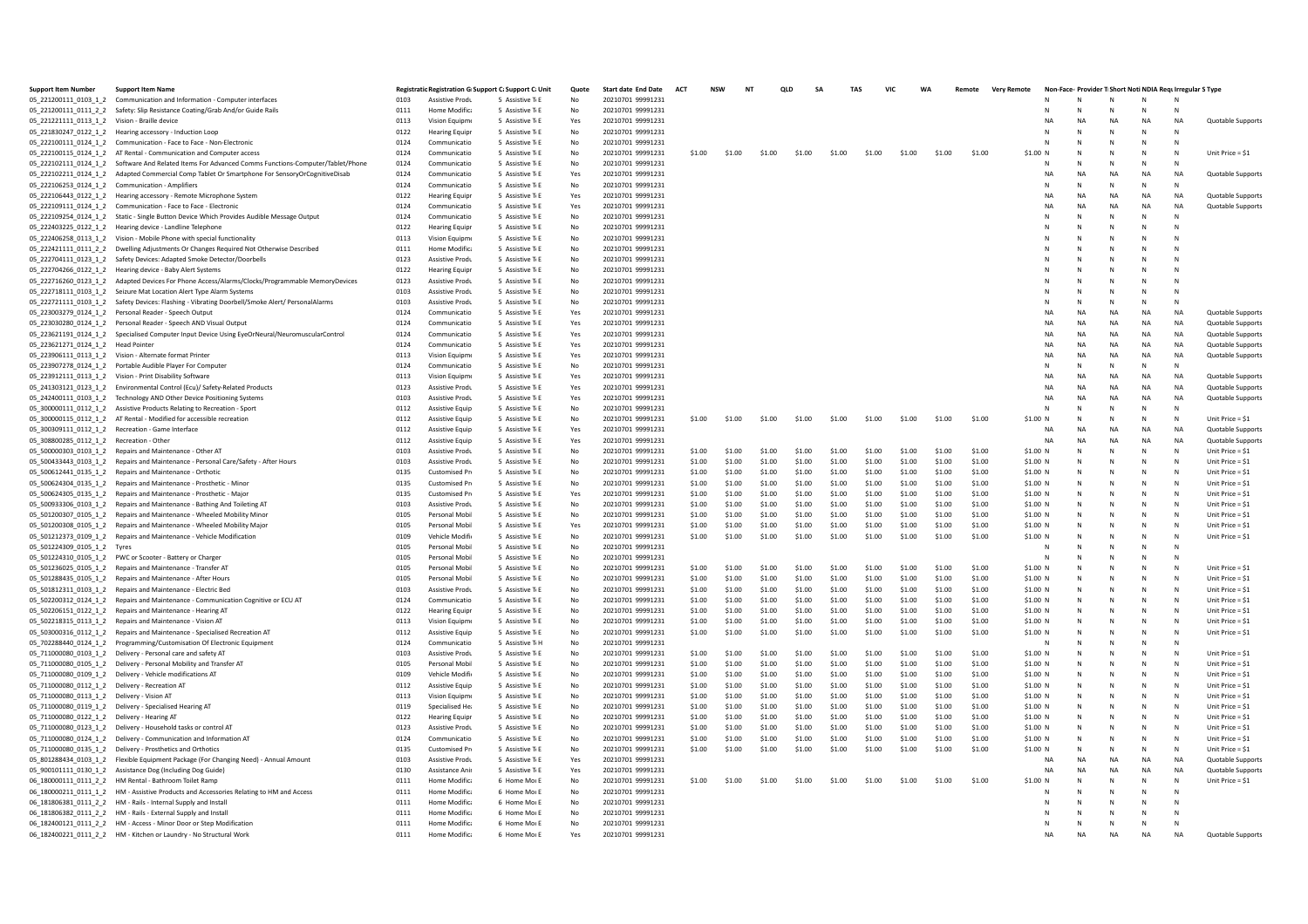| <b>Support Item Number</b>                 | Support Item Name                                                                                                               |              | Registratic Registration G Support C: Support C: Unit |                                    | Quote     | <b>Start date End Date</b>             | ACT                  | <b>NSW</b>           | N <sub>1</sub>       | <b>OLD</b>           | SΑ                   | <b>TAS</b>           | <b>VIC</b>           | <b>WA</b>            | Remote               | <b>Very Remote</b>       |              |                        |                 |                 | Non-Face- Provider T Short Noti NDIA Regulares S Type |                                                               |
|--------------------------------------------|---------------------------------------------------------------------------------------------------------------------------------|--------------|-------------------------------------------------------|------------------------------------|-----------|----------------------------------------|----------------------|----------------------|----------------------|----------------------|----------------------|----------------------|----------------------|----------------------|----------------------|--------------------------|--------------|------------------------|-----------------|-----------------|-------------------------------------------------------|---------------------------------------------------------------|
|                                            | 06_182400321_0111_2_2 HM - Bathroom/Toilet - No structural work                                                                 | 0111         | <b>Home Modific</b>                                   | 6 Home More                        | Yes       | 20210701 99991231                      |                      |                      |                      |                      |                      |                      |                      |                      |                      |                          | NA           | <b>NA</b>              | <b>NA</b>       | <b>NA</b>       | <b>NA</b>                                             | Quotable Support                                              |
|                                            | 06 182488377 0111 2 2 HM - Bathroom/Toilet - Structural work                                                                    | 0111         | Home Modifica                                         | 6 Home More                        | Yes       | 20210701 99991231                      |                      |                      |                      |                      |                      |                      |                      |                      |                      |                          | NA           | <b>NA</b>              | NA              | NA              | NA                                                    | Quotable Supports                                             |
|                                            | 06_182488378_0111_2_2 HM - Kitchen or Laundry - Structural Work                                                                 | 0111         | Home Modifica                                         | 6 Home More                        | Yes       | 20210701 99991231                      |                      |                      |                      |                      |                      |                      |                      |                      |                      |                          | NA           | <b>NA</b>              | <b>NA</b>       | <b>NA</b>       | <b>NA</b>                                             | Quotable Supports                                             |
|                                            | 06_182490112_0111_2_2 HM - Building Works Project Management                                                                    | 0111         | Home Modifica                                         | 6 Home More                        | Yes       | 20210701 99991231                      |                      |                      |                      |                      |                      |                      |                      |                      |                      |                          | NA           | <b>NA</b>              | <b>NA</b>       | <b>NA</b>       | <b>NA</b>                                             | Quotable Supports                                             |
| 06 182495121 0111 2 2 CHM - Deposit        |                                                                                                                                 | 0111         | Home Modifica                                         | 6 Home More                        | Yes       | 20210701 99991231                      |                      |                      |                      |                      |                      |                      |                      |                      |                      |                          | NA           | <b>NA</b>              | <b>NA</b>       | <b>NA</b>       | <b>NA</b>                                             | Quotable Supports                                             |
| 06_182495221_0111_2_2 CHM - Progress Stage |                                                                                                                                 | 0111         | Home Modifica                                         | 6 Home Mor E                       | Yes       | 20210701 99991231                      |                      |                      |                      |                      |                      |                      |                      |                      |                      |                          | NA           | <b>NA</b>              | <b>NA</b>       | <b>NA</b>       | <b>NA</b>                                             | Quotable Supports                                             |
|                                            | 06_182495321_0111_2_2 CHM - Practical Completion                                                                                | 0111         | Home Modifica                                         | 6 Home Mor E                       | Yes       | 20210701 99991231                      |                      |                      |                      |                      |                      |                      |                      |                      |                      |                          | NA<br>NA     | <b>NA</b><br><b>NA</b> | NA<br><b>NA</b> | NA<br><b>NA</b> | <b>NA</b><br><b>NA</b>                                | Quotable Supports                                             |
|                                            | 06_182495421_0111_2_2 HM - Certification and Compliance Approval<br>06 182499311 0111 2 2 HM - Design Consultation with Builder | 0111<br>0111 | Home Modifica<br>Home Modific:                        | 6 Home More<br>6 Home Mor F        | Yes<br>No | 20210701 99991231<br>20210701 99991231 |                      |                      |                      |                      |                      |                      |                      |                      |                      |                          | $\mathsf{N}$ | N                      | N               |                 | N                                                     | Quotable Supports                                             |
| 06_183003384_0111_2_2 HM - Elevator        |                                                                                                                                 | 0111         | Home Modifica                                         | 6 Home More                        | Yes       | 20210701 99991231                      |                      |                      |                      |                      |                      |                      |                      |                      |                      |                          | NA           | <b>NA</b>              | <b>NA</b>       | <b>NA</b>       | <b>NA</b>                                             | Quotable Supports                                             |
|                                            | 06 183010387 0111 2 2 HM - Stair Climber or Stair / Platform Lift                                                               | 0111         | Home Modifica                                         | 6 Home More                        | Yes       | 20210701 99991231                      |                      |                      |                      |                      |                      |                      |                      |                      |                      |                          | NA           | <b>NA</b>              | NA              | <b>NA</b>       | NA                                                    | Quotable Supports                                             |
|                                            | 06_183015111_0103_2_2 HM - Ramp - Portable Fibreglass                                                                           | 0103         | <b>Assistive Produ</b>                                | 6 Home More                        | No        | 20210701 99991231                      |                      |                      |                      |                      |                      |                      |                      |                      |                      |                          | N            | N                      |                 |                 | N                                                     |                                                               |
|                                            | 06 183018396 0111 2 2 HM - Ramp - Timber with Galvanised Rails                                                                  | 0111         | Home Modifica                                         | 6 Home More                        | Yes       | 20210701 99991231                      |                      |                      |                      |                      |                      |                      |                      |                      |                      |                          | NA           | <b>NA</b>              | <b>NA</b>       | <b>NA</b>       | <b>NA</b>                                             | Quotable Supports                                             |
|                                            | 06 183018397 0111 2 2 HM - Ramp - Concrete with Galvanised Rails                                                                | 0111         | Home Modifica                                         | 6 Home More                        | Yes       | 20210701 99991231                      |                      |                      |                      |                      |                      |                      |                      |                      |                      |                          | NA           | <b>NA</b>              | <b>NA</b>       | <b>NA</b>       | <b>NA</b>                                             | Quotable Supports                                             |
|                                            | 06_183018398_0111_2_2 HM - Ramp - Aluminium Modular/Removable                                                                   | 0111         | Home Modifica                                         | 6 Home More                        | Yes       | 20210701 99991231                      |                      |                      |                      |                      |                      |                      |                      |                      |                      |                          | NA           | <b>NA</b>              | <b>NA</b>       | <b>NA</b>       | <b>NA</b>                                             | Quotable Supports                                             |
|                                            | 06 183018400 0111 2 2 HM - Ramp - Aluminium Modular/Removable with Landing                                                      | 0111         | Home Modifica                                         | 6 Home More                        | Yes       | 20210701 99991231                      |                      |                      |                      |                      |                      |                      |                      |                      |                      |                          | NA           | <b>NA</b>              | NA              | <b>NA</b>       | NA                                                    | Quotable Supports                                             |
|                                            | 06_183018403_0111_2_2 HM - Access - Entrance/Ramp                                                                               | 0111         | Home Modifica                                         | 6 Home Mor E                       | No        | 20210701 99991231                      |                      |                      |                      |                      |                      |                      |                      |                      |                      |                          | N            | N                      |                 |                 | N                                                     |                                                               |
| 06_431_0131_2_2                            | Specialist Disability Accommodation (SDA)                                                                                       | 0131         | <b>Specialised Dis</b>                                | 6 Home More                        | Yes       | 20210701 99991231                      |                      |                      |                      |                      |                      |                      |                      |                      |                      |                          | NA           | <b>NA</b>              | <b>NA</b>       | <b>NA</b>       | <b>NA</b>                                             | Quotable Supports                                             |
| 06_432_0131_2_2                            | SDA Vacancy - Person-Specific Adjustment                                                                                        | 0131         | <b>Specialised Dis</b>                                | 6 Home Mor E                       | Yes       | 20210701 99991231                      |                      |                      |                      |                      |                      |                      |                      |                      |                      |                          | NA           | <b>NA</b>              | <b>NA</b>       | <b>NA</b>       | NA                                                    | Quotable Supports                                             |
| 07_001_0106_8_3                            | Level 1: Support Connection                                                                                                     | 0106         | Assistance In C                                       | 7 Support Cr H                     | No        | 20210701 99991231                      | \$65.09              | \$65.09              | \$65.09              | \$65.09              | \$65.09              | \$65.09              | \$65.09              | \$65.09              | \$91.13              | \$97.64 Y                |              |                        |                 |                 | N                                                     | <b>Price Limited Suppor</b>                                   |
| 07_002_0106_8_3                            | Level 2: Coordination Of Supports                                                                                               | 0106         | Assistance In C                                       | 7 Support Cr H                     | No        | 20210701 99991231                      | \$100.14             | \$100.14             | \$100.14             | \$100.14             | \$100.14             | \$100.14             | \$100.14             | \$100.14             | 140.19               | 150.21 Y                 |              |                        |                 |                 | N                                                     | <b>Price Limited Support</b>                                  |
| 07_003_0117_8_3                            | CB and Training in Plan and Financial Management by a SupportCoordinator                                                        | 0117         | Development (                                         | 7 Support Cr H                     | <b>No</b> | 20210701 99991231                      | \$65.09              | \$65.09              | \$65.09              | \$65.09              | \$65.09              | \$65.09              | \$65.09              | \$65.09              | \$91.13              | \$97.64 Y                |              |                        |                 |                 | N                                                     | <b>Price Limited Support</b>                                  |
| 07_004_0132_8_3                            | Level 3: Specialist Support Coordination                                                                                        | 0132         | Support Coord                                         | 7 Support Cr H                     | No        | 20210701 99991231                      | \$190.54             | \$190.54             | \$190.54             | \$190.54             | \$190.54             | \$190.54             | \$190.54             | \$190.54             | \$266.75             | \$285.80 Y               |              |                        |                 |                 | N                                                     | <b>Price Limited Support</b>                                  |
| 07_101_0106_6_3                            | Psychosocial Recovery Coaching - Weekday Daytime                                                                                | 0106         | Assistance In C                                       | 7 Support Cr H                     | No        | 20210701 99991231                      | \$85.62              | \$85.62              | \$85.62              | \$85.62              | \$85.62              | \$85.62              | \$85.62              | \$85.62              | \$119.87             | S128.43 Y                |              |                        |                 | N               | N                                                     | <b>Price Limited Support</b>                                  |
| 07_102_0106_6_3                            | Psychosocial Recovery Coaching - Weekday Evening                                                                                | 0106         | Assistance In C                                       | 7 Support Cr H                     | No        | 20210701 99991231                      | \$94.25              | \$94.25              | \$94.25              | \$94.25              | \$94.25              | \$94.25              | \$94.25              | \$94.25              | \$131.95             | S141.38 \                |              |                        |                 |                 | N                                                     | <b>Price Limited Support</b>                                  |
| 07_103_0106_6_3<br>07_104_0106_6_3         | Psychosocial Recovery Coaching - Weekday Night                                                                                  | 0106<br>0106 | Assistance In C<br>Assistance In C                    | 7 Support CoH<br>7 Support Cr H    | No<br>No  | 20210701 99991231<br>20210701 99991231 | \$95.97<br>\$120.12  | \$95.97<br>\$120.12  | \$95.97<br>\$120.12  | \$95.97<br>\$120.12  | \$95.97<br>\$120.12  | \$95.97<br>\$120.12  | \$95.97<br>\$120.12  | \$95.97<br>\$120.12  | \$134.36<br>\$168.17 | \$143.96<br>\$180.18 \   |              |                        |                 |                 | N<br>N                                                | <b>Price Limited Support</b><br><b>Price Limited Supports</b> |
| 07_105_0106_6_3                            | Psychosocial Recovery Coaching - Saturday                                                                                       | 0106         | Assistance In C                                       | 7 Support Cr H                     | No        | 20210701 99991231                      | \$154.61             | \$154.61             | \$154.61             | \$154.61             | \$154.61             | \$154.61             | \$154.61             | \$154.61             | \$216.45             | \$231.92 Y               |              |                        |                 |                 | N                                                     | <b>Price Limited Supports</b>                                 |
| 07_106_0106_6_3                            | Psychosocial Recovery Coaching - Sunday<br>Psychosocial Recovery Coaching - Public Holiday                                      | 0106         | Assistance In C                                       | 7 Support Cr H                     | No        | 20210701 99991231                      | \$189.11             | \$189.11             | \$189.11             | \$189.11             | \$189.11             | \$189.11             | \$189.11             | \$189.11             | \$264.75             | \$283.67 Y               |              |                        |                 |                 | $\mathbb{N}$                                          | Price Limited Supports                                        |
| 07_501_0106_6_3                            | <b>Activity Based Transport</b>                                                                                                 | 0106         | Assistance In C                                       | 7 Support Cr E                     | <b>No</b> | 20210701 99991231                      | \$1.00               | \$1.00               | \$1.00               | \$1.00               | \$1.00               | \$1.00               | \$1.00               | \$1.00               | \$1.00               | \$1.00 <sub>h</sub>      |              |                        |                 |                 | N                                                     | Unit Price = \$1                                              |
| 07_799_0106_6_3                            | Provider travel - non-labour costs                                                                                              | 0106         | Assistance In C                                       | 7 Support Cr E                     | No        | 20210701 99991231                      | \$1.00               | \$1.00               | \$1.00               | \$1.00               | \$1.00               | \$1.00               | \$1.00               | \$1.00               | \$1.00               | \$1.00 N                 |              |                        |                 |                 | N                                                     | Unit Price = \$1                                              |
| 07 799 0117 8 3                            | Provider travel - non-labour costs                                                                                              | 0117         | Development (                                         | 7 Support Cr E                     | No        | 20210701 99991231                      | \$1.00               | \$1.00               | \$1.00               | \$1.00               | \$1.00               | \$1.00               | \$1.00               | \$1.00               | \$1.00               | \$1.00 N                 |              | N                      |                 | -N              | N                                                     | Unit Price = \$1                                              |
| 07_799_0132_8_3                            | Provider travel - non-labour costs                                                                                              | 0132         | Support Coord                                         | 7 Support Cr E                     | No        | 20210701 99991231                      | \$1.00               | \$1.00               | \$1.00               | \$1.00               | \$1.00               | \$1.00               | \$1.00               | \$1.00               | \$1.00               | \$1.00 N                 |              | N                      |                 |                 | N                                                     | Unit Price = \$1                                              |
| 08_005_0106_2_3                            | Assistance With Accommodation And Tenancy Obligations                                                                           | 0106         | Assistance In C                                       | 8 Improved I H                     | No        | 20210701 99991231                      | \$65.09              | \$65.09              | \$65.09              | \$65.09              | \$65.09              | \$65.09              | \$65.09              | \$65.09              | \$91.13              | \$97.64 Y                |              |                        |                 |                 | N                                                     | <b>Price Limited Supports</b>                                 |
| 08_590_0106_2_3                            | <b>Activity Based Transport</b>                                                                                                 | 0106         | Assistance In C                                       | 8 Improved I E                     | No        | 20210701 99991231                      | \$1.00               | \$1.00               | \$1.00               | \$1.00               | \$1.00               | \$1.00               | \$1.00               | \$1.00               | \$1.00               | $$1.00$ N                |              |                        |                 |                 | N                                                     | Unit Price = \$1                                              |
| 08_799_0106_2_3                            | Provider travel - non-labour costs                                                                                              | 0106         | Assistance In C                                       | 8 Improved I E                     | No        | 20210701 99991231                      | \$1.00               | \$1.00               | \$1.00               | \$1.00               | \$1.00               | \$1.00               | \$1.00               | \$1.00               | \$1.00               | \$1.00 N                 |              |                        |                 |                 | $\mathbb{N}$                                          | Unit Price = \$1                                              |
| 09_006_0106_6_3                            | Life Transition Planning Incl. Mentoring Peer-Support And IndivSkillDevelop                                                     | 0106         | Assistance In C                                       | 9 Increased: H                     | No        | 20210701 99991231                      | \$65.09              | \$65.09              | \$65.09              | \$65.09              | \$65.09              | \$65.09              | \$65.09              | \$65.09              | \$91.13              | \$97.64 Y                |              |                        |                 | <b>N</b>        | $\mathbf N$                                           | <b>Price Limited Supports</b>                                 |
| 09_008_0116_6_3                            | Innovative Community Participation                                                                                              | 0116         | Innovative Con                                        | 9 Increased: E                     | No        | 20210701 99991231                      |                      |                      |                      |                      |                      |                      |                      |                      |                      |                          |              |                        |                 | <b>N</b>        | N                                                     |                                                               |
| 09_009_0117_6_3                            | Skills Development And Training                                                                                                 | 0117         | Development (                                         | 9 Increased: H                     | No        | 20210701 99991231                      | \$65.09              | \$65.09              | \$65.09              | \$65.09              | \$65.09              | \$65.09              | \$65.09              | \$65.09              | \$91.13              | \$97.64 Y                |              |                        |                 |                 |                                                       | <b>Price Limited Supports</b>                                 |
| 09_011_0125_6_3                            | <b>Community Participation Activities</b>                                                                                       | 0125         | Participation In                                      | 9 Increased: B                     | No        | 20210701 99991231                      |                      |                      |                      |                      |                      |                      |                      |                      |                      |                          |              |                        |                 |                 | N                                                     |                                                               |
| 09_590_0106_6_3                            | <b>Activity Based Transport</b>                                                                                                 | 0106         | Assistance In C                                       | 9 Increased: E                     | <b>No</b> | 20210701 99991231                      | \$1.00               | \$1.00               | \$1.00               | \$1.00               | \$1.00               | \$1.00               | \$1.00               | \$1.00               | \$1.00               | \$1.00 N                 |              |                        |                 |                 | $\mathbb{N}$                                          | Unit Price = \$1                                              |
| 09_591_0117_6_3                            | <b>Activity Based Transport</b>                                                                                                 | 0117         | Development (                                         | 9 Increased: E                     | No        | 20210701 99991231                      | \$1.00               | \$1.00               | \$1.00               | \$1.00               | \$1.00               | \$1.00               | \$1.00               | \$1.00               | \$1.00               | $$1.00$ N                |              |                        |                 | -N              | N                                                     | Unit Price = \$1                                              |
| 09_799_0106_6_3                            | Provider travel - non-labour costs                                                                                              | 0106         | Assistance In C                                       | 9 Increased: E                     | No        | 20210701 99991231                      | \$1.00               | \$1.00               | \$1.00               | \$1.00               | \$1.00               | \$1.00               | \$1.00               | \$1.00               | \$1.00               | \$1.00 N                 |              |                        |                 |                 | N                                                     | Unit Price = \$1                                              |
| 09_799_0117_6_3<br>10_011_0128_5_3         | Provider travel - non-labour costs<br><b>Employment Related Assessment And Counselling</b>                                      | 0117<br>0128 | Development (<br>Therapeutic Su                       | 9 Increased: B<br>10 Finding an F  | No<br>No  | 20210701 99991231<br>20210701 99991231 | \$1.00<br>\$193.99   | \$1.00<br>\$193.99   | \$1.00<br>\$193.99   | \$1.00<br>\$193.99   | \$1.00<br>\$193.99   | \$1.00<br>\$193.99   | \$1.00<br>\$193.99   | \$1.00<br>\$193.99   | \$1.00<br>\$271.59   | \$1.00 N<br>\$290.99 Y   |              |                        |                 |                 | N<br>N                                                | Unit Price = \$1<br><b>Price Limited Supports</b>             |
| 10_016_0102_5_3                            | <b>Employment Support</b>                                                                                                       | 0102         | Assistance to A                                       | 10 Finding an H                    | No        | 20210701 99991231                      | \$65.09              | \$65.09              | \$65.09              | \$65.09              | \$65.09              | \$65.09              | \$65.09              | \$65.09              | \$91.13              | \$97.64 Y                |              |                        |                 |                 | $\mathbb{N}$                                          | <b>Price Limited Supports</b>                                 |
| 10_021_0102_5_3                            | School Leaver Employment Supports                                                                                               | 0102         | Assistance to A                                       | 10 Finding an E                    | No        | 20210701 99991231                      |                      |                      |                      |                      |                      |                      |                      |                      |                      |                          |              |                        |                 |                 | $\mathbb{N}$                                          |                                                               |
| 10_590_0102_5_3                            | <b>Activity Based Transport</b>                                                                                                 | 0102         | Assistance to A                                       | 10 Finding an E                    | No        | 20210701 99991231                      | \$1.00               | \$1.00               | \$1.00               | \$1.00               | \$1.00               | \$1.00               | \$1.00               | \$1.00               | \$1.00               | \$1.00 N                 |              |                        |                 |                 | $\mathbb{N}$                                          | Unit Price = \$1                                              |
| 10_590_0133_5_3                            | <b>Activity Based Transport</b>                                                                                                 | 0133         | <b>Specialised Sur</b>                                | 10 Finding an E                    | No        | 20210701 99991231                      | \$1.00               | \$1.00               | \$1.00               | \$1.00               | \$1.00               | \$1.00               | \$1.00               | \$1.00               | \$1.00               | \$1.00 N                 |              |                        |                 |                 | N                                                     | Unit Price = \$1                                              |
| 10_599_0133_5_3                            | Centre Capital Cost                                                                                                             | 0133         | Specialised Sur                                       | 10 Finding an F                    | No        | 20210701 99991231                      | \$2.17               | \$2.17               | \$2.17               | \$2.17               | \$2.17               | \$2.17               | \$2.17               | \$2.17               | \$3.04               | $$3.26$ N                |              |                        |                 |                 | N                                                     | <b>Price Limited Supports</b>                                 |
| 10 799 0102 5 3                            | Provider travel - non-labour costs                                                                                              | 0102         | Assistance to A                                       | 10 Finding an E                    | No        | 20210701 99991231                      | \$1.00               | \$1.00               | \$1.00               | \$1.00               | \$1.00               | \$1.00               | \$1.00               | \$1.00               | \$1.00               | \$1.00 N                 |              | N                      |                 | N               | N                                                     | Unit Price = \$1                                              |
| 10_799_0128_5_3                            | Provider travel - non-labour costs                                                                                              | 0128         | Therapeutic Su                                        | 10 Finding an E                    | No        | 20210701 99991231                      | \$1.00               | \$1.00               | \$1.00               | \$1.00               | \$1.00               | \$1.00               | \$1.00               | \$1.00               | \$1.00               | $$1.00$ N                |              | N                      |                 | <b>N</b>        | N                                                     | Unit Price = \$1                                              |
| 10_799_0133_5_3                            | Provider travel - non-labour costs                                                                                              | 0133         | <b>Specialised Sur</b>                                | 10 Finding an E                    | No        | 20210701 99991231                      | \$1.00               | \$1.00               | \$1.00               | \$1.00               | \$1.00               | \$1.00               | \$1.00               | \$1.00               | \$1.00               | \$1.00 N                 |              |                        |                 |                 | N                                                     | Unit Price = \$1                                              |
| 11 022 0110 7 3                            | Specialist Behavioural Intervention Support                                                                                     | 0110         | <b>Specialist Posit</b>                               | 11 Improved I h                    | No        | 20210701 99991231                      | \$214.41             | \$214.41             | \$234.83             | \$214.41             | \$234.83             | \$234.83             | \$214.41             | \$234.83             | \$328.76             | \$352.25 Y               |              |                        |                 |                 | N                                                     | <b>Price Limited Supports</b>                                 |
| 11_023_0110_7_3                            | Behaviour Management Plan Incl. Training In Behaviour ManagementStrategies                                                      | 0110         | <b>Specialist Posit</b>                               | 11 Improved IF                     | No        | 20210701 99991231                      | \$193.99             | \$193.99             | \$193.99             | \$193.99             | \$193.99             | \$193.99             | \$193.99             | \$193.99             | \$271.59             | \$290.99 Y               |              |                        |                 |                 | N                                                     | <b>Price Limited Support</b>                                  |
| 11_024_0117_7_3                            | Individual Social Skills Development                                                                                            | 0117         | Development (                                         | 11 Improved I h                    | No        | 20210701 99991231                      | \$65.09              | \$65.09              | \$65.09              | \$65.09              | \$65.09              | \$65.09              | \$65.09              | \$65.09              | \$91.13              | \$97.64 Y                |              |                        |                 |                 | N                                                     | <b>Price Limited Support</b>                                  |
| 11_590_0117_7_3                            | <b>Activity Based Transport</b>                                                                                                 | 0117         | Development                                           | 11 Improved I E                    | No        | 20210701 99991231                      | \$1.00               | \$1.00               | \$1.00               | \$1.00               | \$1.00               | \$1.00               | \$1.00               | \$1.00               | \$1.00               | \$1.00 N                 |              |                        |                 |                 | N                                                     | Unit Price = \$1                                              |
| 11_799_0110_7_3                            | Provider travel - non-labour costs                                                                                              | 0110         | <b>Specialist Posit</b>                               | 11 Improved I E                    | No        | 20210701 99991231                      | \$1.00               | \$1.00               | \$1.00<br>\$1.00     | \$1.00               | \$1.00<br>\$1.00     | \$1.00<br>\$1.00     | \$1.00<br>\$1.00     | \$1.00               | \$1.00               | \$1.00 N                 |              |                        |                 |                 | N                                                     | Unit Price = \$1                                              |
| 11 799 0117 7 3                            | Provider travel - non-labour costs                                                                                              | 0117         | Development (                                         | 11 Improved I E                    | No        | 20210701 99991231                      | \$1.00               | \$1.00               |                      | \$1.00               |                      |                      |                      | \$1.00               | \$1.00               | \$1.00 N                 |              |                        |                 | N               | $\mathbb{N}$                                          | Unit Price = \$1                                              |
| 12_025_0128_3_3<br>12_027_0126_3_3         | Dietitian Consultation And Diet Plan Development<br><b>Exercise Physiology</b>                                                  | 0128<br>0126 | Therapeutic Su<br><b>Exercise Physic</b>              | 12 Improved I H<br>12 Improved I H | No<br>No  | 20210701 99991231<br>20210701 99991231 | \$193.99<br>\$166.99 | \$193.99<br>\$166.99 | \$193.99<br>\$166.99 | \$193.99<br>\$166.99 | \$193.99<br>\$166.99 | \$193.99<br>\$166.99 | \$193.99<br>\$166.99 | \$193.99<br>\$166.99 | \$271.59<br>\$233.79 | \$290.99 Y<br>\$250.49 Y |              |                        |                 |                 | N<br>N                                                | <b>Price Limited Support</b><br>Price Limited Supports        |
| 12_027_0128_3_3                            | <b>Exercise Physiology</b>                                                                                                      | 0128         | Therapeutic Su                                        | 12 Improved I H                    | No        | 20210701 99991231                      | \$166.99             | \$166.99             | \$166.99             | \$166.99             | \$166.99             | \$166.99             | \$166.99             | \$166.99             | \$233.79             | \$250.49 Y               |              |                        |                 |                 | N                                                     | <b>Price Limited Support</b>                                  |
| 12_029_0126_3_3                            | Personal Training                                                                                                               | 0126         | Exercise Physic                                       | 12 Improved   H                    | No        | 20210701 99991231                      | \$58.10              | \$58.10              | \$58.10              | \$58.10              | \$58.10              | \$58.10              | \$58.10              | \$58.10              | \$81.34              | \$87.15 Y                |              |                        |                 |                 | N                                                     | <b>Price Limited Support</b>                                  |
| 12_799_0126_3_3                            | Provider travel - non-labour costs                                                                                              | 0126         | <b>Exercise Physic</b>                                | 12 Improved I E                    | No        | 20210701 99991231                      | \$1.00               | \$1.00               | \$1.00               | \$1.00               | \$1.00               | \$1.00               | \$1.00               | \$1.00               | \$1.00               | \$1.00 N                 |              |                        |                 | $\sim$          | N                                                     | Unit Price = \$1                                              |
| 12_799_0128_3_3                            | Provider travel - non-labour costs                                                                                              | 0128         | Therapeutic Su                                        | 12 Improved I E                    | No        | 20210701 99991231                      | \$1.00               | \$1.00               | \$1.00               | \$1.00               | \$1.00               | \$1.00               | \$1.00               | \$1.00               | \$1.00               | $$1.00$ N                |              |                        |                 | $\mathbf{N}$    | N                                                     | Unit Price = \$1                                              |
| 13_030_0102_4_3                            | Transition Through School And To Further Education                                                                              | 0102         | Assistance to A                                       | 13 Improved I h                    | No        | 20210701 99991231                      | \$65.09              | \$65.09              | \$65.09              | \$65.09              | \$65.09              | \$65.09              | \$65.09              | \$65.09              | \$91.13              | \$97.64 Y                |              |                        |                 |                 | N                                                     | <b>Price Limited Supports</b>                                 |
| 13_590_0102_4_3                            | <b>Activity Based Transport</b>                                                                                                 | 0102         | Assistance to A                                       | 13 Improved I E                    | No        | 20210701 99991231                      | \$1.00               | \$1.00               | \$1.00               | \$1.00               | \$1.00               | \$1.00               | \$1.00               | \$1.00               | \$1.00               | \$1.00 N                 |              |                        |                 |                 | N                                                     | Unit Price = \$1                                              |
| 13 799 0102 4 3                            | Provider travel - non-labour costs                                                                                              | 0102         | Assistance to A                                       | 13 Improved I E                    | No        | 20210701 99991231                      | \$1.00               | \$1.00               | \$1.00               | \$1.00               | \$1.00               | \$1.00               | \$1.00               | \$1.00               | \$1.00               | \$1.00 N                 |              |                        |                 |                 | $\mathbf N$                                           | Unit Price = \$1                                              |
| 14_031_0127_8_3                            | CB and Training in Plan and Financial Management by a Plan Manage                                                               | 0127         | Management c                                          | 14 Improved I H                    | No        | 20210701 99991231                      | \$65.09              | \$65.09              | \$65.09              | \$65.09              | \$65.09              | \$65.09              | \$65.09              | \$65.09              | \$91.13              | \$97.64 Y                |              |                        |                 |                 | N                                                     | <b>Price Limited Supports</b>                                 |
| 14_033_0127_8_3                            | Plan Management And Financial Capacity Building - Set Up Costs                                                                  | 0127         | Management c                                          | 14 Improved I F                    | No        | 20210701 99991231                      | \$232.35             | \$232.35             | \$232.35             | \$232.35             | \$232.35             | \$232.35             | \$232.35             | \$232.35             | \$325.29             | \$348.54 N               |              | N                      |                 |                 | N                                                     | <b>Price Limited Supports</b>                                 |